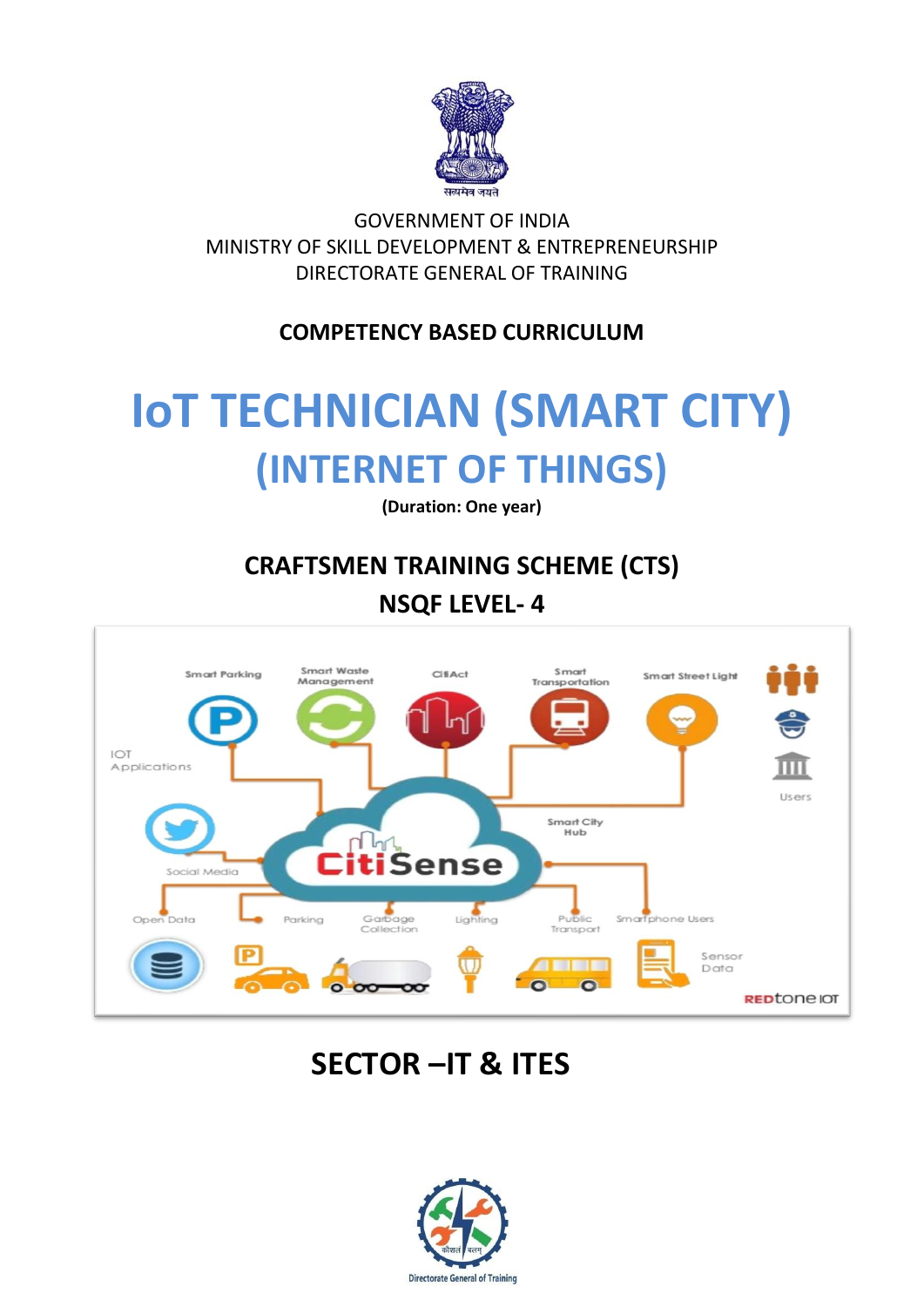# **IoT TECHNICIAN (SMART CITY) (INTERNET OF THINGS)**

**(Non-Engineering Trade)**

**(Designed in 2019)**

**Version: 1.2**

## **CRAFTSMEN TRAINING SCHEME (CTS)**

**NSQF LEVEL - 4**

Developed By

Ministry of Skill Development and Entrepreneurship

Directorate General of Training **CENTRAL STAFF TRAINING AND RESEARCH INSTITUTE** EN-81, Sector-V, Salt Lake City, Kolkata – 700 091 www.cstaricalcutta.gov.in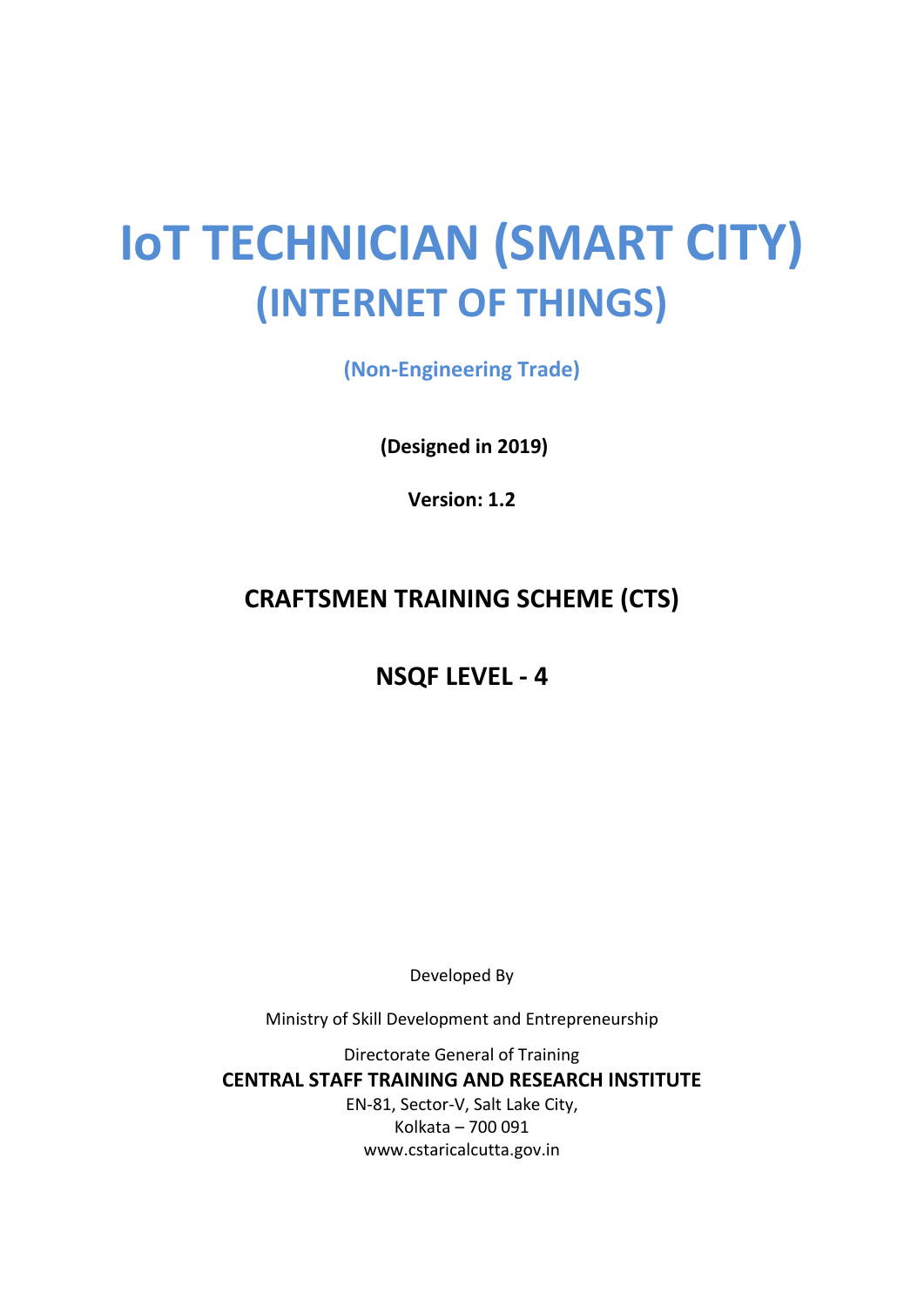| S No. | <b>Topics</b>                               | Page No.       |
|-------|---------------------------------------------|----------------|
| 1.    | <b>Course Information</b>                   | $\mathbf{1}$   |
| 2.    | <b>Training System</b>                      | $\overline{2}$ |
| 3.    | Job Role                                    | 6              |
| 4.    | <b>General Information</b>                  | 7              |
| 5.    | Learning Outcome                            | 9              |
| 6.    | <b>Assessment Criteria</b>                  | 11             |
| 7.    | <b>Trade Syllabus</b>                       | 20             |
|       | Annexure I(List of Trade Tools & Equipment) | 51             |
|       | Annexure II (List of Trade experts)         | 62             |

<u> 1989 - Johann Stein, marwolaethau a bh</u>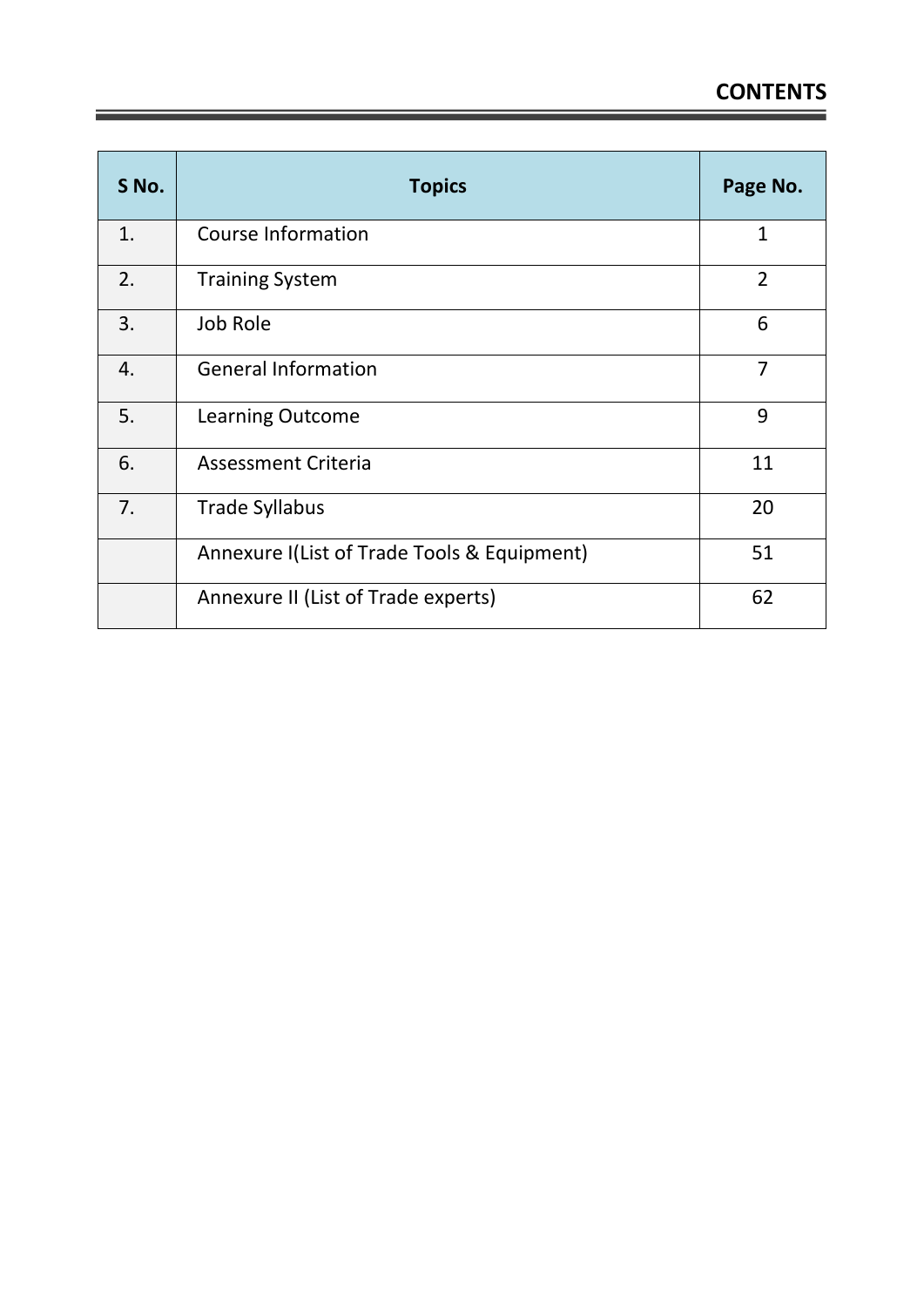

During the one-year duration of IoT Technician (Smart City) trade a candidate is trained on professional skill, professional knowledge and Employability skillrelated to job role. In addition to this a candidate is entrusted to undertake project work and extracurricular activities to build up confidence. The broad components covered under Professional skill subject are as below:-

The trainee will select and perform electrical/ electronic measurement of meters and instruments. They will test various electronic components using proper measuring instruments and compare the data using standard parameter. The trainees will be able to Identify, place, solder and de-solder and test different SMD discrete components and ICs package with due care and following safety norms using proper tools/setup. They will construct, test and verify the input/ output characteristics of various analog circuits. They will also assemble simple electronic power supply circuit and test for functioning and test and troubleshoot various digital circuits. They will install, configure, interconnect given computer system(s) and networking to demonstrate & utilize application packages for different applications. They will develop troubleshooting skills in various standard electronic circuits using electronic simulation software. Trainees will apply the principle of sensors and transducers for various IoT applications. They can explore the need of different signal conditioning and converter circuits. They will also identify, test and troubleshoot the various families of Microcontroller. Trainees will plan and interface input and output devices to evaluate performance with Microcontroller.The trainee will identify different IoT Applications with IoT architecture.

The trainees will identify and test various parts of embedded system. They will be able to identify, test and Interconnect components/parts of IOT system. They will learn to identify and select various types of sensors used in Smart City. They will be able to position the appropriate sensors and collect the information required in Smart City. They will identify and select different wireless communication modules and topology to generate and record the data. They will learn to identify and test wireless network component such as Bluetooth module /Wifi Module/GSM Module/GPS Module. The trainees will identify Solar Panel Basic Testing, Characteristics, Charge Controller Circuit. They will perform installation, configuration and check working of IOT devices, network, database, app and web services. They will learn to monitor environmental parameters like Temperature, Humidity, Air Quality, PM2.5, PM10, CO2 etc. They will identify, test and troubleshoot different circuits of Smart street lighting system and its components. They will explore and troubleshoot different circuits used in SMART Parking. They will be able to troubleshoot different circuits used in SMART Traffic. They will learn to apply IoT Application for Water & Waste Management.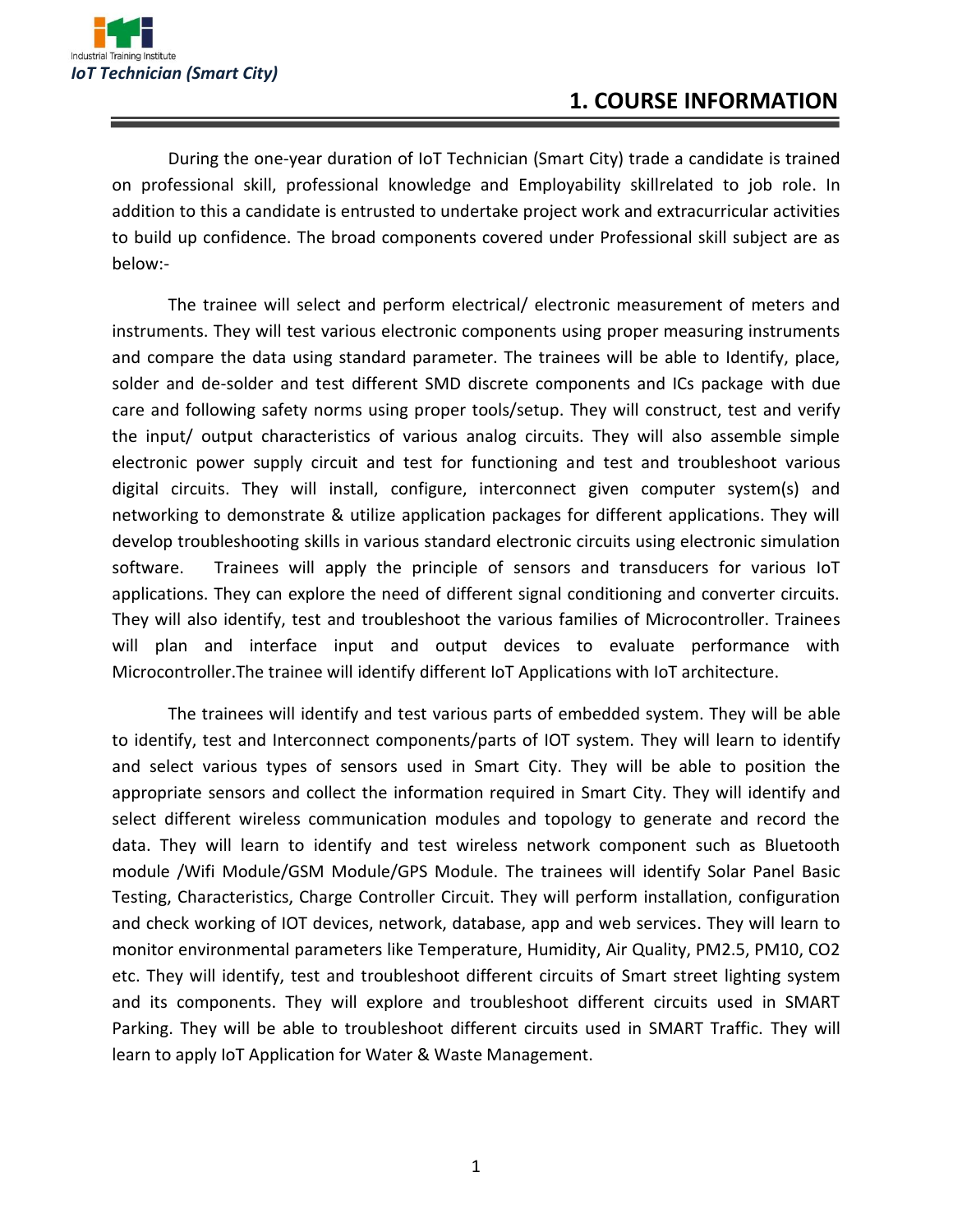

#### **2.1 GENERAL**

The Directorate General of Training (DGT) under Ministry of Skill Development & Entrepreneurship offers a range of vocational training courses catering to the need of different sectors of economy/ Labour market. The vocational training programmes are delivered under the aegis of Directorate General of Training (DGT). Craftsman Training Scheme (CTS) with variantsand Apprenticeship Training Scheme (ATS) are two pioneer schemes of DGT for strengthening vocational training.

IoT Technician (Smart City) trade under CTS is one of the newly designedcourses. The CTS courses are delivered nationwide through network of ITIs. The course is of one-year duration. It mainly consists of Domain area and Core area. In the Domain area (Trade Theory & Practical) impart professional skills and knowledge, while Core area (Employability Skills) imparts requisite core skill, knowledge and life skills. After passing out the training program, the trainee is awarded National Trade Certificate (NTC) by DGTwhich is recognized worldwide.

#### **Trainee needs to demonstrate broadly that they are able to:**

- Read and interpret technical parameters/ documentation, plan and organize work processes, identify necessary materials and tools;
- Perform task with due consideration to safety rules, accident prevention regulations and environmental protection stipulations;
- Apply professional knowledge& employability skills while performing the job and repair & maintenance work.
- Document the technical parameter related to the task undertaken.

#### **2.2 PROGRESSION PATHWAYS**

- Can join industry as Technician and will progress further as Senior Technician, Supervisor and can rise to the level of Manager.
- Can become Entrepreneur in the related field.
- Can join as a technician in different IoT application industries for repair, servicing and installation of IoT devices.
- Can join Apprenticeship programme in different types of industries leading to National Apprenticeship certificate (NAC).
- Can join Crafts Instructor Training Scheme (CITS) in the trade for becoming instructor in ITIs.
- Can join Advanced Diploma (Vocational) courses under DGT as applicable.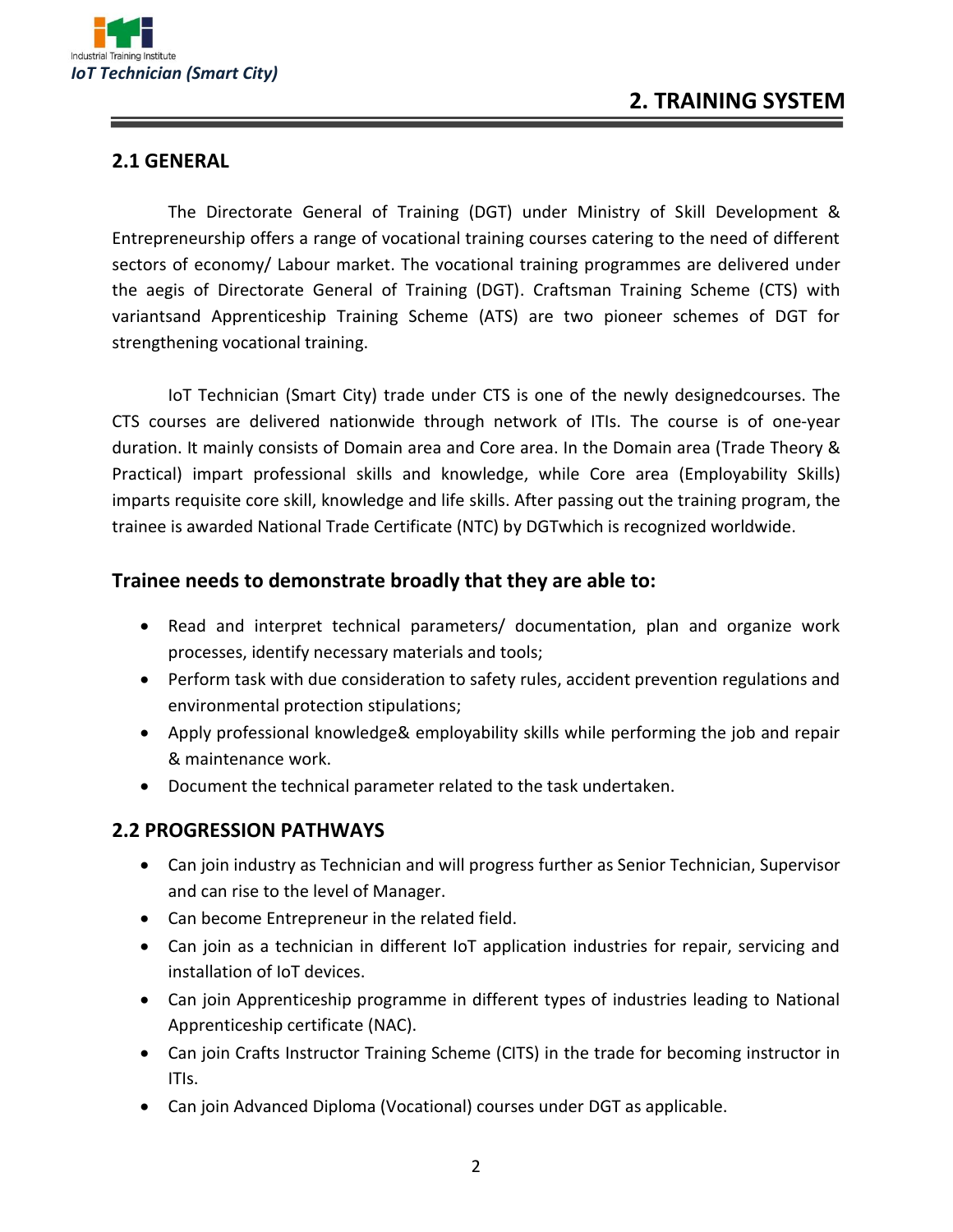

#### **2.3 COURSE STRUCTURE**

Table below depicts the distribution of training hours across various course elements during a period of one year: -

| S No.         | <b>Course Element</b>                 | <b>Notional Training</b><br><b>Hours</b> |
|---------------|---------------------------------------|------------------------------------------|
| 1             | Professional Skill (Trade Practical)  | 1200                                     |
| $\mathcal{P}$ | Professional Knowledge (Trade Theory) | 240                                      |
| 3             | <b>Employability Skills</b>           | 160                                      |
|               | Total                                 | 1600                                     |

#### **2.4 ASSESSMENT & CERTIFICATION**

The trainee will be tested for his skill, knowledge and attitude during the period of course through formative assessment and at the end of the training programme through summative assessment as notified by the DGT from time to time.

a) The **Continuous Assessment** (Internal) during the period of training will be done by **Formative Assessment Method** by testing for assessment criteria listed against learning outcomes. The training institute has to maintain an individual trainee portfolio as detailed in assessment guideline. The marks of internal assessment will be as per the formative assessment template provided on www.bharatskills.gov.in

b) The final assessment will be in the form of summative assessment. The All India Trade Test for awarding NTCwill be conducted by Controller of examinations, DGT as per the guidelines. The pattern and marking structure are being notified by DGT from time to time. **The learning outcome and assessment criteria will be the basis for setting question papers for final assessment. The examiner during final examination will also check** the individual trainee's profile as detailed in assessment guideline before giving marks for practical examination.

#### **2.4.1 PASS REGULATION**

For the purposes of determining the overall result, weightage of 100% is applied for six months and one-year duration courses and 50% weightage is applied to each examination for two years courses. The minimum pass percent for Trade Practical and Formative assessment is 60% & for all other subjects is 33%. There will be no Grace marks.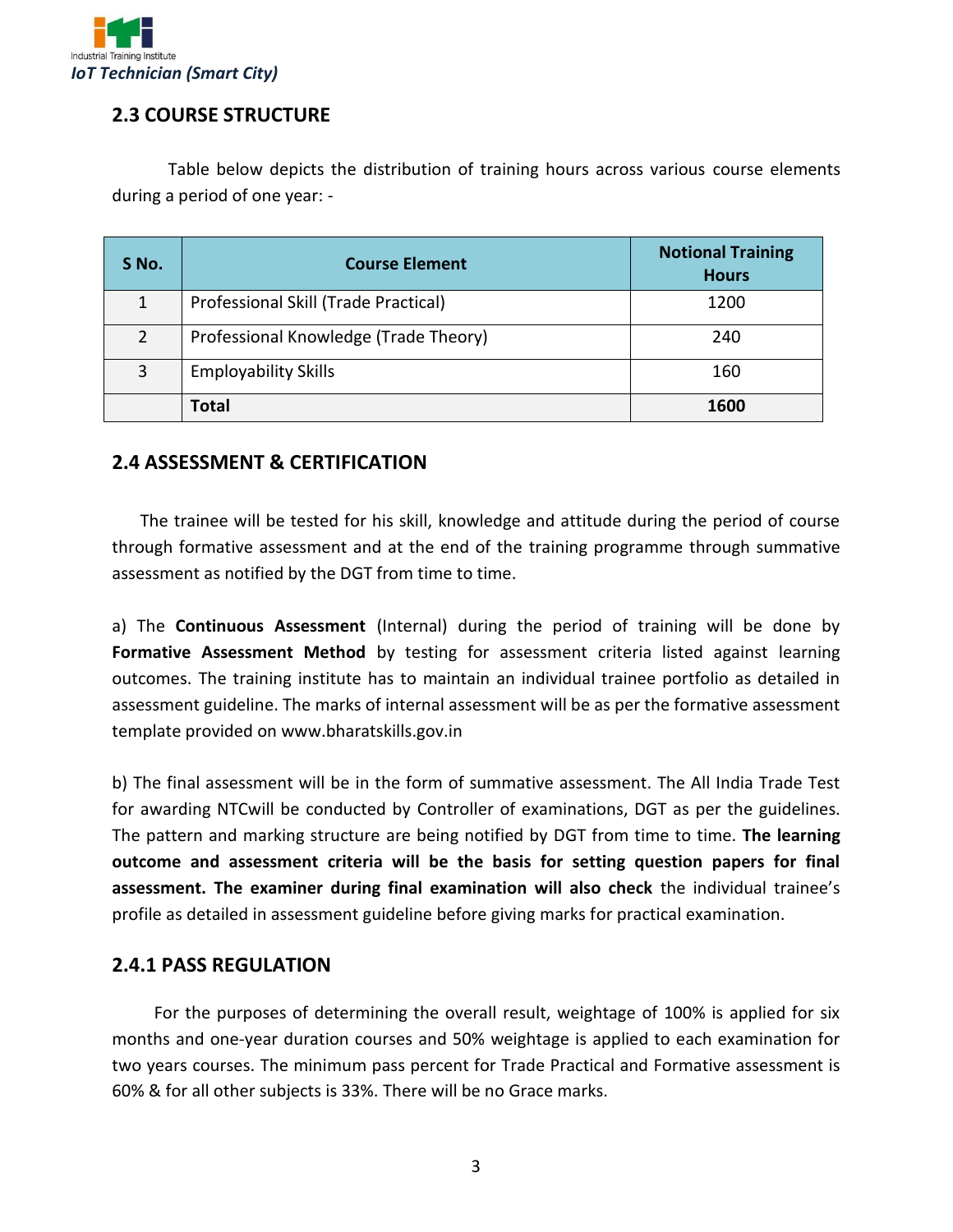

#### **2.4.2 ASSESSMENT GUIDELINE**

Appropriate arrangements should be made to ensure that there will be no artificial barriers to assessment. The nature of special needs should be taken into account while undertaking the assessment. Due consideration should be given while assessing for teamwork, avoidance/reductionofscrap/wastage and disposal of scrap/waste as per procedure, behavioral attitude, sensitivity to the environment and regularity in training. The sensitivity towards OSHE and self-learning attitude are to be considered while assessing competency.

Assessment will be evidence based comprising the following:

- Job carried out in labs/workshop
- Record book/ daily diary
- Answer sheet of assessment
- Viva-voce
- Progress chart
- Attendance and punctuality
- Assignment
- Project work

Evidences and records of internal (Formative) assessmentsare to be preserved until forthcoming examination for audit and verification by examining body. The following marking pattern to be adopted while assessing:

| <b>Performance Level</b>                                                                                                                                                                                                              | <b>Evidence</b>                                                                                                                                                                                                                   |  |
|---------------------------------------------------------------------------------------------------------------------------------------------------------------------------------------------------------------------------------------|-----------------------------------------------------------------------------------------------------------------------------------------------------------------------------------------------------------------------------------|--|
| (a) Weightage in the range of 60%-75% to be allotted during assessment                                                                                                                                                                |                                                                                                                                                                                                                                   |  |
| For performance in this grade, the candidate<br>should produce work which demonstrates<br>attainment of an acceptable standard of<br>craftsmanship with occasional guidance, and<br>due regard for safety procedures and<br>practices | • Demonstration of good skills and accuracy in<br>the field of work/assignments.<br>• A fairly good level of neatness<br>and<br>consistency to accomplish job activities.<br>• Occasional support in completing the task/<br>job. |  |
| (b) Weightage in the range of 75%-90% to be allotted during assessment                                                                                                                                                                |                                                                                                                                                                                                                                   |  |
| For this grade, a candidate should produce<br>work which demonstrates attainment of a<br>reasonable standard of craftsmanship, with<br>little guidance, and regard for safety<br>procedures and practices                             | • Good skill levels and accuracy in the field of<br>work/assignments.<br>• A good level of neatness and consistency to<br>accomplish job activities.                                                                              |  |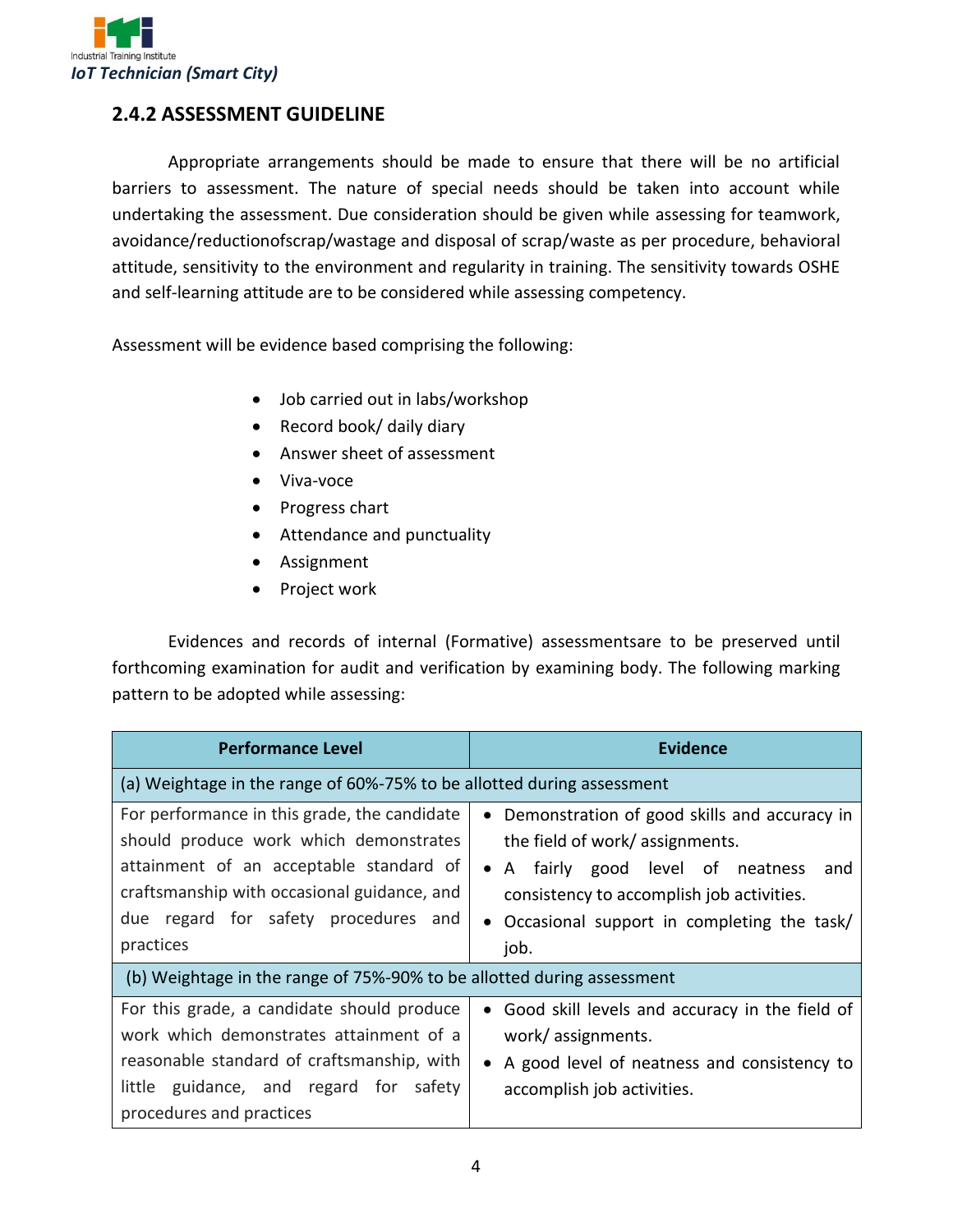

|                                                                                                     | • Little support in completing the task/job.                                |  |
|-----------------------------------------------------------------------------------------------------|-----------------------------------------------------------------------------|--|
| (c) Weightage in the range of more than 90% to be allotted during assessment                        |                                                                             |  |
| performance in this grade, the<br>For<br>candidate, with minimal or no support in                   | • High skill levels and accuracy in the field of<br>work/assignments.       |  |
| organization and execution and with due<br>regard for safety procedures and practices,              | • A high level of neatness and consistency to<br>accomplish job activities. |  |
| has produced work which demonstrates<br>of<br>attainment of a<br>standard<br>high<br>craftsmanship. | • Minimal or no support in completing the<br>task/job.                      |  |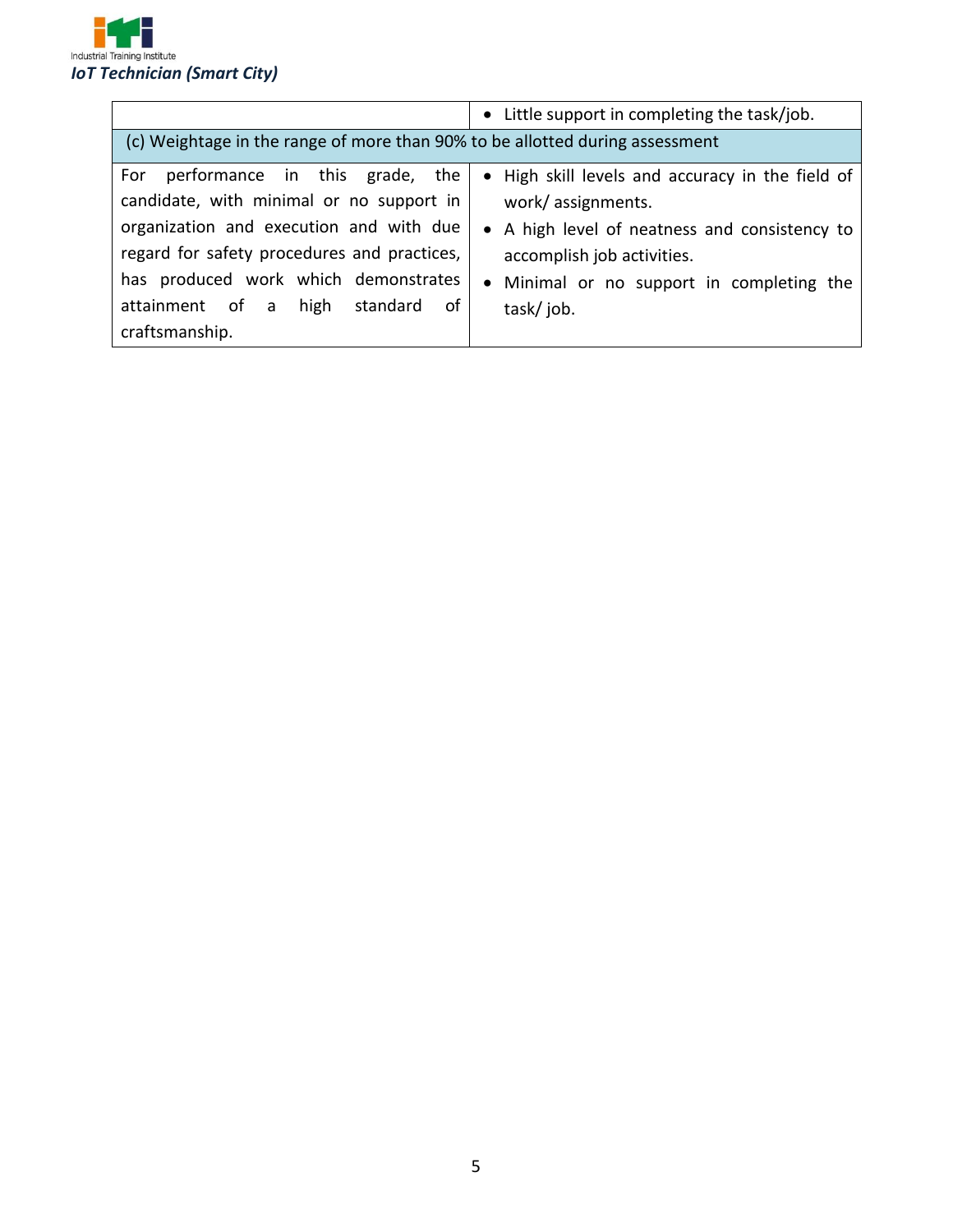

**IoT Technician(Smart City)**; tests electronic components and circuits to locate defects, using instruments such as oscilloscopes, signal generators, ammeters and voltmeters. Replaces defective components and performs basic/SMD soldering/de-soldering. Assembles, tests and troubleshoot various digital circuits. Constructs & tests electronic power supply circuit for proper functioning. Install, configure and interconnect different computer systems & networking for different applications. Develop various standard electronic circuits using electronic simulator software. Applies the principle of sensors & transducers for various IoT applications. Plans & interfaces input & output devices to evaluate performance with microcontrollers.

The individual in this job identifies different Internet of Things applications in smart city& their distinctive advantages like **smart environment**, **smart streetlight** and **smart water & waste management**. Identifies and tests various parts of **embedded system** like Aurduino-Uno board/ Raspberry Pi 3 B module, integrated development platform (IDE), **sensors and actuators** as per requirement for Smart City. Determines air quality and noise pollution by Sensors. Measures & monitors CO2, O2, PM2.5 and PM10 levels using Electrochemical Sensors for **pollution control** in **smart environment**. Measures and records Information such as air temperature, wind speed, dew point temperature, wind direction, relative humidity, solar radiation and atmospheric pressure at predetermined intervals by Weather Stations. Applies knowledge of **Solar Panel** Basics Testing, Characteristics, Charge Controller Circuit etc. to test running different applications i.e. LEDs, Dusk to Dawn sensing etc. Identifies and selects different **wireless communication** modules and topology such as Zigbee, Bluetooth, GSM module, WiFi, Ethernet, M2M Wireless Sensor Network (WSN) etc. Uses signals from GPS by Location Sensors for precise positioning.Identifies, tests and troubleshoots different circuits of **Smart street lighting** system and its components to ensure safety and to prevent energy wastage. Makes circuit to interface Microcontroller, LDR/MQ135 pollution sensors and vary brightness of light in accordance with illumination of the light or Fog/Smog environment. Identifies & selects different circuits used in **Smart Road & Traffic (Live & Connected roads)** toexperience quicker, safer and more effective trips. Performs weather monitoring at risky points by Low cost weather station, Pluviometer, Structural Crack monitoring.Uses proximity sensor, IR Sensor etc. and troubleshoots different circuits used in **Smart Parking (Connected Parking)** for better management of car park availability and traffic in the city to improve citizen's life. Applies IoT Application for **Smart Water & Waste Management** system viz. Detection of rubbish levels in containers to optimize the trash collection routes using Smart Garbage Bin, ultrasonic sensors, Wi-fi module &Thingspeak (IoT Platform) cloud.

**Reference NCO-2015:** NIL (To be prepared)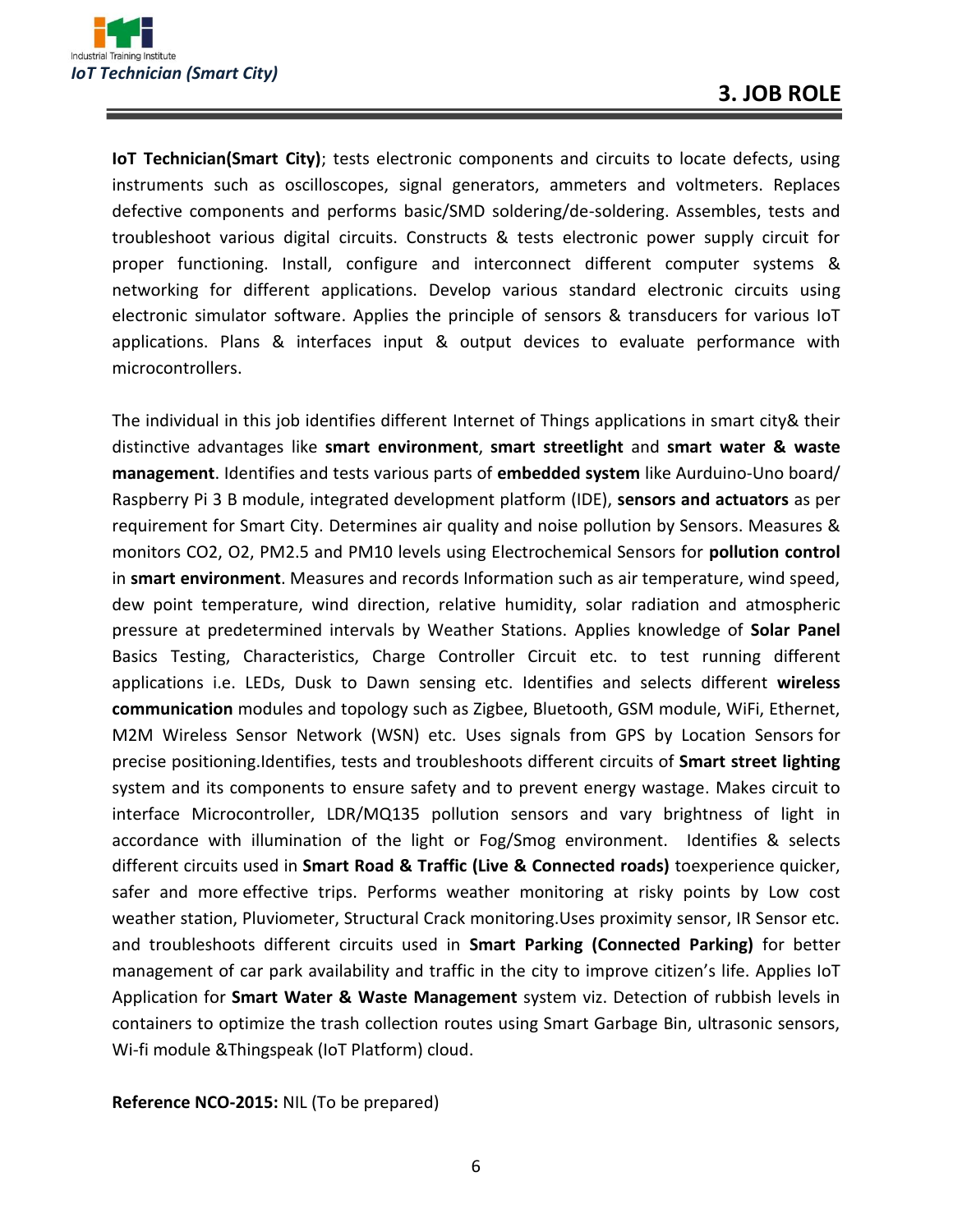

Ξ

# **4. GENERAL INFORMATION**

| <b>Name of the Trade</b>                        | <b>IOT TECHNICIAN (SMART CITY)</b>                                                                                                                                                                                                                                                                                                                                                                                                                                                                                                                                                                                                                                                                                                                                                                                                                                                                                                                                                                                                                                                    |
|-------------------------------------------------|---------------------------------------------------------------------------------------------------------------------------------------------------------------------------------------------------------------------------------------------------------------------------------------------------------------------------------------------------------------------------------------------------------------------------------------------------------------------------------------------------------------------------------------------------------------------------------------------------------------------------------------------------------------------------------------------------------------------------------------------------------------------------------------------------------------------------------------------------------------------------------------------------------------------------------------------------------------------------------------------------------------------------------------------------------------------------------------|
| <b>Trade Code</b>                               | DGT/2007                                                                                                                                                                                                                                                                                                                                                                                                                                                                                                                                                                                                                                                                                                                                                                                                                                                                                                                                                                                                                                                                              |
| <b>NCO - 2015</b>                               | <b>Not Available</b>                                                                                                                                                                                                                                                                                                                                                                                                                                                                                                                                                                                                                                                                                                                                                                                                                                                                                                                                                                                                                                                                  |
| <b>NSQF Level</b>                               | Level-4                                                                                                                                                                                                                                                                                                                                                                                                                                                                                                                                                                                                                                                                                                                                                                                                                                                                                                                                                                                                                                                                               |
| <b>Duration of Craftsmen</b><br><b>Training</b> | One Year (1600 Hours)                                                                                                                                                                                                                                                                                                                                                                                                                                                                                                                                                                                                                                                                                                                                                                                                                                                                                                                                                                                                                                                                 |
| <b>Entry Qualification</b>                      | Passed 10 <sup>th</sup> class examination with Science and Mathematics                                                                                                                                                                                                                                                                                                                                                                                                                                                                                                                                                                                                                                                                                                                                                                                                                                                                                                                                                                                                                |
| <b>Minimum Age</b>                              | 14 years as on first day of academic session.                                                                                                                                                                                                                                                                                                                                                                                                                                                                                                                                                                                                                                                                                                                                                                                                                                                                                                                                                                                                                                         |
| <b>Eligibility for PwD</b>                      | LD, LC, DW, AA, LV, DEAF, AUTISM, SLD                                                                                                                                                                                                                                                                                                                                                                                                                                                                                                                                                                                                                                                                                                                                                                                                                                                                                                                                                                                                                                                 |
| Unit Strength (No. Of<br>Student)               | 24 (There is no separate provision of supernumerary seats)                                                                                                                                                                                                                                                                                                                                                                                                                                                                                                                                                                                                                                                                                                                                                                                                                                                                                                                                                                                                                            |
| <b>Space Norms</b>                              | 70 Sq. m                                                                                                                                                                                                                                                                                                                                                                                                                                                                                                                                                                                                                                                                                                                                                                                                                                                                                                                                                                                                                                                                              |
| <b>Power Norms</b>                              | 3.45 KW                                                                                                                                                                                                                                                                                                                                                                                                                                                                                                                                                                                                                                                                                                                                                                                                                                                                                                                                                                                                                                                                               |
| <b>Instructors Qualification for</b>            |                                                                                                                                                                                                                                                                                                                                                                                                                                                                                                                                                                                                                                                                                                                                                                                                                                                                                                                                                                                                                                                                                       |
| (i) IoT Technician (Smart<br>City) Trade        | B.Voc/Degree in Electronics/ Electronics and Telecommunication/<br>Electronics and communication/Electronics and Instrumentation<br>Engineering from AICTE/UGC recognized Engineering College/<br>university with one-year experience in the relevant field.<br><b>OR</b><br>Diploma (Minimum 2 years) in Electronics/ Electronics and<br>telecommunication/ Electronics and communication/Electronics<br>and Instrumentation from AICTE/recognized board of technical<br>education or relevant Advanced Diploma (Vocational) from DGT<br>with two years' experience in the relevant field.<br><b>OR</b><br>NTC/NAC passed in the Trade of "IoT Technician (Smart City)" With<br>three years' experience in the relevant field.<br><b>Essential Qualification:</b><br>Relevant National Craft Instructor Certificate (NCIC) in any of the<br>variants under DGT.<br>Note: - Out of two Instructors required for the unit of 2 (1+1), one<br>must have Degree/Diploma and other must have NTC/NAC<br>qualifications. However.both of them must possess NCIC in any of<br>its variants. |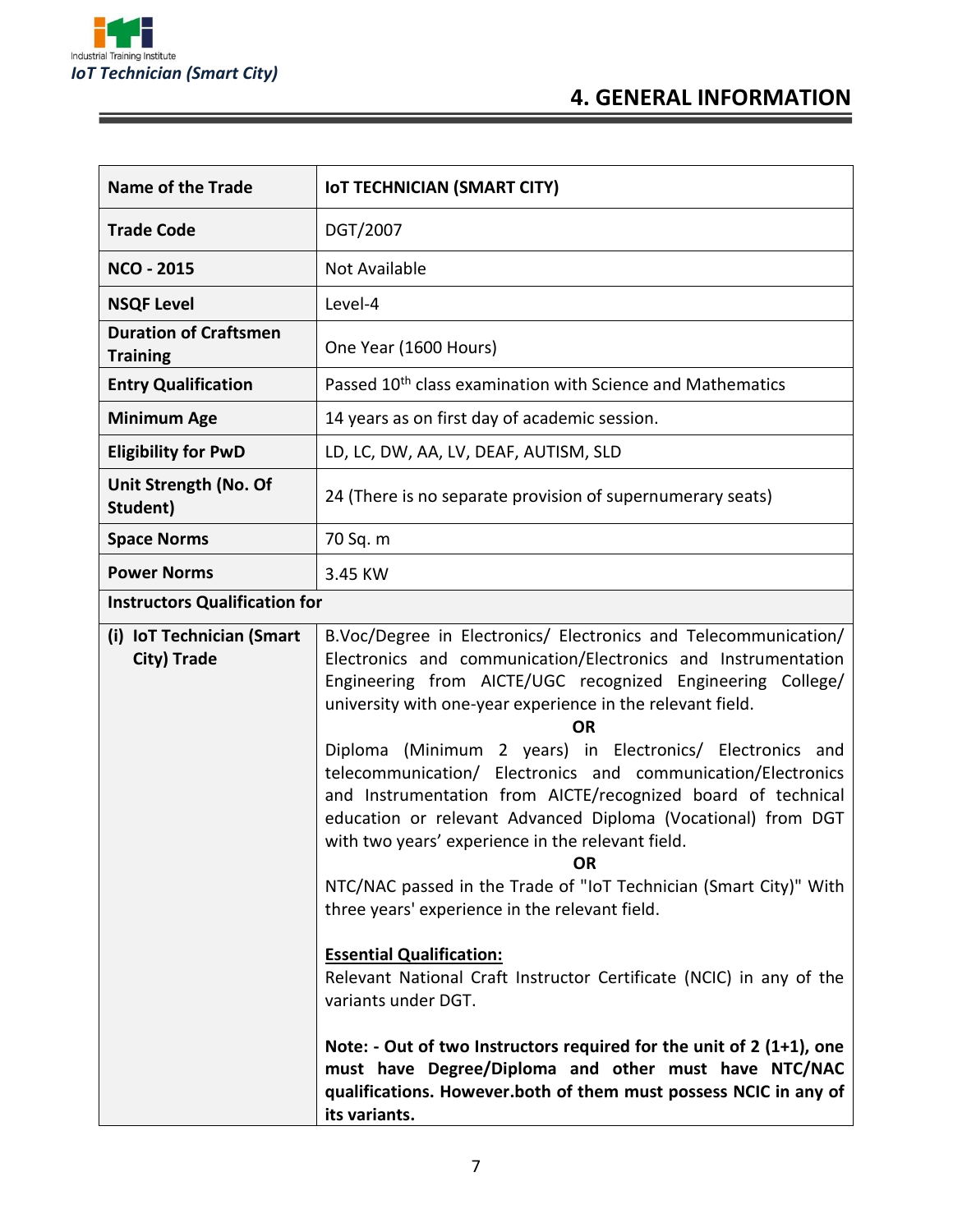

| (ii) Employability Skill                                    |                        | MBA/ BBA / Any Graduate/ Diploma in any discipline with Two<br>years' experience with short term ToT Course in Employability Skills |                             |  |
|-------------------------------------------------------------|------------------------|-------------------------------------------------------------------------------------------------------------------------------------|-----------------------------|--|
|                                                             | from DGT institutes.   |                                                                                                                                     |                             |  |
|                                                             |                        | (Must have studied English/ Communication Skills and Basic<br>Computer at 12th / Diploma level and above)                           |                             |  |
|                                                             |                        | 0 <sub>R</sub>                                                                                                                      |                             |  |
|                                                             |                        | Existing Social Studies Instructors in ITIs with short term ToT Course                                                              |                             |  |
|                                                             |                        | in Employability Skills from DGT institutes.                                                                                        |                             |  |
| (iii)<br><b>Minimum Age for</b><br><b>Instructor</b>        | 21 Years               |                                                                                                                                     |                             |  |
| List of Tools & Equipment                                   | As per Annexure-I      |                                                                                                                                     |                             |  |
| Distribution of training on Hourly basis: (Indicative only) |                        |                                                                                                                                     |                             |  |
| <b>Total Hrs. /week</b>                                     | <b>Trade Practical</b> | <b>Trade Theory</b>                                                                                                                 | <b>Employability Skills</b> |  |
| 40 Hours                                                    | 30 Hours               | 6 Hours                                                                                                                             | 4 Hours                     |  |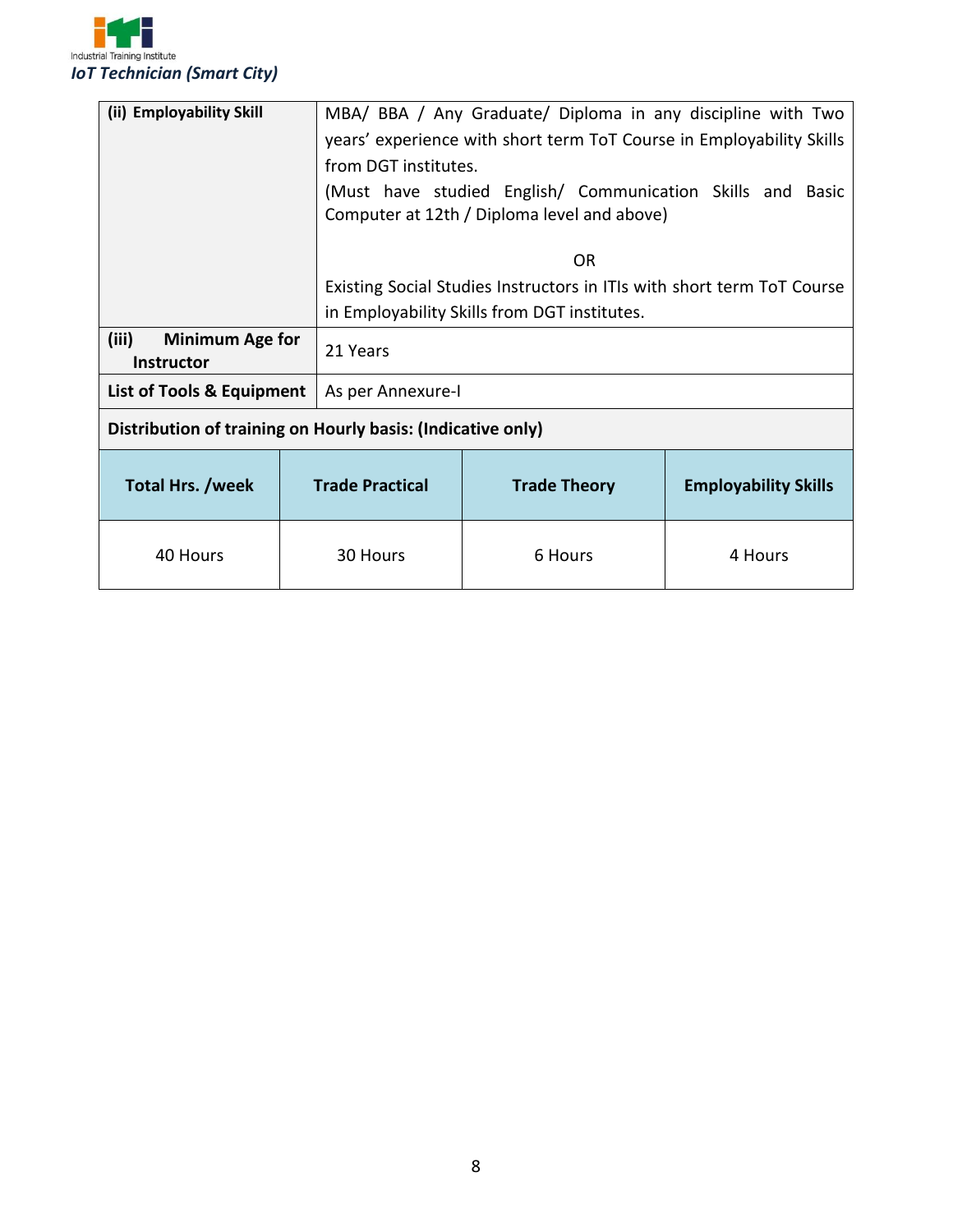

*Learning outcomes are a reflection of total competencies of a trainee and assessment will be carried out as per the assessment criteria.*

#### **5.1 LEARNING OUTCOME(TRADE SPECIFIC)**

- 1. Select and perform electrical/ electronic measurement of meters and instruments following safety precautions.
- 2. Test various electronic components using proper measuring instruments and compare the data using standard parameter.
- 3. Identify, place, solder and de-solder and test different SMD discrete components and ICs package with due care and following safety norms using proper tools/setup.
- 4. Construct, test and verify the input/ output characteristics of various analog circuits.
- 5. Assemble, test and troubleshoot various digital circuits.
- 6. Install, configure, interconnect given computer system(s) and networking to demonstrate & utilize application packages for different applications.
- 7. Develop troubleshooting skills in various standard electronic circuits using Electronic simulation software.
- 8. Apply the principle of sensors and transducers for various IoT applications.
- 9. Identify, select and test different signal conditioning and converter circuits. Check the specifications, connections, configuration and measurement of various types of sensor inputs as well as control outputs.
- 10. Identify, Test and troubleshoot the various families of Microcontroller.
- 11. Plan and Interface input and output devices to evaluate performance with Microcontroller.
- 12. Identify different IoT Applications with IoT architecture.
- 13. Identify, test and interconnect components/parts of IoT system.
- 14. Identify and test various parts of embedded system.
- 15. Identify and select various types of sensors used in Smart City.
- 16. Position the appropriate sensors and collect the information required in Smart City.
- 17. Identify and test Wired & Wireless communication medium such as RS232, RS485, Ethernet, Fiber Optic, Wi-Fi, GSM, GPRS, RF etc. and Communication protocol.
- 18. Identify Solar Panel Basic Testing, Characteristics, Charge Controller Circuit.
- 19. Perform installation, configuration and check working of IOT devices, network, database, app and web services. Monitor environmental parameters like Temperature, Humidity, Air Quality, PM2.5, PM10, CO<sub>2</sub> etc.
- 20. Establish and troubleshoot IoT connectivity of devices to cloud having multiple communication medium, protocols, device management and monitoring.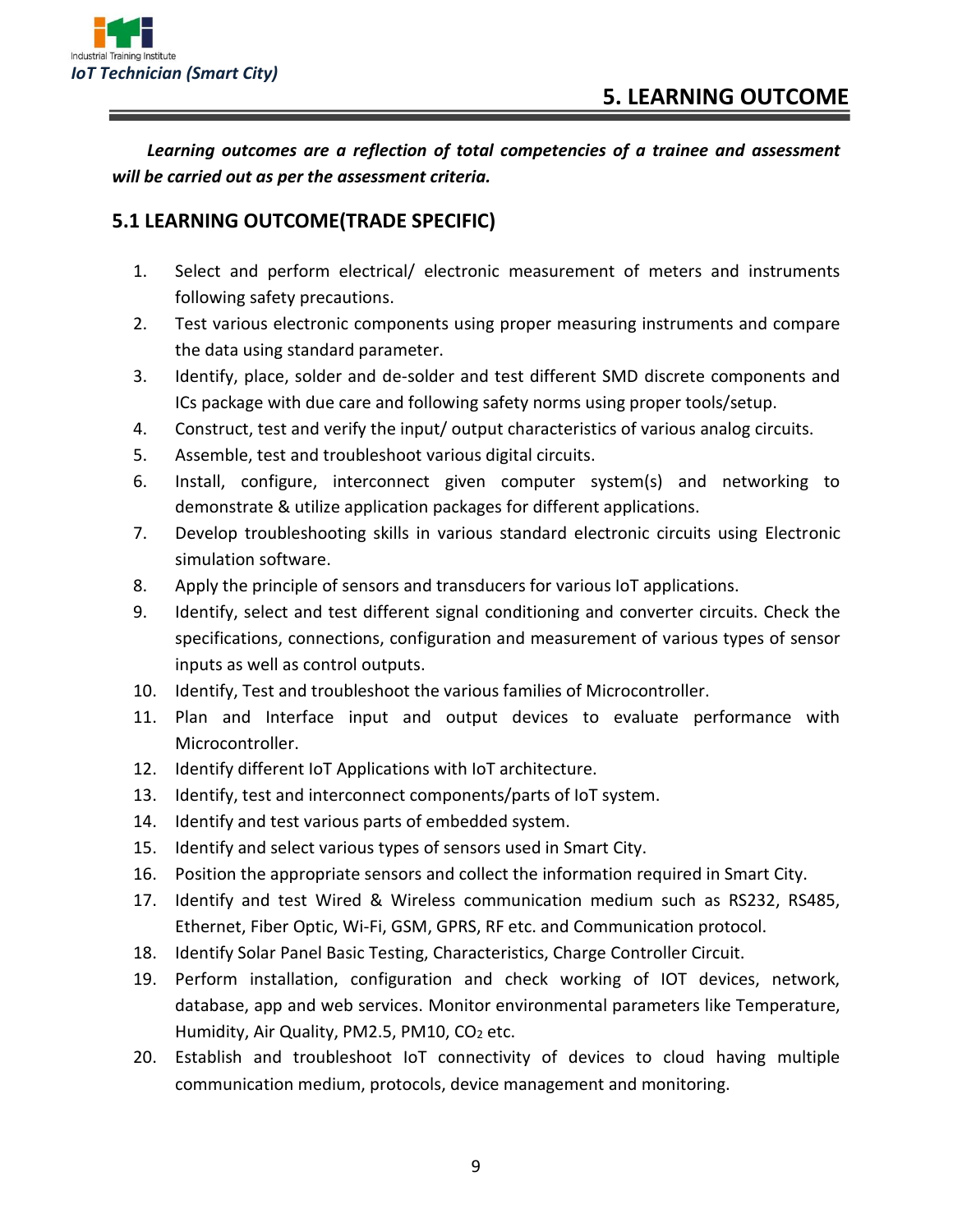

- 21. Demonstrate and Deploy responsive Web Application using APIs and generate reports using templates.
- 22. Identify and test Smart Lighting system and its components.
- 23. Identify, select, install and troubleshoot different module / devices used in SMART Street Light based on IoT and Cloud Technology.
- 24. Identify, select, install and troubleshoot different module / devices used in SMART Parking.
- 25. Identify, select, install and troubleshoot different module / devices used in SMART Traffic.
- 26. Apply IoT Application for Water & Waste Management.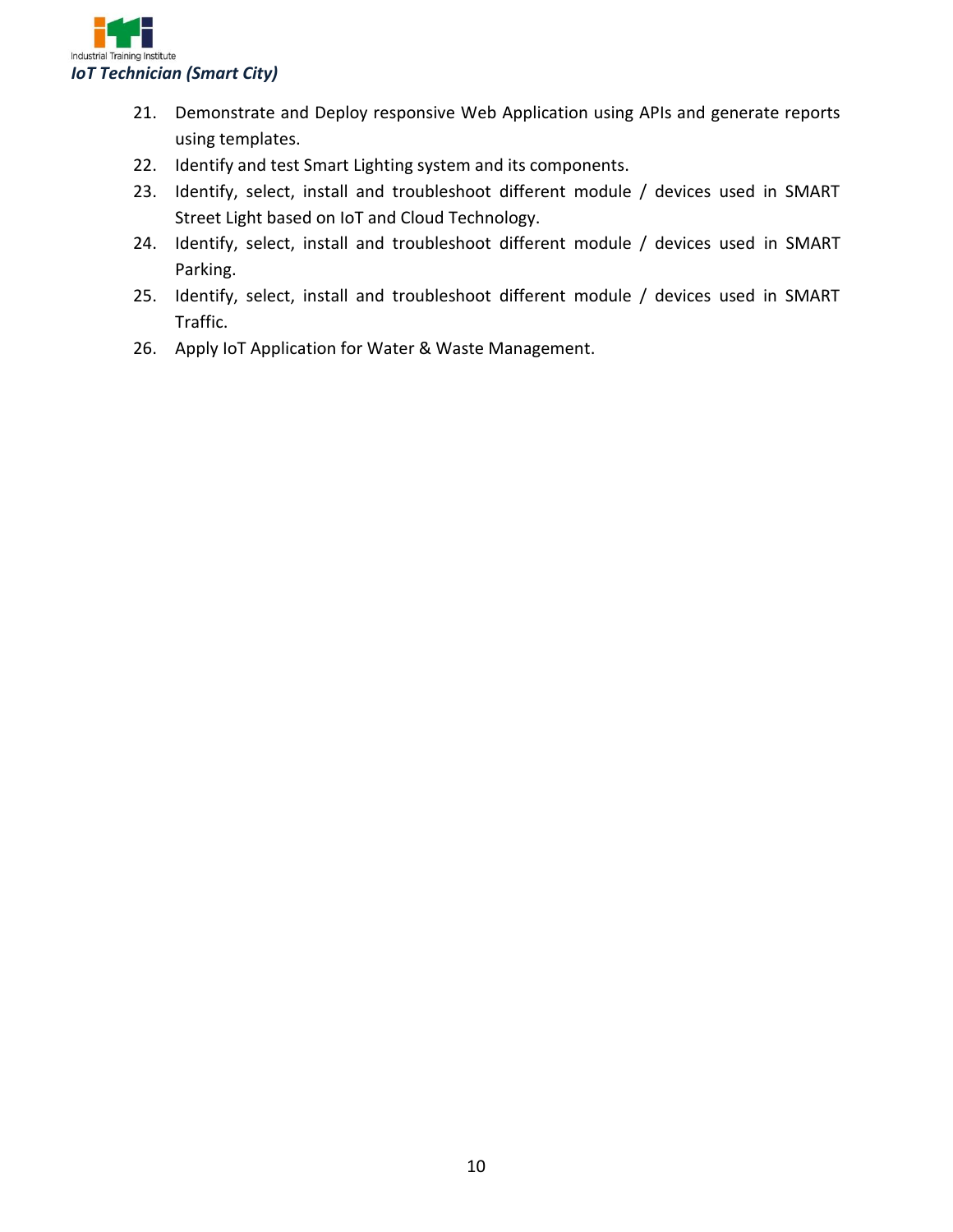

<u>a sa mga salalado ng mga salalado ng mga salalado ng mga salalado ng mga salalado ng mga salalado ng mga salala</u>

# **6. ASSESSMENT CRITERIA**

| <b>LEARNING OUTCOMES</b>         | <b>ASSESSMENT CRITERIA</b>                                        |
|----------------------------------|-------------------------------------------------------------------|
| perform<br>1. Select<br>and      | Plan work in compliance with standard safety norms.               |
| electrical/<br>electronic        | Identify the type of electronic instruments.                      |
| measurement of meters and        | Measure the value of resistance, voltage and current using        |
| instrumentsfollowing safety      | digital multimeter.                                               |
| precautions.                     |                                                                   |
|                                  |                                                                   |
| various<br>electronic<br>2. Test | Ascertain and select tools and materials for the job and make     |
| components using<br>proper       | this available for use in a timely manner.                        |
| measuring instruments and        | Plan work in compliance with standard safety norms.               |
| compare the data<br>using        | Identify the different types of resistors.                        |
| standard parameter.              | Measure the resistor values using colour code and verify the      |
|                                  | reading by measuring in multi meter.                              |
|                                  | Identify the power rating using size.                             |
|                                  | Measure the resistance, Voltage, Current through series and       |
|                                  | parallel connected networks using multi meter.                    |
|                                  | Identify different inductors and measure the values using LCR     |
|                                  | meter.                                                            |
|                                  | Identify the different capacitors and measure capacitance of      |
|                                  | various capacitors using LCR meter.                               |
|                                  |                                                                   |
| 3. Identify, place, solder and   | Identify the various crimping tools for various IC packages.      |
| de-solder and test different     | Identify different types of soldering guns and choose the         |
| SMD discrete components          | suitable tip for the application.                                 |
| and ICs package with due         | Practice the soldering and de-soldering the different active and  |
| care and following safety        | passive components, IC base on GPCBs using solder, flux, pump     |
| norms using proper               | and wick.                                                         |
| tools/setup.                     | Make the necessary setting on SMD soldering station to solder     |
|                                  | and de-solder various IC's of different packages by following the |
|                                  | safety norms.                                                     |
|                                  | Identify SMD components, de-solder and solder the SMD             |
|                                  | components on the PCB.                                            |
|                                  | Check the cold continuity, identify loose/dry solder and broken   |
|                                  | track on printed wired assemblies and rectify the defects.        |
|                                  | Avoid waste, ascertain unused materials and components for        |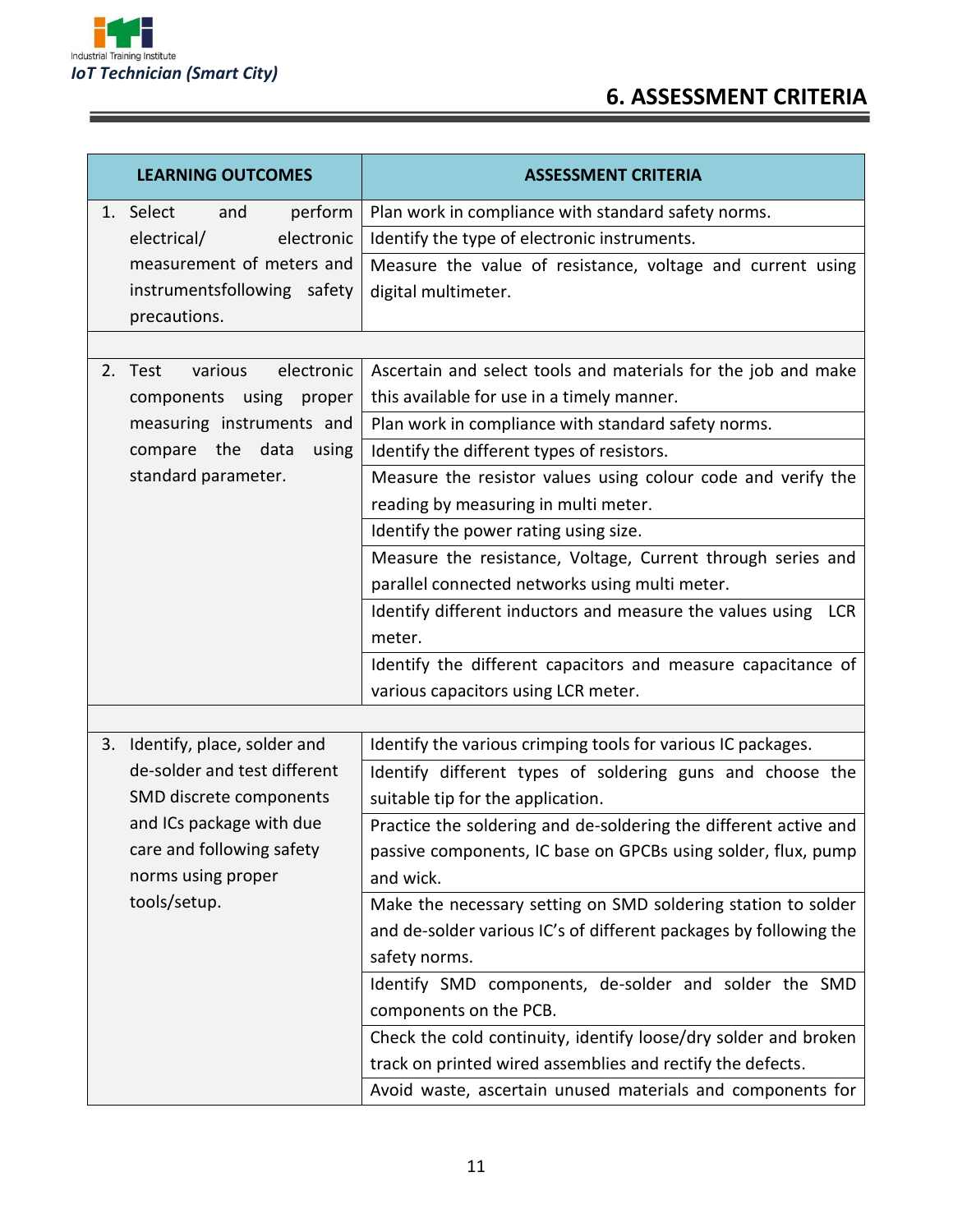

|                |                                                            | safe disposal.                                                     |
|----------------|------------------------------------------------------------|--------------------------------------------------------------------|
|                |                                                            |                                                                    |
|                | 4. Construct, test and verify the                          | Ascertain and select tools and instruments for carrying out the    |
|                | input/ output characteristics                              | jobs.                                                              |
|                | of various analog circuits.                                | Plan and work in compliance with standard safety norms.            |
|                |                                                            | Practice on soldering components on lug board with safety.         |
|                |                                                            | Identify the passive /active components by visual appearance,      |
|                |                                                            | Code number and test for their condition.                          |
|                |                                                            | Construct and test the transistor based switching circuit          |
|                |                                                            | Construct and test CE amplifier circuit                            |
|                |                                                            | Ascertain the performance of different oscillator circuits.        |
|                |                                                            | Construct and test Clipper, Clamper circuit.                       |
|                |                                                            |                                                                    |
| 5. Assemble,   | and<br>test                                                | Illustrate to practice the digital trainer kit with safety.        |
|                | troubleshoot various digital                               | Identify various digital ICs, test IC using digital IC tester and  |
| circuits.      |                                                            | verify the truth table.                                            |
|                |                                                            | Test and verify the truth table of all gates using NOR and NAND    |
|                |                                                            | gates.                                                             |
|                |                                                            | Test a decoder and encoder, multiplexer and de-multiplexer         |
|                |                                                            | circuits and verify the truth table.                               |
|                |                                                            | Test a multiplexer and de-multiplexer and verify the truth table.  |
|                |                                                            | Construct and verify the truth table of various flip flop, counter |
|                |                                                            | and shift register circuits.                                       |
|                |                                                            |                                                                    |
| Install,<br>6. | configure,                                                 | Plan, work in compliance with standard safety norms.               |
|                | interconnect given computer                                | Select hardware and software component.                            |
|                | system(s) and networking to<br>utilize<br>demonstrate<br>& | Install and configure operating systems and applications.          |
| application    | for<br>packages                                            | Integrate IT systems into networks.                                |
|                | different applications.                                    | Deploy tools and test programmes.                                  |
|                |                                                            | Avoid e-waste and dispose the waste as per the procedure.          |
|                |                                                            |                                                                    |
| 7. Develop     | troubleshooting                                            | Identify & Select the component                                    |
| skills         | various standard<br>in                                     | Prepare simple digital and electronic circuits using the software. |
| electronic     | circuits<br>using                                          | Test the simulation circuit.                                       |
| Electronic     | simulation                                                 | Convert the circuit into layout diagram.                           |
| software.      |                                                            | Follow the instruction manual.                                     |
|                |                                                            |                                                                    |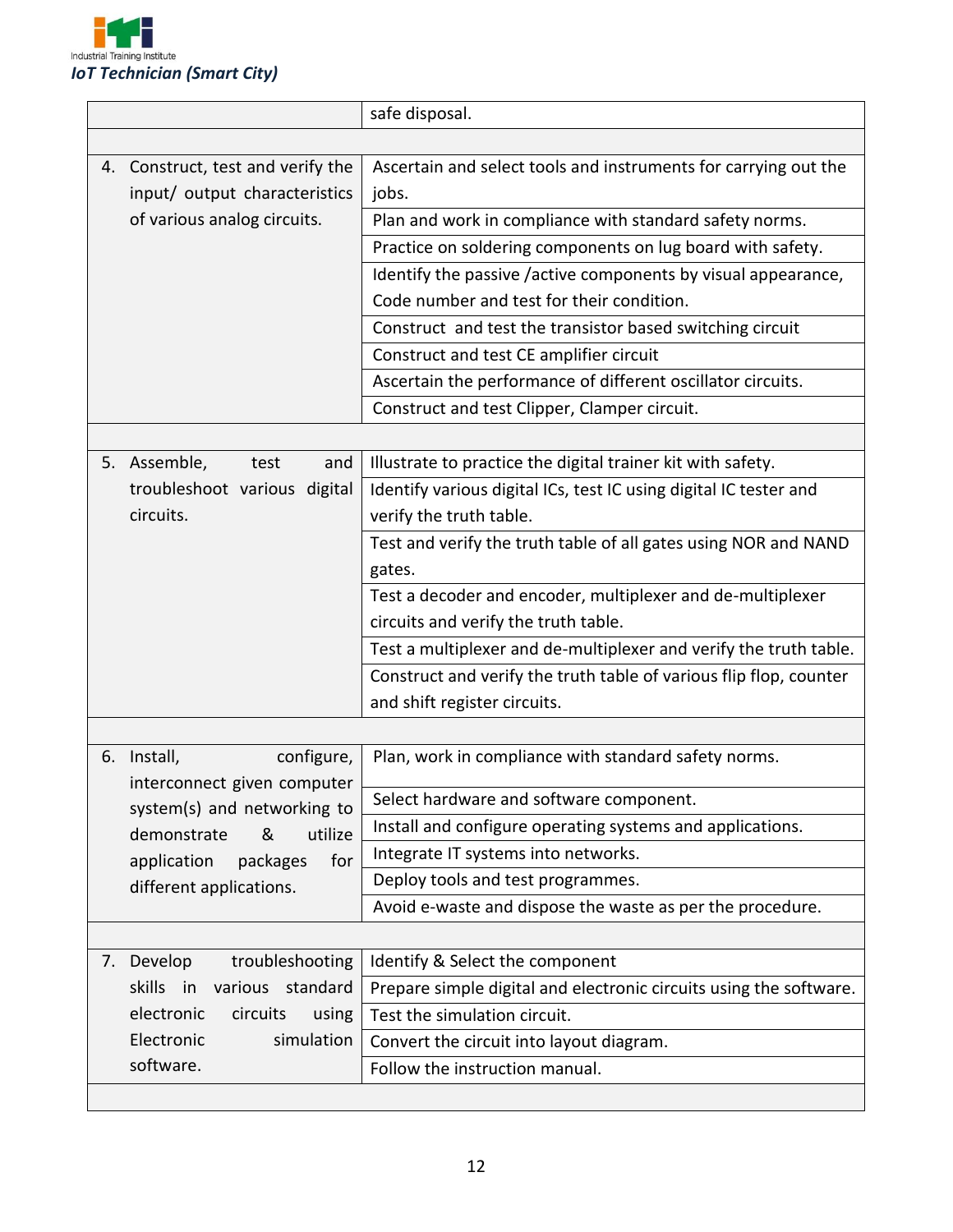

| of<br>principle<br>8. Apply<br>the    | Identify the sensor.                                                        |
|---------------------------------------|-----------------------------------------------------------------------------|
| sensors and transducers for           | Select the sensor for proper applications.                                  |
| various IoT applications.             | Check the functioning of the sensor.                                        |
|                                       | Measure the voltage of LVDT.                                                |
|                                       | Measure the voltage output of Thermocouple, Resistance of                   |
|                                       | <b>RTD</b>                                                                  |
|                                       | Measure the voltage output of Load Cell/Strain Gauge,                       |
|                                       | Smoke                                                                       |
|                                       | of<br>Speed<br>Sensor, Limit<br><b>Test</b><br>Digital<br>Output<br>Switch, |
|                                       | Optocoupler, Photo and Proximity Sensor                                     |
|                                       | Follow instruction manual.                                                  |
|                                       |                                                                             |
| 9. Identify,<br>select<br>test<br>and | Explore different driving circuits used for sensors.                        |
| different signal conditioning         | Explore different converters like V/I, I/V, F/V and V/F.                    |
| and converter circuits. Check         | Explore low pass and high pass filter.                                      |
| specifications,<br>the                | Explore analog to digital and digital to analog converter ICs like          |
| configuration,<br>connections,        | ADC0808, DAC0808.                                                           |
| calibration<br>and                    | Connect and measure AC/DC Analog Input such as voltage /                    |
| measurement of various type           | current / RTD two-three-four wire AC mV etc. signals.                       |
| of sensor inputs as well as           | Configure Electrical zero/span - mV, 0-10VDC, 4-20mA, 0-20mA                |
| control outputs.                      | Configure Engineering zero/span - understanding various units               |
|                                       | and zero span configuration as per sensor datasheet such as                 |
|                                       | temperature, pressure, flow, level, lux level, environment, soil,           |
|                                       | moisture etc.                                                               |
|                                       | Test the Analog Input as per configuration and sensor selection.            |
|                                       | Generate 0-10VDC and measure analog outputs to operate                      |
|                                       | control valves and actuators                                                |
|                                       | Connect and measure Digital Inputs of various voltage level                 |
|                                       | such as TTL (0-5V), 24VDC (0-24 VDC) and verify the expected                |
|                                       | output.                                                                     |
|                                       | Connect and measure Pulse Inputs of various frequency ranging               |
|                                       | from 10 Hz to 1 KHz and configure the filters and verify the                |
|                                       | expected output.                                                            |
|                                       | Select, Configure and Connect Digital Outputs and Relay                     |
|                                       | Outputs to take On and Off action for various actuators and                 |
|                                       | verify the expected output.                                                 |
|                                       |                                                                             |
| 10. Identify,<br>Test<br>and          | Understand and interpret the procedure as per manual of                     |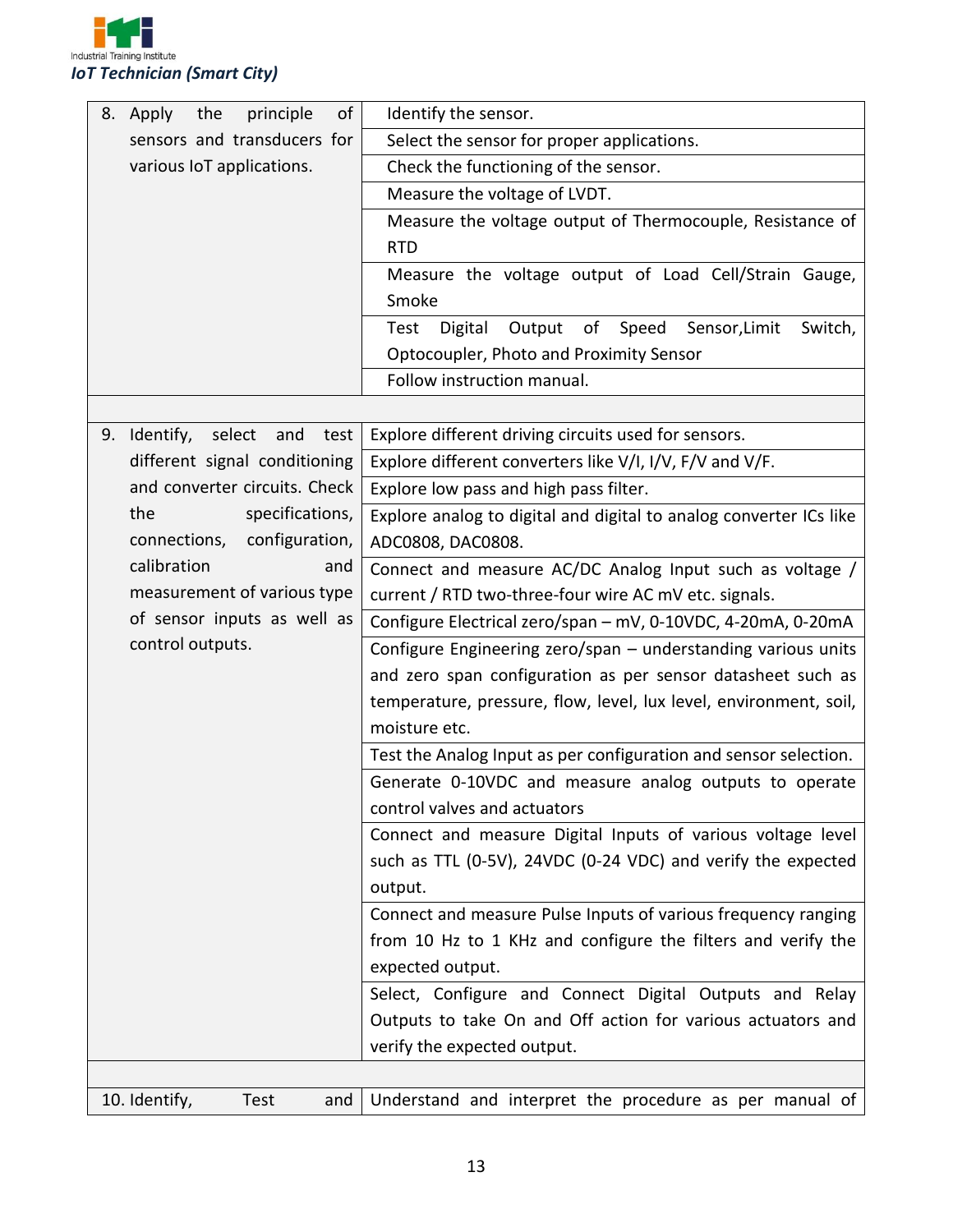

| troubleshoot<br>various<br>the   | Micro controller.                                                  |  |
|----------------------------------|--------------------------------------------------------------------|--|
| families of Microcontroller.     | & their functions<br>Identity various ICs<br>the<br>given<br>on    |  |
|                                  | Microcontroller Kit.                                               |  |
|                                  | Identify the address range of RAM & ROM.                           |  |
|                                  | Write data into RAM & observe its volatility.                      |  |
|                                  | Identify the port pins of the controller & configure the ports for |  |
|                                  | Input & Output operation.                                          |  |
|                                  | Demonstrate entering of simple programs, execute & monitor         |  |
|                                  | the results.                                                       |  |
|                                  |                                                                    |  |
| 11. Plan and Interface input and | Use 8051 microcontroller, connect 8 LED to the port, blink the     |  |
| output devices to evaluate       | LED with a switch                                                  |  |
| performance<br>with              | Use 8051 microcontroller, connect LCD, Relay, Keypad and           |  |
| Microcontroller.                 | seven segments                                                     |  |
|                                  | Perform the use of an ADC and DAC to read input voltage and        |  |
|                                  | provide output voltage                                             |  |
|                                  | Perform the use of RS232 and USB interface with Computer           |  |
|                                  | interface.                                                         |  |
|                                  | Demonstrate entering of simple programs, execute & monitor         |  |
|                                  | the results.                                                       |  |
|                                  |                                                                    |  |
| 12. Identify different IoT       | Identify various IoT Applications in smart city viz. smart street  |  |
| Applications with IoT            | light and smart water & waste management.                          |  |
| architecture.                    | Recognise the functions of various IoT Technician (Smart City)     |  |
|                                  | (IoT) applications & their distinctive advantages.                 |  |
|                                  | Identify and explore different functional building blocks of IOT   |  |
|                                  | enabled system / application.                                      |  |
|                                  | Explore signal flow into IOT enabled system/application as per     |  |
|                                  | the IOT architecture.                                              |  |
|                                  |                                                                    |  |
| 13. Identify, test and           | Connect and test Arduino board to computer and execute             |  |
| interconnect                     | sample programs from the example list.                             |  |
| components/parts of IoT          | Write and upload computer code to the physical Arduino board       |  |
| system.                          | Micro controller to sound buzzer.                                  |  |
|                                  | Set up & test circuit to interface potentiometer with Arduino      |  |
|                                  | board and map to digital values.                                   |  |
|                                  | Rig up the circuit and upload a program to interface               |  |
|                                  | temperature sensor $-$ LM35 with a controller to display           |  |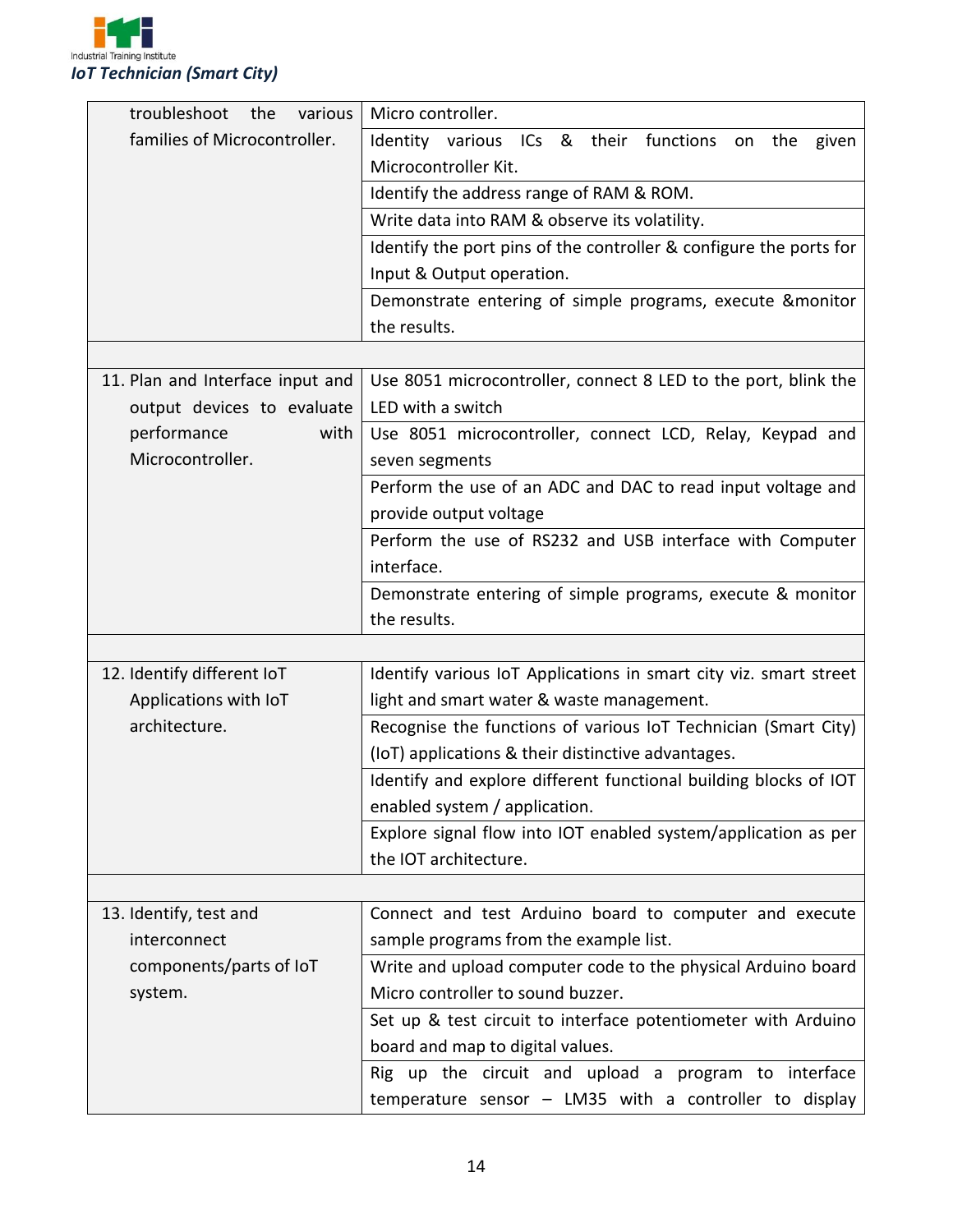

|                                    | temperature on the LCD.                                          |
|------------------------------------|------------------------------------------------------------------|
|                                    | Set up Circuit and upload program to Interface DC motor          |
|                                    | microcontroller<br>(actuator)<br>with<br>control<br>to           |
|                                    | on/off/forward/reverse operations.                               |
|                                    |                                                                  |
| 14. Identify and test various      | Test main heart of embedded system / micro controller and        |
| parts of embedded system.          | micro controller hardware board /Hardware platform of an         |
|                                    | embedded system such as Arduino-Uno.                             |
|                                    | Test sensors and actuators such as LDR, temperature sensors,     |
|                                    | potentiometers, piezo element, servo, relay and push buttons,    |
|                                    | LED, Tri colour LED.                                             |
|                                    | Rig up the circuit to test Light dependent resistor to switch    |
|                                    | ON/OFF based light intensity.                                    |
|                                    | Rig up a test circuit to display 0-9 Numbers on 7 segment        |
|                                    | display.                                                         |
|                                    | Rig up the test circuit to control the relay.                    |
|                                    | Connect the test circuit to sound the Buzzer.                    |
|                                    | Connect and test the motion sensor along with light /Buzzer      |
|                                    | /Streetlight.                                                    |
|                                    | Set up a test circuit to test IR sensor/ rain sensor/ ultrasonic |
|                                    | sensor.                                                          |
|                                    |                                                                  |
| 15. Identify and Select various    | Identify Roles and characteristics of various sensors used in    |
| types of sensors used in           | Smart city.                                                      |
| Smart City.                        | Select appropriate sensor as per requirement.                    |
|                                    | Determine air quality and use noise pollution Sensors.           |
|                                    | Measure PM2.5 and PM10 levels using Electrochemical Sensors.     |
|                                    | Measure and record Information such as air temperature, wind     |
|                                    | speed, dew point temperature, wind direction, relative           |
|                                    | humidity, solar radiation and atmospheric pressure at            |
|                                    | predetermined intervals by Weather Stations.                     |
|                                    |                                                                  |
| 16. Position<br>appropriate<br>the | Identify sensors node block diagram and its components.          |
| collect<br>the<br>and<br>sensors   | Check connection with sensors and send data wirelessly to a      |
| information<br>required<br>in      | central data logger at program.                                  |
| Smart City.                        | Configure<br>sensor node using USB<br>and<br>the<br>air<br>over  |
|                                    | programming.                                                     |
|                                    | Check the battery level and solar panel connection with sensor   |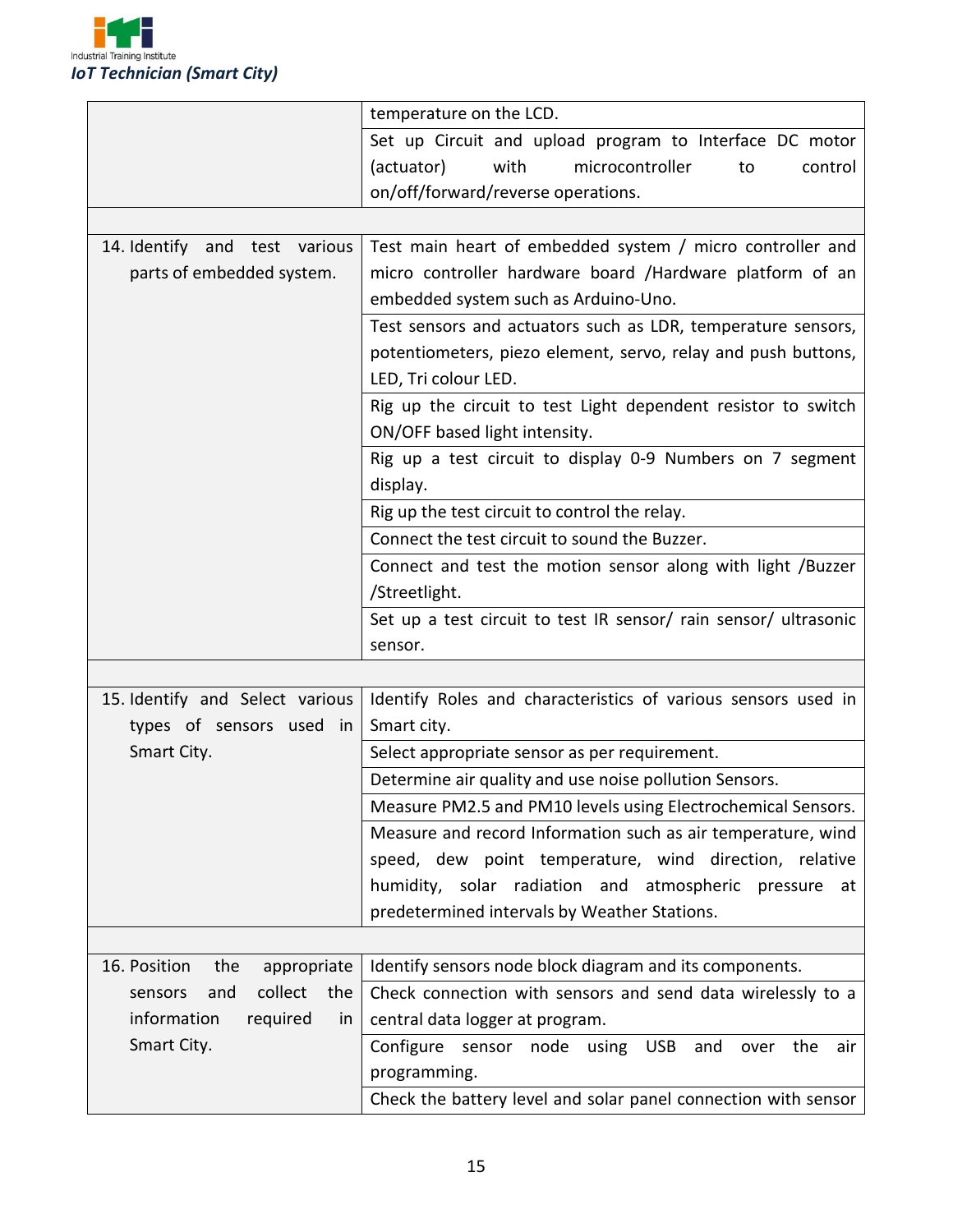

|                                                         | node.                                                            |
|---------------------------------------------------------|------------------------------------------------------------------|
|                                                         | Control Variable rate controllers manually or automatically      |
|                                                         | using an on-board computer guided by real GPS location.          |
|                                                         |                                                                  |
| 17. Identify and test Wired &                           | Check the blue tooth module along and explore the possibility    |
| Wireless<br>communication                               | of pairing with Android Smart Phone.                             |
| medium such as RS232,                                   | Check the GSM Module and its interconnections.                   |
| RS485, Ethernet, Fiber Optic,                           | Download mobile app from play store and control (ON/OFF) a       |
| Wi-Fi, GSM, GPRS, RF etc.                               | simple LED via Bluetooth.                                        |
| Communication<br>and                                    | Test Wi-fi& GPS module.                                          |
| protocol.                                               | Cable selection and Termination for Wired Communication          |
|                                                         | Mediums: Pin Diagram, Cable Core, characteristics and            |
|                                                         | specifications,<br>Connector<br>and<br>crimping<br>of<br>various |
|                                                         | RJ9/RJ11/RJ45 connectors.                                        |
|                                                         | Frequency Band, Gain, Antenna and Modulation selection for       |
|                                                         | wireless communication Mediums                                   |
|                                                         | Basic Network Configuration of Local Area Networks - Ethernet,   |
|                                                         | Wi-Fi,                                                           |
|                                                         | Basic Configuration of Cellular Wide Area Networks - GSM,        |
|                                                         | <b>GPRS</b>                                                      |
|                                                         | Basic Configuration of Personal Area Networks - RF, Zigbee       |
|                                                         |                                                                  |
| 18. Identify Solar Panel Basic                          | Test parallel combination of Solar PV Modules                    |
| Characteristics,<br>Testing,                            | Test VI Characteristics of Solar PV Module.                      |
| Charge Controller Circuit.                              | Test blocking diode/ bypass diode and its working in Solar PV    |
|                                                         | Module.                                                          |
|                                                         | Test Buck & Boost converter                                      |
|                                                         | Check Microphone for predictive maintenance of machinery.        |
|                                                         | Test running different applications i.e. LEDs, Dusk to Dawn      |
|                                                         | sensing                                                          |
|                                                         |                                                                  |
| 19. Perform<br>installation,                            | Install Linux Operating System porting.                          |
| configuration<br>check<br>and<br>working of<br>devices, | Configure Local cloud & server & Over the air (OTA) node.        |
| loT<br>network, database, app and                       | Sensors Node communication and testing                           |
| web<br>services.<br>Monitor                             | Check IoT Gateway using WiFi and Ethernet.                       |
| environmental<br>parameters                             | Configure IoT Connectivity using GSM/GPRS networks for           |
| like Temperature, Humidity,                             | MODBUS over MQTT in IoT Applications                             |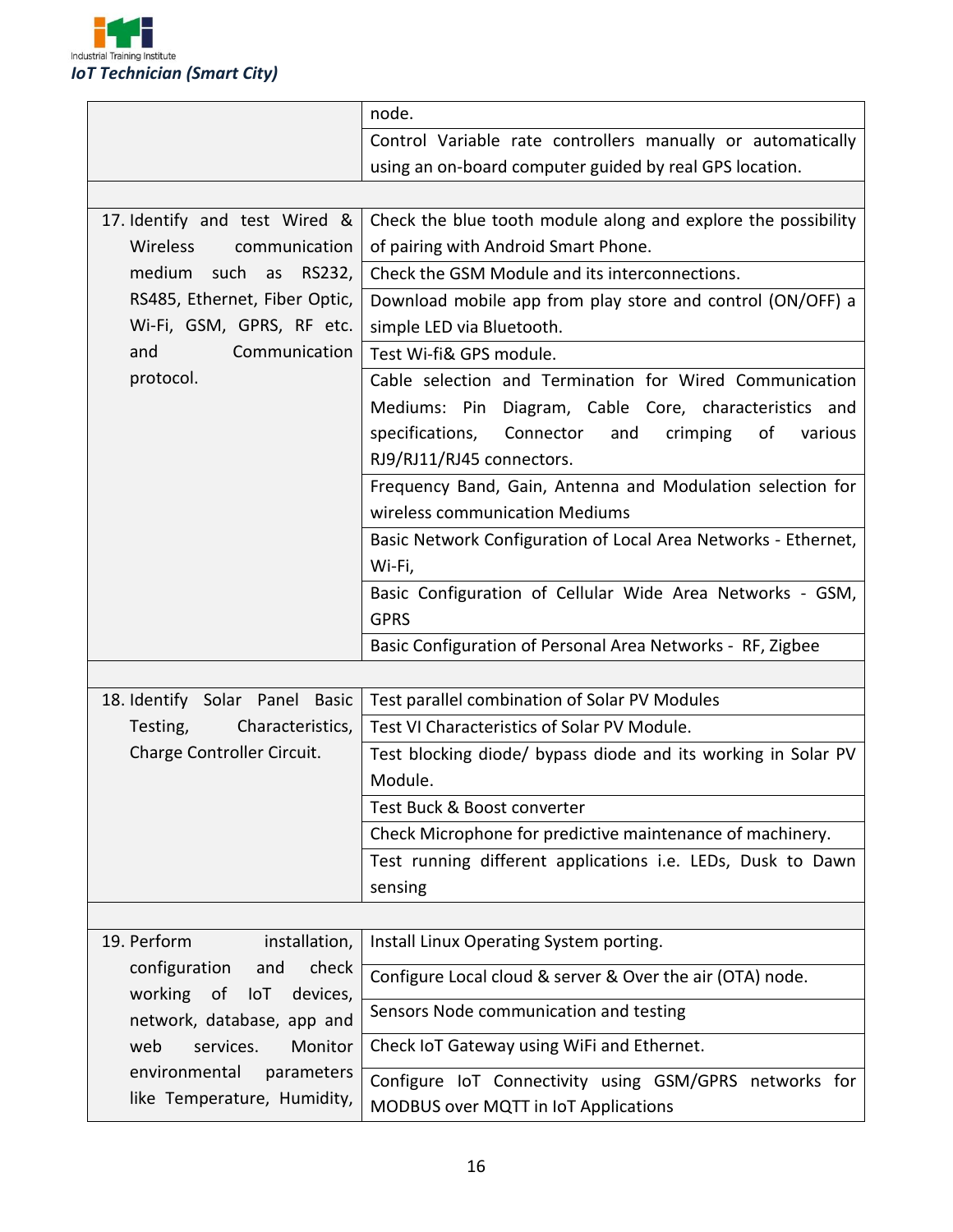

| Air Quality, PM2.5, PM10,      | Configure IoT Connectivity with cloud platform using HTTP, FTP |  |  |
|--------------------------------|----------------------------------------------------------------|--|--|
| $CO2$ etc.                     | and CoAP.                                                      |  |  |
|                                | Manage user access and data security (Cyber security) by       |  |  |
|                                | Cryptography.                                                  |  |  |
|                                | Test Cloud and Server Configuration for IoT.                   |  |  |
|                                | Test Qt based GUI, IoT Web and Application Development Tools   |  |  |
|                                | for IoT.                                                       |  |  |
|                                | Select and Install Carbon dioxide sensors, Oxygen sensors,     |  |  |
|                                | Volatile organic compound sensor etc. as per requirement.      |  |  |
|                                | Identify and Install Air temperature, Air humidity atmospheric |  |  |
|                                | pressure and UV sensor.                                        |  |  |
|                                | Select and Install PM2.5, PM10, Carbon dioxide, air Quality    |  |  |
|                                | Sensor.                                                        |  |  |
|                                | Measure Hall Effect (doors and windows openings), Water        |  |  |
|                                | presence, Liquid flow, Temperature, Humidity for smart         |  |  |
|                                | security.                                                      |  |  |
|                                | Test Calibration Kits for the sensor probes for water quality  |  |  |
|                                | analysis.                                                      |  |  |
|                                |                                                                |  |  |
| 20. Establish and troubleshoot | Configure and integrate multiple devices with serial protocol  |  |  |
| IoT connectivity of devices to | working on RS485 MODBUS Master -Slave architecture such as     |  |  |
| cloud<br>having<br>multiple    | Solar Inverter, Solar Pump Controller, Energy Meter etc.       |  |  |
| communication<br>medium,       | Configure and integrate multiple devices with serial protocol  |  |  |
| networking<br>protocols and    | working on RS232 DLMS Server - Client architecture             |  |  |
| topology<br>device<br>and      | Configure Wired and Wireless Local Area Networks (Ethernet     |  |  |
| management<br>and              | and Wi-Fi) for MODBUS over MQTT in IoT Applications            |  |  |
| monitoring.                    | Configure cellular IoT Connectivity using GSM/GPRS networks    |  |  |
|                                | for MODBUS over MQTT in IoT Applications                       |  |  |
|                                | Select, Configure and ascertain various media converters to    |  |  |
|                                | convert serial devices to Ethernet, Wi-Fi and GPRS Devices     |  |  |
|                                | Select, Configure and ascertain various protocol converters to |  |  |
|                                | convert serial as well as networking devices to IoT Devices    |  |  |
|                                | Create / Modify and Configure IoT Devices and its parameters   |  |  |
|                                | on cloud platform                                              |  |  |
|                                | Monitor and Diagnose IoT Devices on cloud platform             |  |  |
|                                | Configure parameters, alarms, notifications on cloud platform  |  |  |
|                                | Create / Modify organization and users to access device data   |  |  |
|                                | with user management roles and security                        |  |  |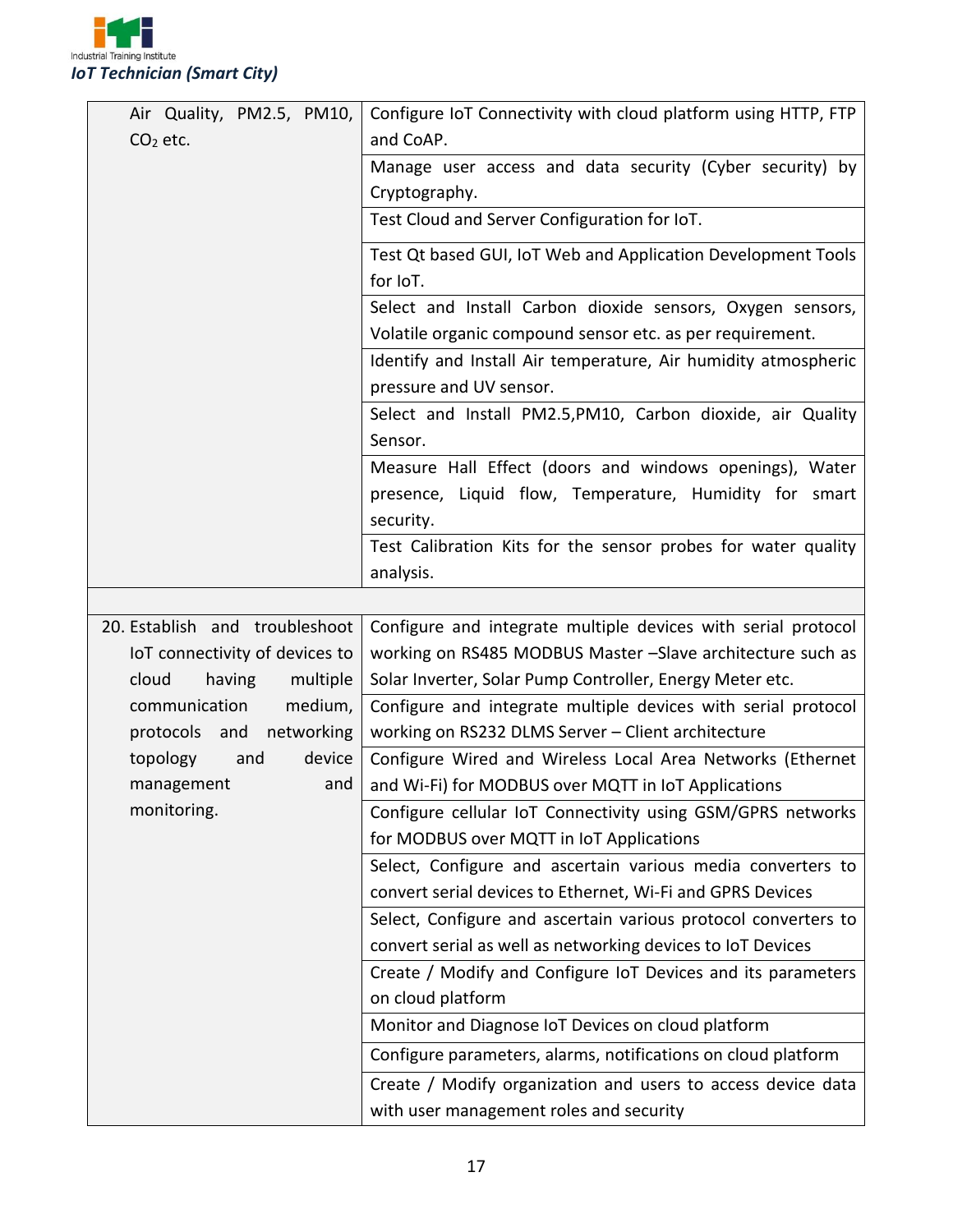

| Deploy<br>21. Demonstrate<br>and<br>responsive Web Application | Develop and Deploy web application using ready to use API of<br>IoT platform or architecture |  |  |
|----------------------------------------------------------------|----------------------------------------------------------------------------------------------|--|--|
| using APIs and generate                                        | Display and Configure graphs, charts and other ready to use                                  |  |  |
| reports using templates.                                       | controls and widgets                                                                         |  |  |
|                                                                |                                                                                              |  |  |
|                                                                | Generate reports using readily available API, templates and to                               |  |  |
|                                                                | export it to excel, word pdf and other required formats                                      |  |  |
|                                                                |                                                                                              |  |  |
| 22. Identify<br>Smart<br>and<br>test                           | Rig up circuit to lighting system and measure different                                      |  |  |
| system<br>and<br>its<br>Lighting                               | parameter such as Voltage, current, Lux using multimeter and                                 |  |  |
| components.                                                    | Lux Meter.                                                                                   |  |  |
|                                                                | Test different dimming control methods in lighting system.                                   |  |  |
|                                                                | Rig up the circuit to interface Microcontroller, LDR and Light to                            |  |  |
|                                                                | vary brightness in accordance with illumination of the light.                                |  |  |
|                                                                | Upload the code to microcontroller and test for proper                                       |  |  |
|                                                                | operation                                                                                    |  |  |
|                                                                | Test System architecture of smart lighting and identify wiring.                              |  |  |
|                                                                |                                                                                              |  |  |
| 23. Identify, select, install and                              | Execute testing of sensors used in street light like dusk to dawn,                           |  |  |
| troubleshoot<br>different                                      | Temperature sensor.                                                                          |  |  |
| module / devices used in                                       | Check solar battery management system.                                                       |  |  |
| SMART Street Light based on                                    | Install Security camera on street light.                                                     |  |  |
| IoT and Cloud Technology.                                      | Apply Smart embedded system that controls the street light                                   |  |  |
|                                                                | based on detection of sunlight.                                                              |  |  |
|                                                                | Configure and Communicate 3 Phase Modbus Energy Meter                                        |  |  |
|                                                                | with IoT based Smart Streetlight Controller.                                                 |  |  |
|                                                                | Apply check for Over voltage protection and over current                                     |  |  |
|                                                                | protection                                                                                   |  |  |
|                                                                | Responsive Web application for Smart streetlight management                                  |  |  |
|                                                                | system having with map view based dash board and individual                                  |  |  |
|                                                                | system details                                                                               |  |  |
|                                                                |                                                                                              |  |  |
| 24. Identify, select, install and                              | Install LED display board.                                                                   |  |  |
| troubleshoot<br>different                                      | Test Magnetic field for smart parking.                                                       |  |  |
| module / devices used in                                       | Execute installation of proximity sensor for boom barrier, IR                                |  |  |
| <b>SMART Parking.</b>                                          | Sensor for presence.                                                                         |  |  |
|                                                                | Apply full stack solution to deal with all aspects of parking                                |  |  |
|                                                                | including high level tools for management and analytics                                      |  |  |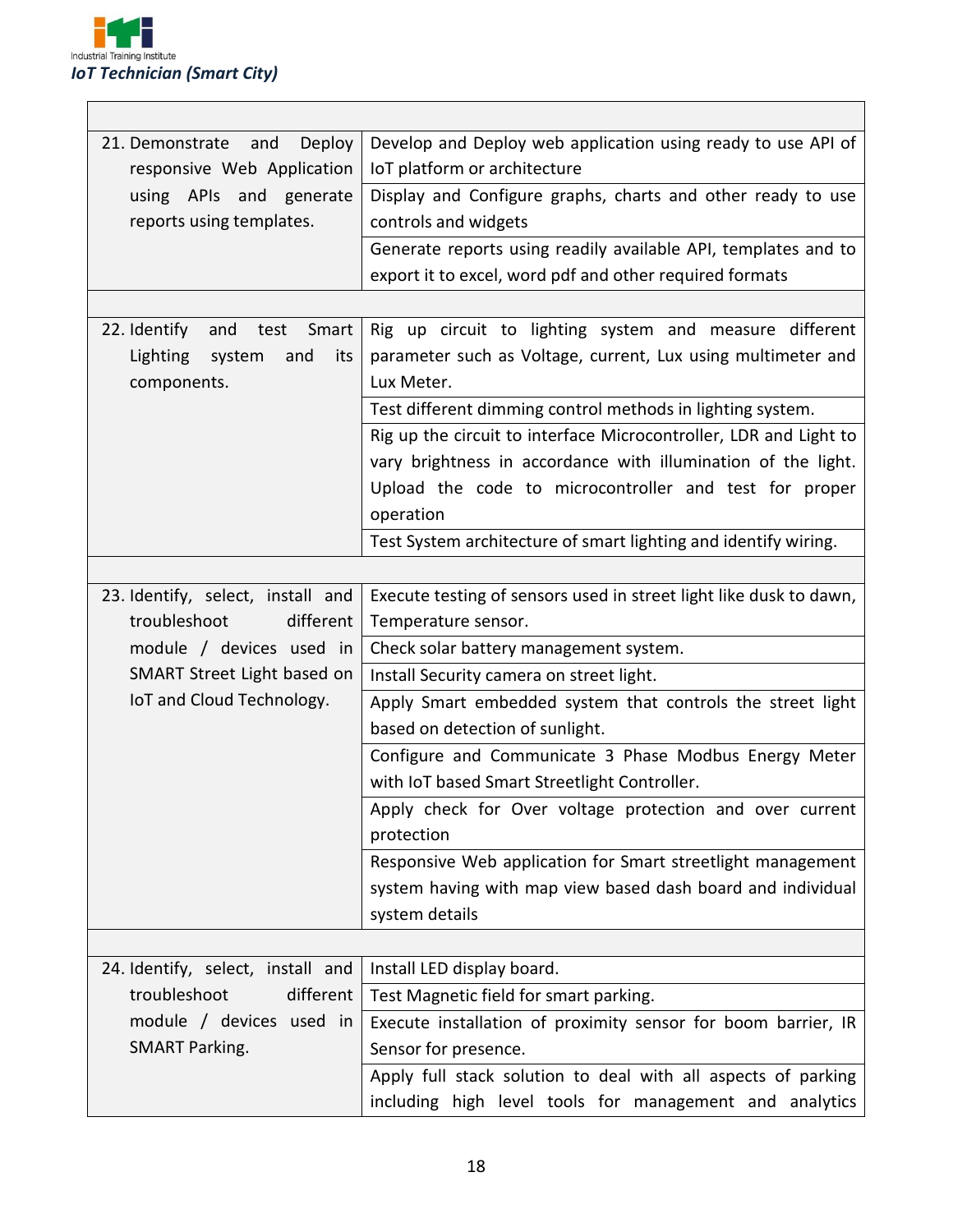

|                                   | software down to street level occupation sensors and enforcing  |  |  |
|-----------------------------------|-----------------------------------------------------------------|--|--|
|                                   | tools.                                                          |  |  |
|                                   |                                                                 |  |  |
| 25. Identify, select, install and | Apply Solar panel, Antenna & Radio Technology.                  |  |  |
| troubleshoot<br>different         | Use scanner for real-time traffic and pedestrian estimation.    |  |  |
| module / devices used in          | Carry out Smartphone Detection (Bluetooth, Wi-Fi, 3G/4G-GPRS    |  |  |
| <b>SMART Traffic.</b>             | $etc.$ ).                                                       |  |  |
|                                   | Detect liquid presence over road by Liquid presence sensor for  |  |  |
|                                   | Smart Security.                                                 |  |  |
|                                   | Structural<br>Apply linear displacement sensor for<br>Crack     |  |  |
|                                   | monitoring.                                                     |  |  |
|                                   |                                                                 |  |  |
| 26. Apply IoT Application<br>for  | Select and install pH, Cupric (Cu2+), Silver (Ag+), Lithium     |  |  |
| &<br>Waste<br>Water               | (Li+), Conductivity, Temperature for maintenance of water       |  |  |
| Management.                       | quality.                                                        |  |  |
|                                   | Install Smart Garbage Bin & GPS based tracking system for smart |  |  |
|                                   | bin.                                                            |  |  |
|                                   | Install, test & apply different components like Ultrasonic      |  |  |
|                                   | sensors, Wifi module (IoT Platform) cloud.                      |  |  |
|                                   |                                                                 |  |  |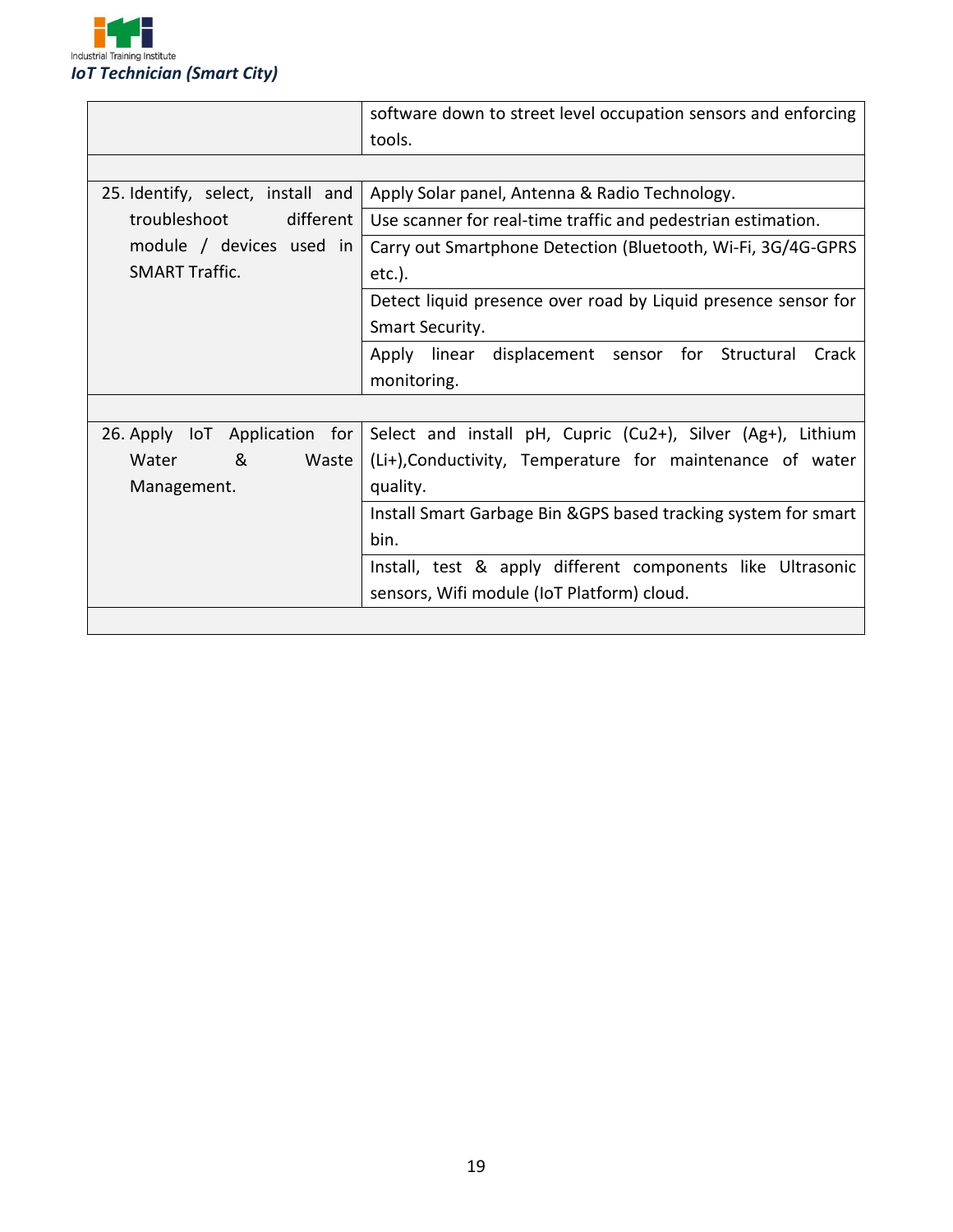

г

## **7. TRADE SYLLABUS**

| <b>SYLLABUS FOR IOT TECHNICIAN (SMART CITY) TRADE</b>                  |                                                                                                                                                   |                                                                                                                                                                                                                                                                                                                                                                                                                                                                                                               |                                                                                                                                                                                                                                                                                                                                                                                                                                                                                                 |  |  |
|------------------------------------------------------------------------|---------------------------------------------------------------------------------------------------------------------------------------------------|---------------------------------------------------------------------------------------------------------------------------------------------------------------------------------------------------------------------------------------------------------------------------------------------------------------------------------------------------------------------------------------------------------------------------------------------------------------------------------------------------------------|-------------------------------------------------------------------------------------------------------------------------------------------------------------------------------------------------------------------------------------------------------------------------------------------------------------------------------------------------------------------------------------------------------------------------------------------------------------------------------------------------|--|--|
| <b>DURATION: ONE YEAR</b>                                              |                                                                                                                                                   |                                                                                                                                                                                                                                                                                                                                                                                                                                                                                                               |                                                                                                                                                                                                                                                                                                                                                                                                                                                                                                 |  |  |
| <b>Duration</b>                                                        | Reference<br>Learning<br><b>Outcome</b>                                                                                                           | <b>Professional Skills</b><br>(Trade Practical)<br><b>With Indicative Hours</b>                                                                                                                                                                                                                                                                                                                                                                                                                               | <b>Professional Knowledge</b><br>(Trade Theory)                                                                                                                                                                                                                                                                                                                                                                                                                                                 |  |  |
| Professional<br>Skill 60 Hrs.;<br>Professional<br>Knowledge<br>12 Hrs. | Select<br>and<br>perform<br>electrical/<br>electronic<br>measurement<br>0f<br>meters<br>and<br>instruments<br>following<br>safety<br>precautions. | <b>Trade and Orientation</b><br>1. Visit to various sections of<br>institute and<br>identify<br>the<br>location<br>of<br>various<br>installations. (06 hrs.)<br>2. Identify safety signs<br>for<br>danger, warning, caution &<br>personal safety message. (04<br>$hrs.$ )<br>3. Use of personal protective<br>equipment (PPE). (06 hrs.)<br>4. Practice elementary first aid.<br>(06 hrs.)<br>5. Preventive<br>for<br>measures<br>electrical accidents & steps<br>to be taken in such accidents.<br>(03 hrs.) | Familiarization<br>with<br>the<br>working of Industrial Training<br>Institute system.<br>Importance<br>safety<br>of<br>and<br>precautions to be taken in the<br>industry/shop floor.<br>Introduction to PPEs.<br>Introduction to First Aid.<br>Response to emergencies e.g.<br>power failure, fire, and system<br>failure.<br>Importance of housekeeping &<br>good shop floor practices.<br>Occupational Safety & Health:<br>Health, Safety and Environment<br>guidelines,<br>legislations<br>& |  |  |
|                                                                        |                                                                                                                                                   | 6. Use of Fire extinguishers. (05<br>hrs.)<br>Basics of AC and Electrical<br><b>Cables</b><br>7. Identify the Phase, Neutral<br>and Earth on power socket,<br>use a tester to monitor AC<br>power. (04hrs.)<br>8. Construct a test lamp and<br>check mains<br>it to<br>use<br>healthiness.<br>Measure the<br>voltage between phase and                                                                                                                                                                        | regulations as applicable. (06<br>hrs.)<br>Basic terms such as electric<br>charges, Potential difference,<br>Voltage, Current, Resistance.<br>Basics of AC & DC.<br>Various terms such as +ve cycle,<br>-ve cycle,<br>Frequency,<br>Time<br>period,<br>RMS,<br>Peak,<br>Instantaneous value.<br>Single phase and Three phase<br>supply.                                                                                                                                                         |  |  |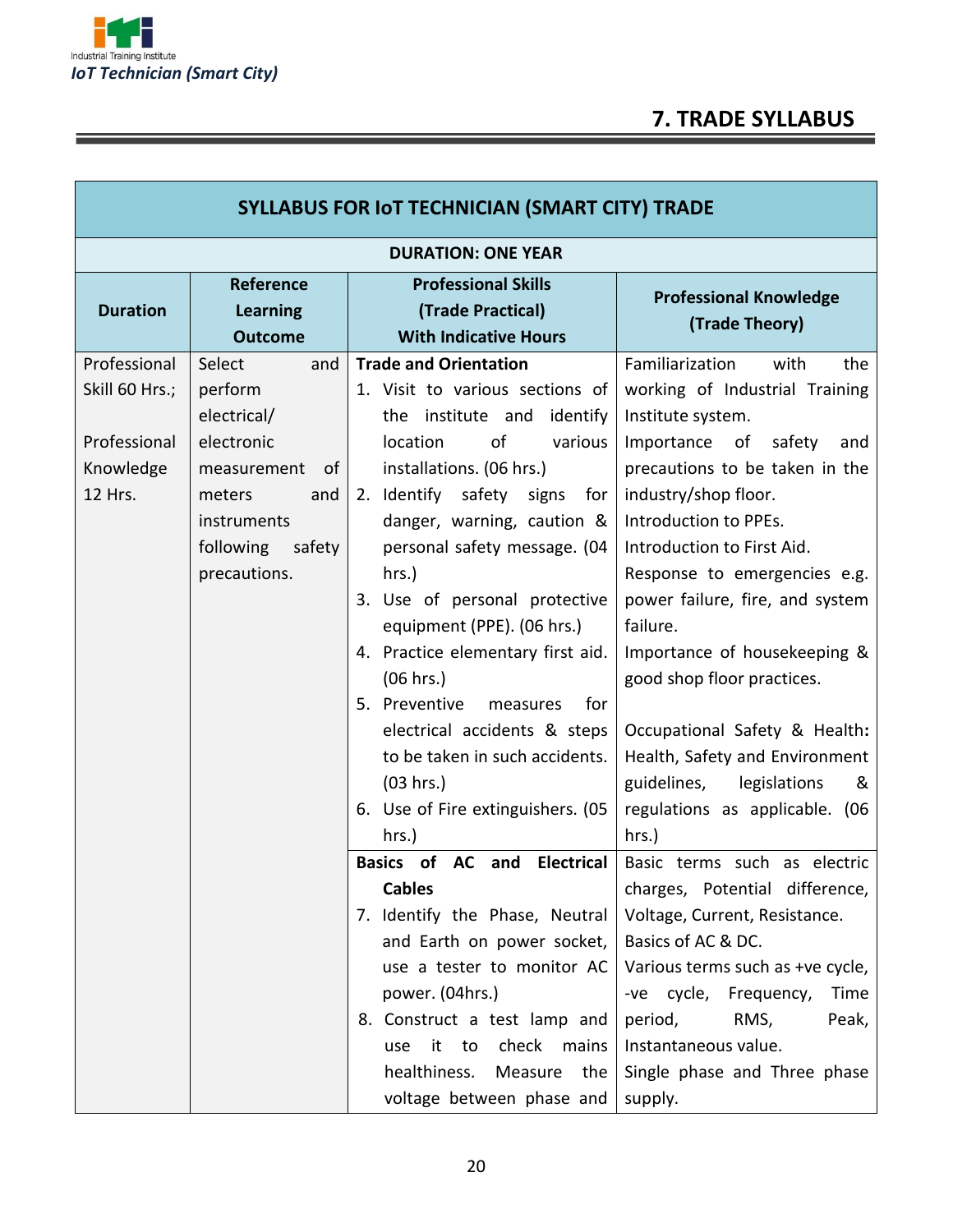

|                      |                                 | ground and rectify earthing.<br>(04hrs.)<br>9. Prepare terminations, skin<br>the electrical wires / cables<br>using wire<br>stripper<br>and<br>cutter. (03hrs.)<br>10. Measure the gauge of the<br>wire using SWG and outside<br>micrometer. (03hrs.)<br>11. Crimp the lugs to wire end.<br>(04 hrs.)<br>12. Measure AC Voltage in three<br>phase, Threephase star and<br>delta correction, Three phase<br>power<br>measurement.<br>(04hrs.)<br>13. Demonstrate various<br>test<br>and measuring instruments<br>(04 hrs.) | Different type of electrical<br>cables and their Specifications.<br>Types of wires & cables,<br>standard wire gauge (SWG).<br>Classification<br>of<br>cables<br>according to gauge (core size),<br>number<br>of<br>conductors,<br>material, insulation strength,<br>flexibility etc.<br>Introduction to electrical and<br>electronic<br>measuring<br>instruments.<br>(06hrs.) |
|----------------------|---------------------------------|---------------------------------------------------------------------------------------------------------------------------------------------------------------------------------------------------------------------------------------------------------------------------------------------------------------------------------------------------------------------------------------------------------------------------------------------------------------------------------------------------------------------------|-------------------------------------------------------------------------------------------------------------------------------------------------------------------------------------------------------------------------------------------------------------------------------------------------------------------------------------------------------------------------------|
|                      |                                 | 14. Measure voltage and current                                                                                                                                                                                                                                                                                                                                                                                                                                                                                           |                                                                                                                                                                                                                                                                                                                                                                               |
|                      |                                 |                                                                                                                                                                                                                                                                                                                                                                                                                                                                                                                           |                                                                                                                                                                                                                                                                                                                                                                               |
|                      |                                 | using clamp meter. (04hrs.)                                                                                                                                                                                                                                                                                                                                                                                                                                                                                               |                                                                                                                                                                                                                                                                                                                                                                               |
| Professional         | Test<br>various                 | <b>Active and Passive Components</b>                                                                                                                                                                                                                                                                                                                                                                                                                                                                                      | Ohm's law. Resistors; types of                                                                                                                                                                                                                                                                                                                                                |
| Skill 60 Hrs.;       | electronic                      | 15. Identify the different types                                                                                                                                                                                                                                                                                                                                                                                                                                                                                          | resistors, their construction &                                                                                                                                                                                                                                                                                                                                               |
|                      | components using                | of<br>active<br>and<br>passive                                                                                                                                                                                                                                                                                                                                                                                                                                                                                            | specific<br>use,<br>color-coding,                                                                                                                                                                                                                                                                                                                                             |
| Professional         | proper measuring<br>and         | electronic components. (02                                                                                                                                                                                                                                                                                                                                                                                                                                                                                                | power rating.                                                                                                                                                                                                                                                                                                                                                                 |
| Knowledge<br>12 Hrs. | instruments<br>compare the data | hrs.)<br>16. Measure the resistor value                                                                                                                                                                                                                                                                                                                                                                                                                                                                                   | Equivalent Resistance of series<br>parallel circuits.                                                                                                                                                                                                                                                                                                                         |
|                      | standard<br>using               | by colour code, SMD Code                                                                                                                                                                                                                                                                                                                                                                                                                                                                                                  | Distribution of V & I in series                                                                                                                                                                                                                                                                                                                                               |
|                      | parameter.                      | and verify the same by                                                                                                                                                                                                                                                                                                                                                                                                                                                                                                    | parallel circuits.                                                                                                                                                                                                                                                                                                                                                            |
|                      |                                 | measuring with multimeter.                                                                                                                                                                                                                                                                                                                                                                                                                                                                                                | Principles<br>of<br>induction,                                                                                                                                                                                                                                                                                                                                                |
|                      |                                 | (02 hrs.)                                                                                                                                                                                                                                                                                                                                                                                                                                                                                                                 | inductive reactance.                                                                                                                                                                                                                                                                                                                                                          |
|                      |                                 | 17. Identify resistors by their                                                                                                                                                                                                                                                                                                                                                                                                                                                                                           | inductors,<br>Types<br>of                                                                                                                                                                                                                                                                                                                                                     |
|                      |                                 | check<br>appearance<br>and                                                                                                                                                                                                                                                                                                                                                                                                                                                                                                | specifications,<br>construction,                                                                                                                                                                                                                                                                                                                                              |
|                      |                                 | physical defects. (02 hrs.)                                                                                                                                                                                                                                                                                                                                                                                                                                                                                               | applications and energy storage                                                                                                                                                                                                                                                                                                                                               |
|                      |                                 | 18. Practice on measurement of                                                                                                                                                                                                                                                                                                                                                                                                                                                                                            | concept.                                                                                                                                                                                                                                                                                                                                                                      |
|                      |                                 | parameters in combinational                                                                                                                                                                                                                                                                                                                                                                                                                                                                                               | Capacitance<br>and<br>Capacitive                                                                                                                                                                                                                                                                                                                                              |
|                      |                                 | electrical circuit by applying                                                                                                                                                                                                                                                                                                                                                                                                                                                                                            | Reactance, Impedance.                                                                                                                                                                                                                                                                                                                                                         |
|                      |                                 | Ohm's Law for different<br>resistor values and voltage                                                                                                                                                                                                                                                                                                                                                                                                                                                                    | <b>Types</b><br>of<br>capacitors,<br>construction, specifications and                                                                                                                                                                                                                                                                                                         |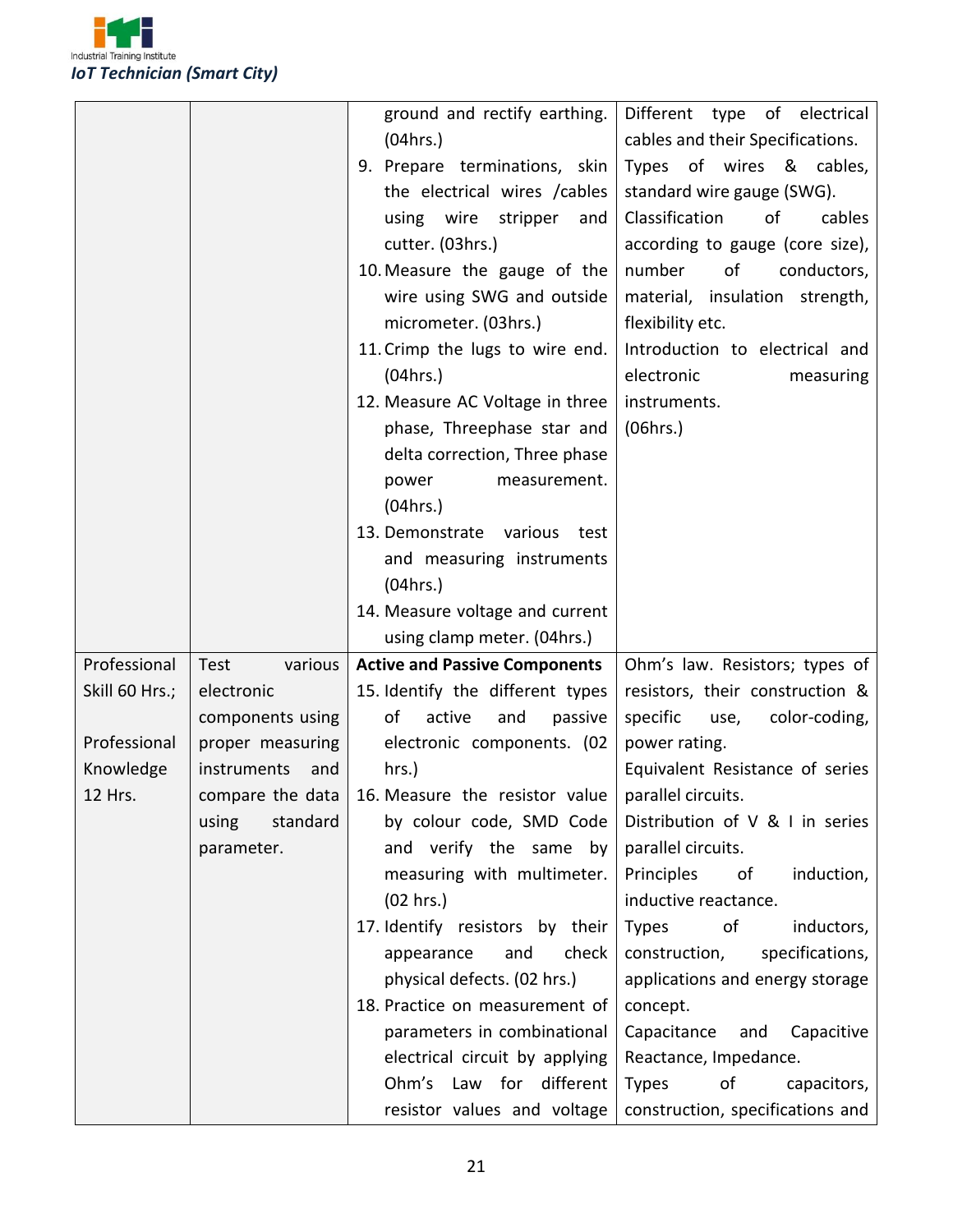

| sources. (03 hrs.)                | applications.<br>Dielectric      |
|-----------------------------------|----------------------------------|
| 19. Measurement of current and    | constant.                        |
| voltage in electrical circuits    | Significance of Series parallel  |
| to verify Kirchhoff's Law. (03    | connection of capacitors.        |
| hrs.)                             | Properties of magnets and their  |
| 20. Verify laws of series and     | materials,<br>preparation<br>οf  |
| parallel circuits with voltage    | artificial magnets, significance |
| different<br>in<br>source         | of electro                       |
| combinations. (03 hrs.)           | Magnetism, types of cores.       |
| 21. Measure<br>the<br>resistance, | Relays, types, construction and  |
| Voltage,<br>Current through       | specifications etc.              |
| series and parallel connected     | Multi meter, use of meters in    |
| networks using multi meter.       | different circuits.              |
| (04 hrs.)                         | Use of DSO, Function generator,  |
| 22. Identify different inductors  | Arbitrary Waveform Generator,    |
| measure the values<br>and         | LCR meter                        |
| using LCR meter. (03 hrs.)        | (12 hrs.)                        |
| 23. Identify<br>the<br>different  |                                  |
| capacitors<br>and<br>measure      |                                  |
| capacitance<br>of<br>various      |                                  |
| capacitors using LCR meter.       |                                  |
| (03 hrs.)                         |                                  |
| 24. Identify and test the circuit |                                  |
| breaker and other protecting      |                                  |
| devices (Fuse). (03 hrs.)         |                                  |
| 25. Dismantle and identify the    |                                  |
| different parts of a relay. (04   |                                  |
| hrs.)                             |                                  |
| 26. Connect a timer relay in a    |                                  |
| circuit and test for its          |                                  |
| working.(03 hrs.)                 |                                  |
| 27. Test Step-up, Step-down,      |                                  |
| Isolation Transformer. (03        |                                  |
| hrs.)                             |                                  |
| <b>AC &amp; DC measurements</b>   |                                  |
| 28. Use the multi meter to        |                                  |
| the<br>various<br>measure         |                                  |
| functions (AC V, DC V, DC I,      |                                  |
| AC I, R). (02 hrs.)               |                                  |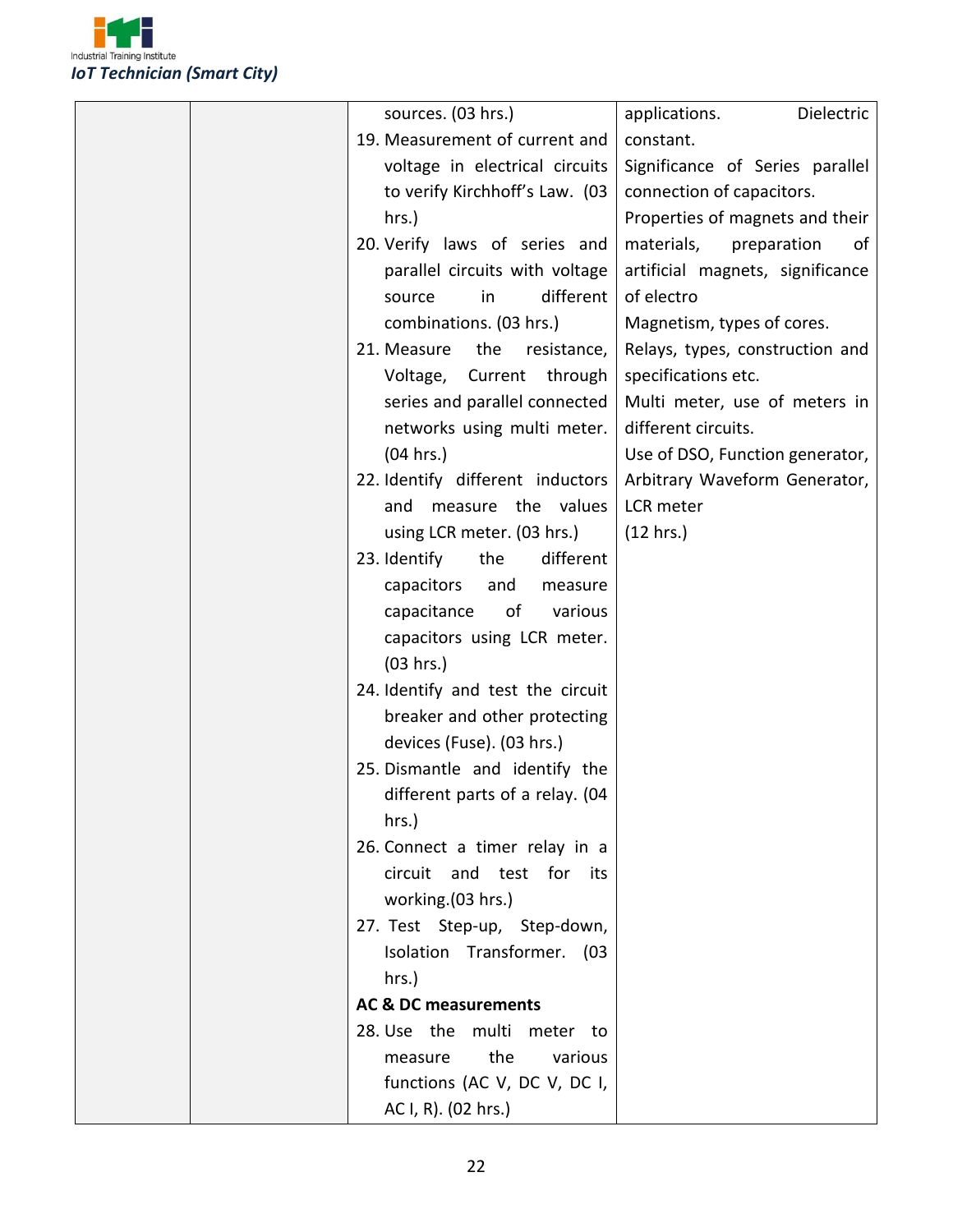

|                |           |     |        | different<br>29. Identify<br>the                                |
|----------------|-----------|-----|--------|-----------------------------------------------------------------|
|                |           |     |        | controls<br>the<br>Digital<br>on                                |
|                |           |     |        | Storage Oscilloscope front                                      |
|                |           |     |        | panel and observe<br>the                                        |
|                |           |     |        | function of each control. (03                                   |
|                |           |     |        | hrs.)                                                           |
|                |           |     |        | 30. Measure DC voltage, AC                                      |
|                |           |     |        | voltage, time period, sine                                      |
|                |           |     |        | wave parameters using DSO.                                      |
|                |           |     |        | (02 hrs.)                                                       |
|                |           |     |        | 31. Identify and use different                                  |
|                |           |     |        | mathematical functions +,-,X,                                   |
|                |           |     |        | diff, intg, AND, OR of DSO on                                   |
|                |           |     |        | the observed signal. (03 hrs.)                                  |
|                |           |     |        | 32. Identify and use different                                  |
|                |           |     |        | acquisition modes of normal,                                    |
|                |           |     |        | average, persistence mode.                                      |
|                |           |     |        | (03 hrs.)                                                       |
|                |           |     |        | 33. Understand the difference of                                |
|                |           |     |        | low memory and<br>high                                          |
|                |           |     |        | memory DSO and relation                                         |
|                |           |     |        | with real time sampling of                                      |
|                |           |     |        | DSO. (02 hrs.)                                                  |
|                |           |     |        | 34. Identify<br>the<br>different                                |
|                |           |     |        | controls on the Arbitrary                                       |
|                |           |     |        | Waveform Generator front                                        |
|                |           |     |        | panel and observe the                                           |
|                |           |     |        | different<br>signals<br>be<br>to                                |
|                |           |     |        | derived<br>from<br>Arbitrary                                    |
|                |           |     |        | Waveform<br>Generator.<br>(05                                   |
|                |           |     |        | hrs.)                                                           |
|                |           |     |        | 35. Identify<br>the<br>different                                |
|                |           |     |        | controls on the power supply                                    |
|                |           |     |        | and to understand CV/CC                                         |
|                |           |     |        | Mode, Dual Tracking Mode.                                       |
|                |           |     |        | (02 hrs.)                                                       |
| Professional   | Identify, |     | place, | Soldering/De-soldering<br>Different types of soldering          |
| Skill 60 Hrs.; | solder    | and | de-    | 36. Practice<br>soldering<br>guns, related to Temperature<br>on |
|                | solder    | and | test   | different<br>electronic<br>and wattages, types of tips.         |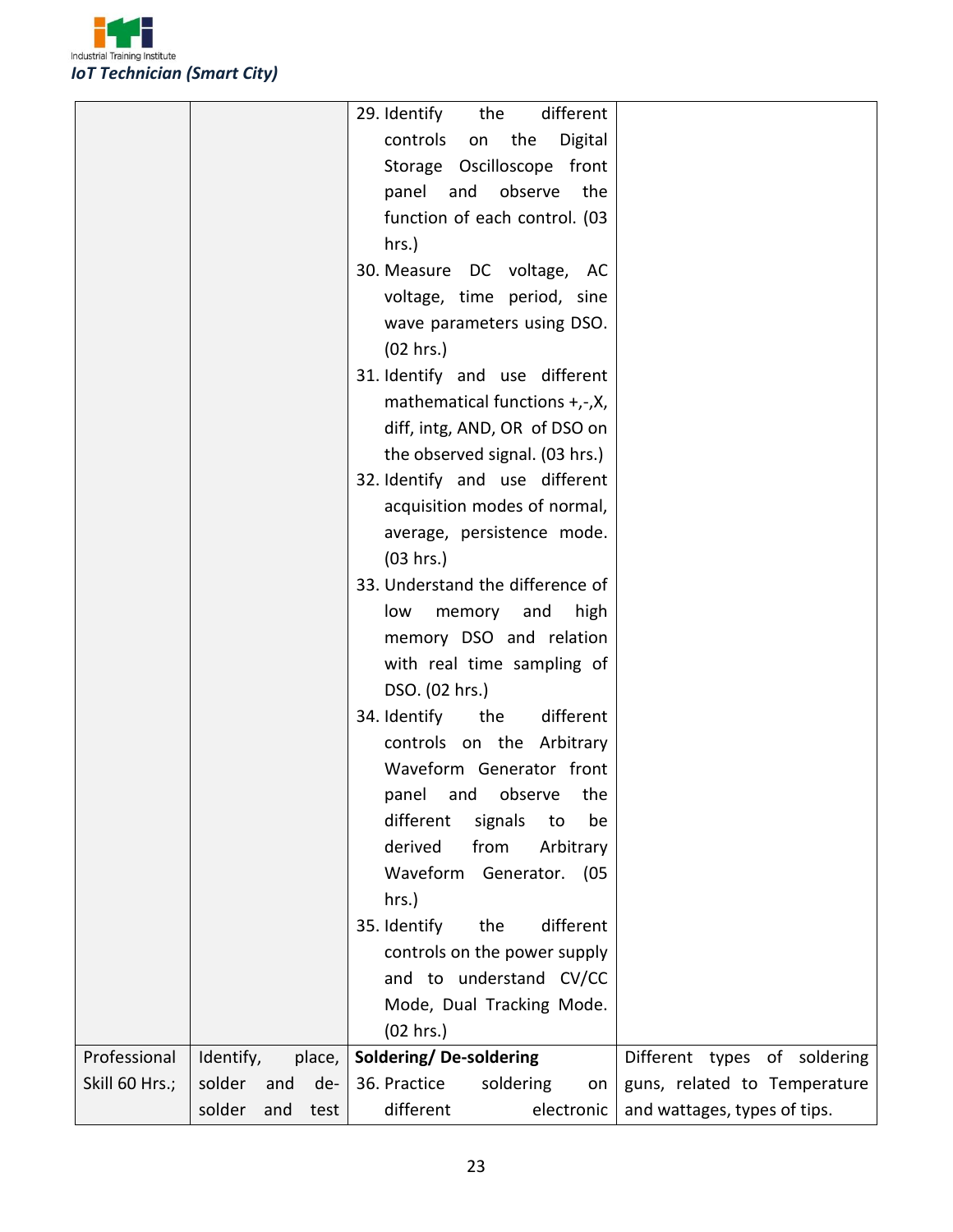

| Professional | different<br>SMD    | small<br>components,                  | Solder materials<br>and<br>their   |
|--------------|---------------------|---------------------------------------|------------------------------------|
| Knowledge    | discrete            | transformer and lugs. (03             | grading. Use of flux and other     |
| 12 Hrs.      | components and      | hrs.)                                 | materials. Selection of soldering  |
|              | ICs package with    | 37. Practice soldering on<br>IC       | gun for specific requirement.      |
|              | due<br>care<br>and  | bases and PCBs. (03 hrs.)             | Soldering<br>and<br>De-soldering   |
|              | following<br>safety | 38. Practice Soldering on various     | stations<br>and<br>their           |
|              | using<br>norms      | SMD Components including              | specifications.                    |
|              | proper              | SMD IC packages. (05 hrs.)            | Different<br>switches,<br>their    |
|              | tools/setup.        | 39. Practice de-soldering using       | specification and usage.           |
|              |                     | pump and wick. (02 hrs.)              |                                    |
|              |                     | 40. Practice Desoldering of SMD       | Introduction to SMD technology     |
|              |                     | Components using SMD Hot              | Identification of 2, 3, 4 terminal |
|              |                     | Air Gun. (03 hrs.)                    | SMD components.                    |
|              |                     | 41. Join the broken PCB track         | Advantages<br>SMD<br>of            |
|              |                     | and test. (03 hrs.)                   | components over conventional       |
|              |                     | Basic SMD (2, 3, 4 terminal           | lead components.                   |
|              |                     | components                            | Introduction to Surface Mount      |
|              |                     | 42. Identification of 2, 3, 4         | Technology (SMT).                  |
|              |                     | terminal SMD components.              | Advantages, Surface<br>Mount       |
|              |                     | De-solder<br>the<br>SMD               | components and packages.           |
|              |                     | components from the given             | Cold/Continuity check of PCBs.     |
|              |                     | PCB. (05 hrs.)                        | Identification of lose / dry       |
|              |                     | 43. Solder<br>the<br>SMD              | solders,<br>broken<br>tracks<br>on |
|              |                     | components in the<br>same             | printed wiring assemblies.         |
|              |                     | Check<br>for<br>PCB.<br>cold          | (12 hrs.)                          |
|              |                     | continuity of PCB. (05 hrs.)          |                                    |
|              |                     | 44. Identification of loose /dry      |                                    |
|              |                     | solder, broken tracks on              |                                    |
|              |                     | printed wired assemblies.             |                                    |
|              |                     | (04 hrs.)                             |                                    |
|              |                     | <b>SMD Soldering and De-soldering</b> |                                    |
|              |                     | 45. Identify various connections      |                                    |
|              |                     | and setup required for SMD            |                                    |
|              |                     | Soldering station. (05 hrs.)          |                                    |
|              |                     | 46. Identify crimping tools for       |                                    |
|              |                     | various IC packages. (04              |                                    |
|              |                     | hrs.)                                 |                                    |
|              |                     | 47. Make the necessary settings       |                                    |
|              |                     | on SMD soldering station to           |                                    |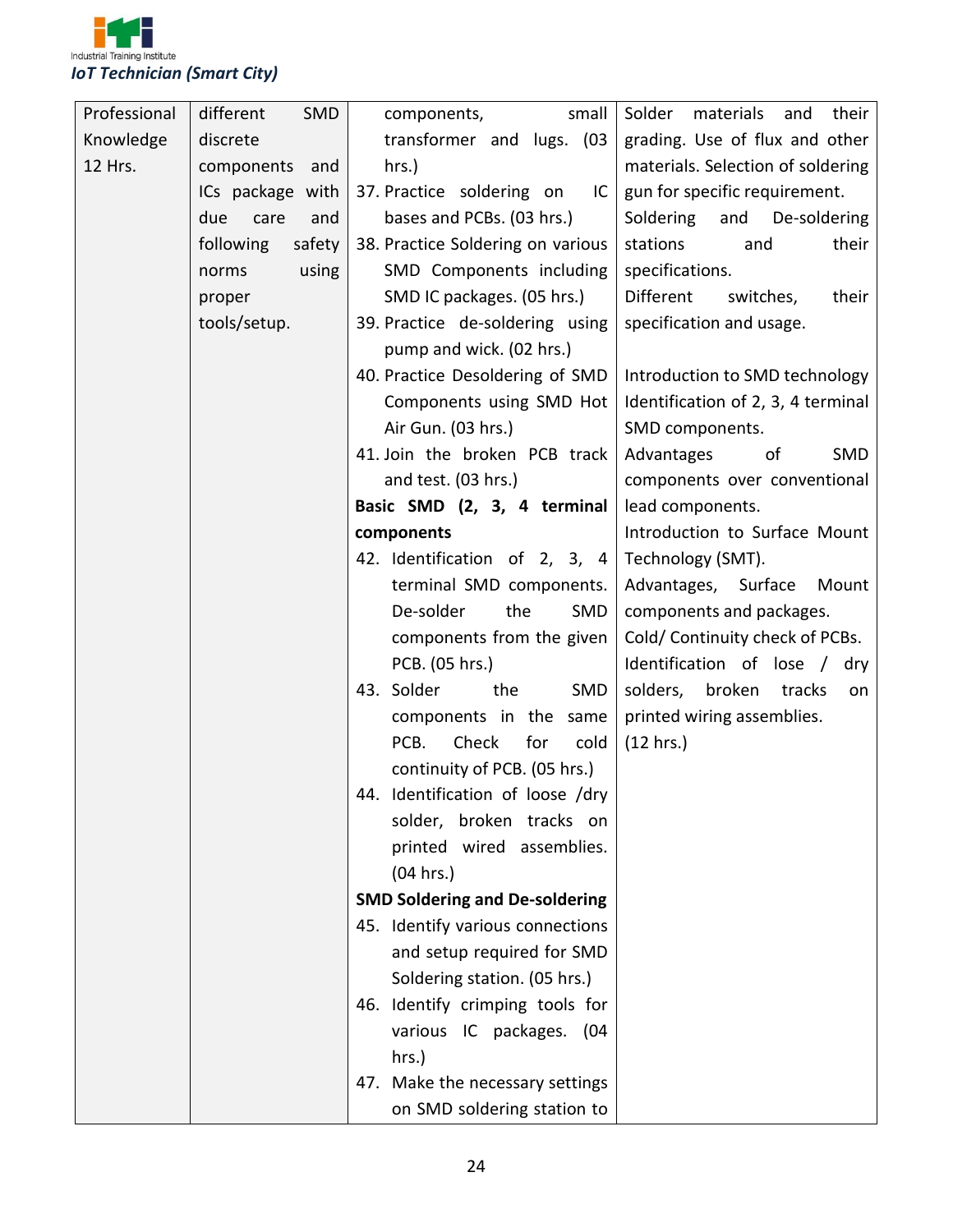

|                |                      | de-solder various ICs of          |                                       |
|----------------|----------------------|-----------------------------------|---------------------------------------|
|                |                      | different packages (at least      |                                       |
|                |                      | four) by choosing proper          |                                       |
|                |                      | crimping tools (06 hrs.)          |                                       |
|                |                      | 48. Make the necessary settings   |                                       |
|                |                      | on SMD soldering station to       |                                       |
|                |                      | solder<br>various<br>ICs<br>of    |                                       |
|                |                      | different packages (at least      |                                       |
|                |                      | four) by choosing proper          |                                       |
|                |                      | crimping tools (06 hrs.)          |                                       |
|                |                      | 49. Make the necessary setting    |                                       |
|                |                      | rework of defective surface       |                                       |
|                |                      | mount<br>component<br>used        |                                       |
|                |                      | soldering / de-soldering          |                                       |
|                |                      | method. (06 hrs.)                 |                                       |
| Professional   | Construct,<br>test   | 50. Identify and test different   | Semiconductor<br>materials,           |
| Skill 30 Hrs.; | verify<br>and<br>the | of diodes,<br>diode<br>types      | components, number coding             |
|                | input/<br>output     | modules using multi meter         | different<br>for<br>electronic        |
| Professional   | characteristics of   | and determine forward to          | components such as Diodes and         |
| Knowledge      | analog<br>various    | resistance<br>ratio.<br>reverse   | Zeners etc.                           |
| 06 Hrs.        | circuits.            | Compare<br>it<br>with             | <b>PN</b><br>Junction, Forward<br>and |
|                |                      | specifications. (03hrs.)          | Reverse biasing of diodes.            |
|                |                      | 51. Measure the voltage and       | of<br>diode<br>Interpretation         |
|                |                      | current through a diode in a      | specifications.                       |
|                |                      | circuit<br>and<br>verify<br>its   | Forward current and Reverse           |
|                |                      | forward/Reverse                   | voltage.                              |
|                |                      | characteristic. (04hrs.)          | Working principle of a                |
|                |                      | 52. Construct and test a half     | Transformer,<br>construction,         |
|                |                      | wave, full wave and Bridge        | Specifications<br>and types of        |
|                |                      | rectifier circuit. (03hrs.)       | cores used.                           |
|                |                      | 53. Measureripple<br>voltage,     | Step-up,<br>Step<br>down<br>and       |
|                |                      | ripple frequency and ripple       | isolation<br>transformers<br>with     |
|                |                      | factor of rectifiers. (03hrs.)    | applications.<br>Losses<br>in         |
|                |                      | 54. Construct and test shunt      | Transformers.                         |
|                |                      | clipper and clamper circuits      | Phase angle, phase relations,         |
|                |                      | using diodes. (03hrs.)            | active and reactive power,            |
|                |                      | 55. Identify and test Zener diode | factor<br>power<br>and<br>its         |
|                |                      | and construct peak clipper.       | importance.                           |
|                |                      | (03hrs.)                          | Construction, working of a PNP        |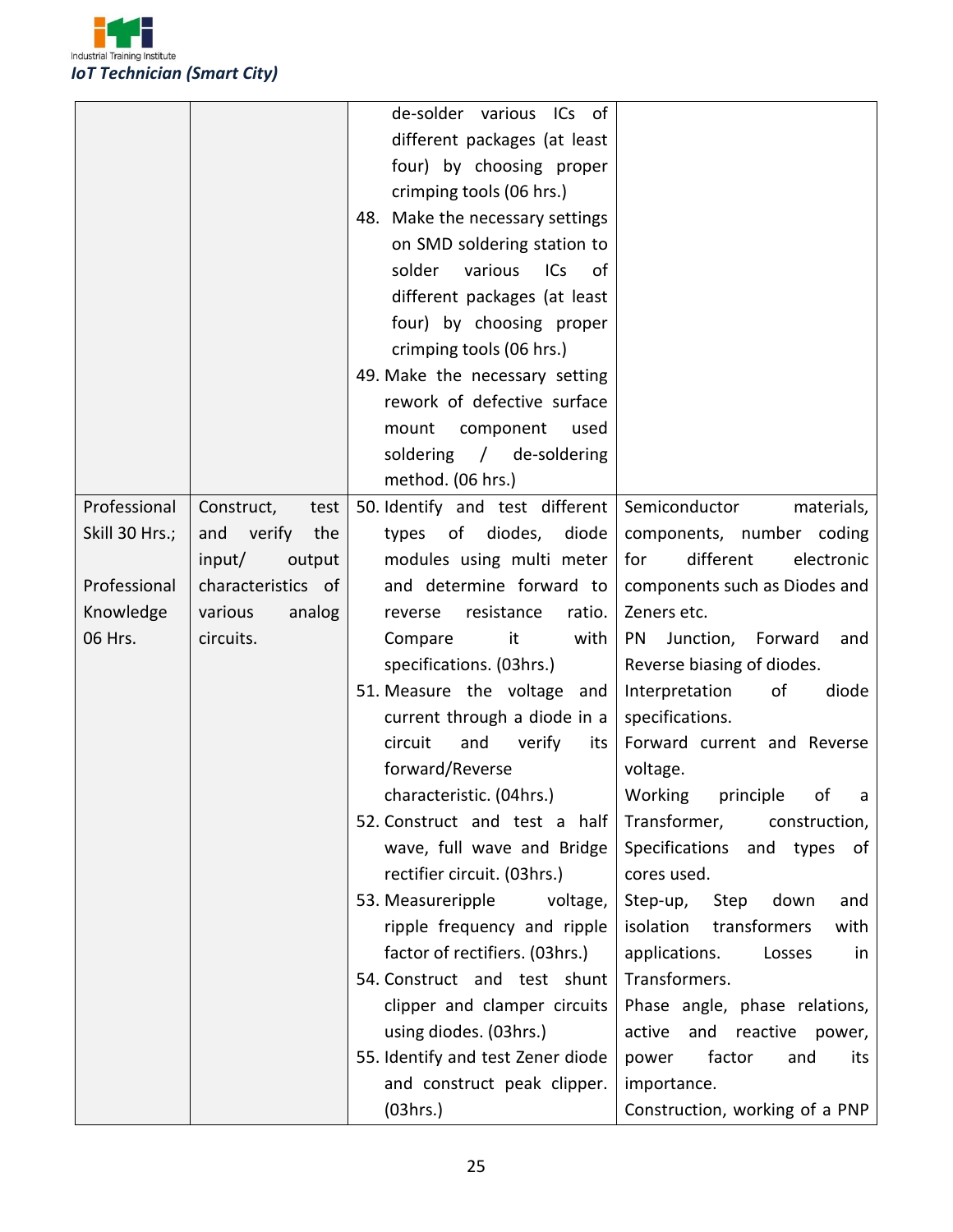

|                |                    | 56. Identify different types of                                   | and NPN Transistors, purpose              |
|----------------|--------------------|-------------------------------------------------------------------|-------------------------------------------|
|                |                    | transistors and test them                                         | of E, B & C Terminals.                    |
|                |                    | digital<br>multimeter.<br>using                                   | Significance<br>of $\alpha$ ,<br>β<br>and |
|                |                    | (03hrs.)                                                          | relationship of a Transistor.             |
|                |                    | 57. Measure and plot input and                                    | Transistor<br>applications<br>as          |
|                |                    | output characteristics of a CE                                    | switch and CEamplifier.                   |
|                |                    | amplifier. (04hrs.)                                               | Transistor input and output               |
|                |                    | 58. Construct<br>and<br>test<br>a                                 | characteristics.                          |
|                |                    | switching<br>transistor based                                     | Transistor power ratings<br>&             |
|                |                    | circuit to control a relay.                                       | packaging styles and use of               |
|                |                    | (04 hrs.)                                                         | different heat sinks. (06hrs.)            |
| Professional   | Assemble,<br>test  | 59. Identify different Logic Gates                                | Introduction<br>Digital<br>to             |
| Skill 60 Hrs.; | and troubleshoot   | (AND, OR, NAND, NOR, EX-                                          | Electronics.                              |
|                | digital<br>various | OR, EX-NOR, NOT ICs) by the                                       | Difference between analog and             |
| Professional   | circuits.          | number printed on them.                                           | digital signals.                          |
| Knowledge      |                    | (04 hrs.)                                                         | Logic<br>families<br>and<br>their         |
| 12 Hrs.        |                    | 60. Verify the truth tables of all                                | comparison, logic levels of TTL           |
|                |                    | Logic Gate ICs by connecting                                      | and CMOS.                                 |
|                |                    | switches and LEDs. (02hrs.)                                       | (Decimal,<br>Number systems               |
|                |                    | 61. Use digital IC tester to test                                 | binary, octal, Hexadecimal).              |
|                |                    | the various digital ICs (TTL                                      | BCD code, ASCII code and code             |
|                |                    | and CMOS). (03hrs.)                                               | conversions.                              |
|                |                    | 62. Construct and Test a 2 to 4                                   | Various Logic Gates and their             |
|                |                    | Decoder. (02hrs.)                                                 | truth tables.                             |
|                |                    | 63. Construct and Test a 4 to 2                                   |                                           |
|                |                    | Encoder. (02hrs.)                                                 | Combinational<br>logic<br>circuits        |
|                |                    | 64. Construct and Test a 4 to $1$ such as Half Adder, Full adder, |                                           |
|                |                    | Multiplexer. (02hrs.)                                             | Parallel Binary adders, 2-bit and         |
|                |                    | 65. Construct and Test a 1 to 4                                   | four bit full adders.                     |
|                |                    | De Multiplexer. (02hrs.)                                          | Magnitude comparators.                    |
|                |                    | 66. Verify the truth tables of                                    | Half adder, full adder ICs and            |
|                |                    | Flip-Flop ICs (RS, D, T, JK,                                      | their<br>applications<br>for              |
|                |                    | MSJK)<br>by<br>connecting                                         | arithmetic<br>implementing                |
|                |                    | switches and LEDs. (05hrs.)                                       | operations.                               |
|                |                    | 67. Construct and test a four bit                                 | Concept<br>of<br>encoder<br>and           |
|                |                    | asynchronous binary counter                                       | decoder. Basic Binary Decoder             |
|                |                    | (05 hrs.)                                                         | and four bit binary decoders.             |
|                |                    | 68. Construct and test a four bit                                 | Need for multiplexing of data.            |
|                |                    | Synchronous binary counter.                                       | 1:4 line Multiplexer / De-                |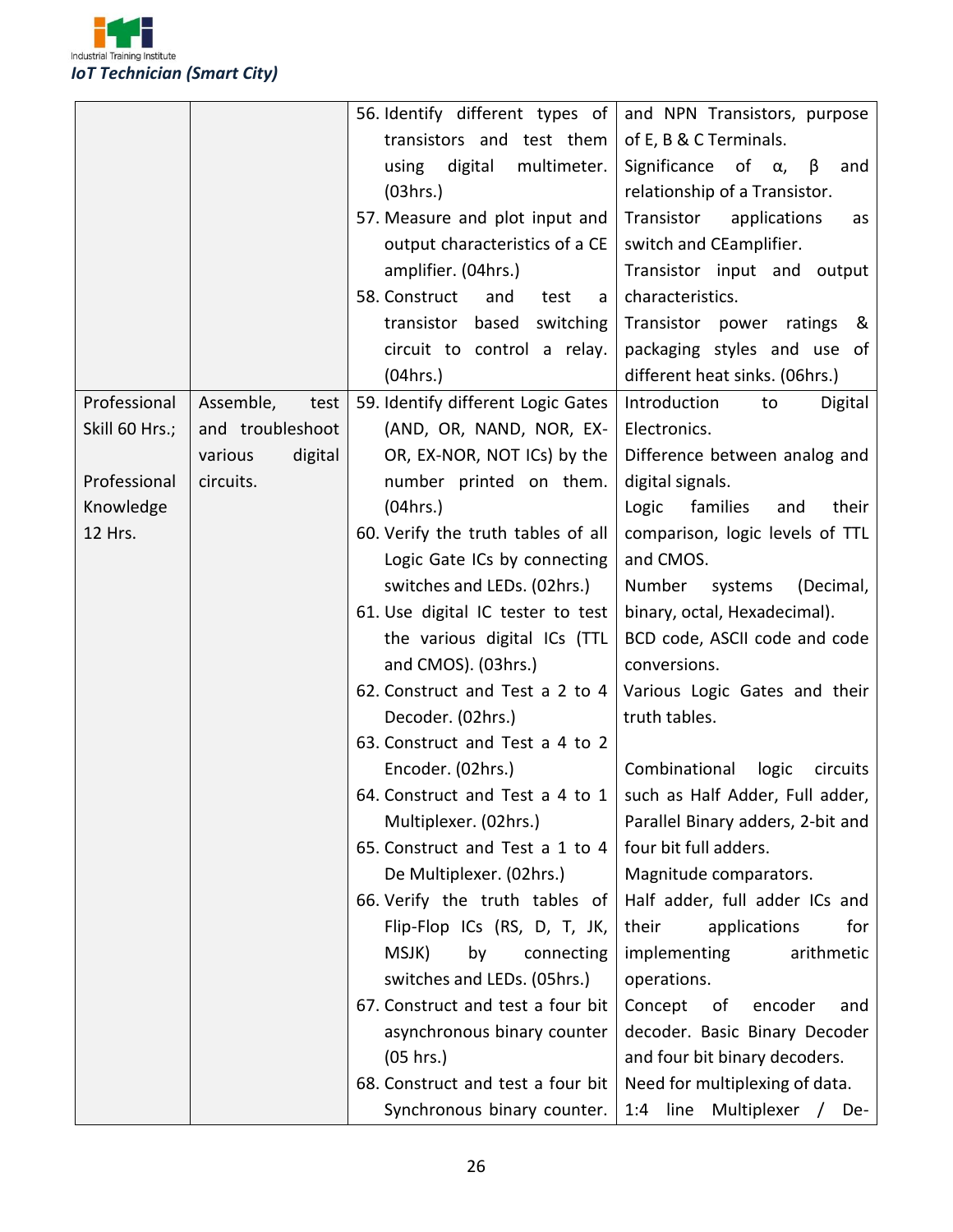

|                |                     | (04 hrs.)                               | multiplexer.                      |
|----------------|---------------------|-----------------------------------------|-----------------------------------|
|                |                     | 69. Construct<br>and<br>test            |                                   |
|                |                     | Decade<br>synchronous                   | Introduction to Flip-Flop.        |
|                |                     | counter. (04 hrs.)                      | S-R Latch, Gated S-R Latch, D-    |
|                |                     | 70. Construct<br>and<br>test<br>an      | Latch.                            |
|                |                     | up/down<br>synchronous                  | Flip-Flop: Basic RS Flip Flop,    |
|                |                     | decade counter and monitor              | edge triggered D Flip Flop, JK    |
|                |                     | the output on LEDs. (03hrs.)            | Flip Flop, T Flip Flop.           |
|                |                     | 71. Identify and test common            | Master-Slave flip flops<br>and    |
|                |                     | anode and common cathode                | Timing diagrams.                  |
|                |                     | seven segment LED display               | Basic flip flop applications like |
|                |                     | using multi meter. (04 hrs.)            | data storage, data transfer and   |
|                |                     | 72. Test the shift register using       | frequency division.               |
|                |                     | IC 7495. (05hrs.)                       |                                   |
|                |                     | 73. Construct and test four bit         | Types of seven segment display.   |
|                |                     | SIPO register. (05hrs.)                 | BCD display and BCD to decimal    |
|                |                     | 74. Construct and test four bit         | decoder.                          |
|                |                     | PIPO register. (04hrs.)                 | BCD to 7 segment display          |
|                |                     | 75. Construct<br>and<br>test            | circuits.                         |
|                |                     | bidirectional shift registers.          | Basics of Register, types and     |
|                |                     | (06hrs.)                                | application of Registers.         |
|                |                     |                                         | (12 hrs.)                         |
| Professional   | Install, configure, | 76. Identify various indicators,        | Basic blocks of a computer,       |
| Skill 60 Hrs.; | interconnect        | cables,<br>connectors<br>and            | Components of desktop and         |
|                | given<br>computer   | ports on the computer                   | motherboard.                      |
| Professional   | system(s)<br>and    | cabinet. (03 hrs.)                      | Hardware and software, I/O        |
| Knowledge      | networking to       | 77. Demonstrate various parts           | devices, and their working.       |
| 12 Hrs.        | demonstrate<br>&    | of the system unit and                  | Different types of printers,      |
|                | utilize application | motherboard components.                 | HDD, DVD.                         |
|                | for<br>packages     | (05 hrs.)                               | Various ports in the computer.    |
|                | different           | 78. Identify various computer           | Working principle of SMPS, its    |
|                | applications.       | peripherals and connect it              | specification.                    |
|                |                     | to the system. (05 hrs.)                | <b>Windows OS</b>                 |
|                |                     | 79. Disable certain functionality       | MS widows: Starting windows       |
|                |                     | disconnecting<br>the<br>by              | operation,<br>file<br>and<br>its  |
|                |                     | concerned<br>cables<br>SATA/            | management using explorer,        |
|                |                     | PATA. (05 hrs.)                         | Display & sound properties,       |
|                |                     | 80. Replace the CMOS battery            | font<br>savers,<br>screen         |
|                |                     | extend<br>and<br>$\mathsf{a}$<br>memory | management, installation of       |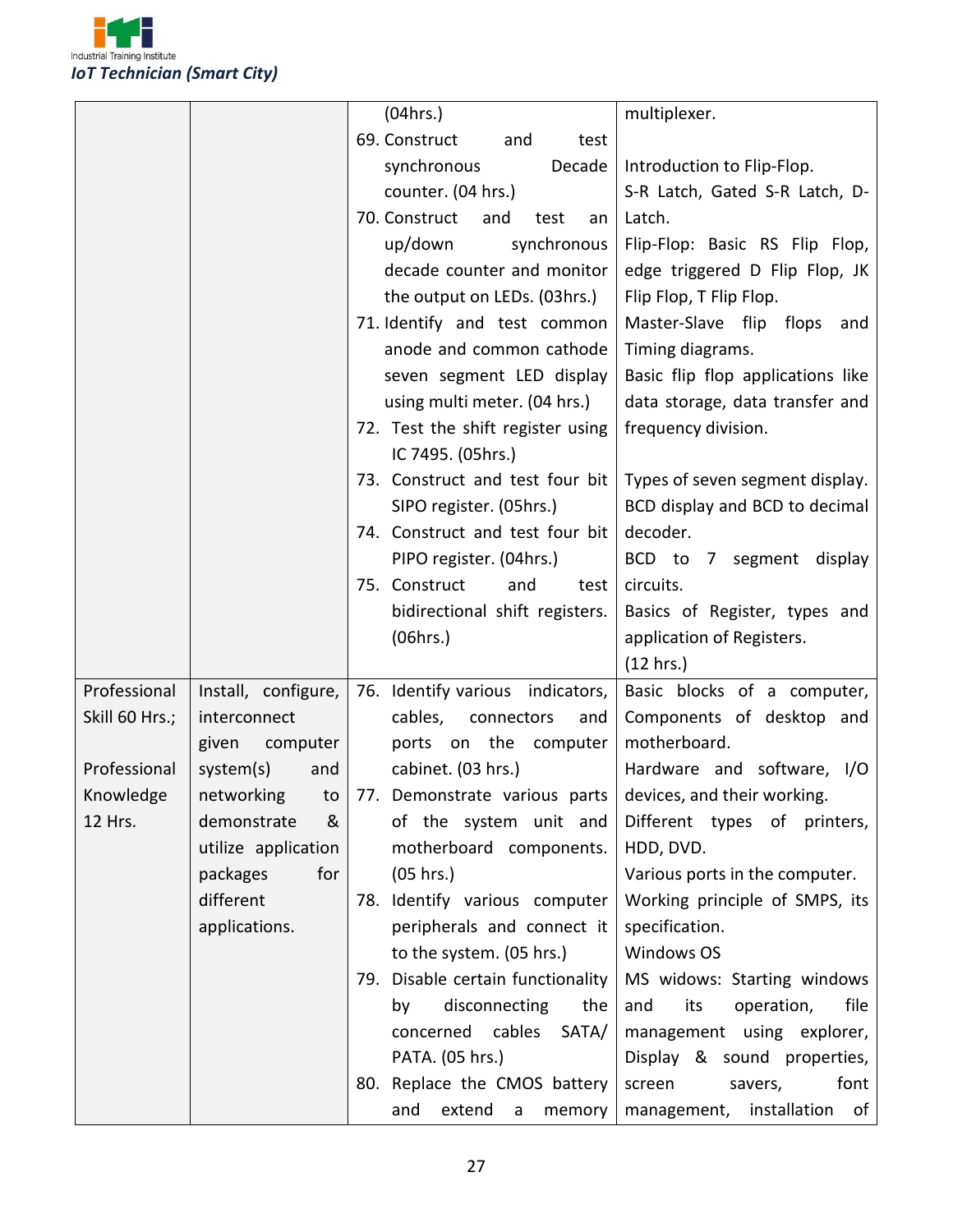

|                |                      | module. (05 hrs.)                  | program, setting and using of     |
|----------------|----------------------|------------------------------------|-----------------------------------|
|                |                      | 81. Test and Replace the SMPS.     | control panel., application of    |
|                |                      | (05 hrs.)                          | accessories, various IT tools and |
|                |                      | 82. Replace the given DVD,         | applications.                     |
|                |                      | and HDD<br>RAM<br>on the           |                                   |
|                |                      | system. (05 hrs.)                  | Concept of Internet, Browsers,    |
|                |                      | 83. Boot the<br>system<br>from     | Websites,<br>search<br>engines,   |
|                |                      | <b>Different</b><br>options and    | email, chatting and messenger     |
|                |                      | install OS in a desktop            | service. Downloading the Data     |
|                |                      | computer. (05 hrs.)                | and program files etc.            |
|                |                      | 84. Install antivirus software,    |                                   |
|                |                      | printer, scan the system and       | <b>Computer Networking:-</b>      |
|                |                      | explore the options in the         | Network features - Network        |
|                |                      | antivirus software. (04 hrs.)      | medias Network topologies,        |
|                |                      | 85. Browse<br>search<br>engines,   | protocols- TCP/IP, UDP, FTP,      |
|                |                      | email<br>accounts,<br>create       | models and types. Specification   |
|                |                      | sending<br>practice<br>and         | and standards, types of cables,   |
|                |                      | receiving<br>of<br>mails<br>and    | UTP, STP, Coaxial cables.         |
|                |                      | of<br>configuration<br>email       | Network components like hub,      |
|                |                      | clients. (04 hrs.)                 | Ethernet switch, router, NIC      |
|                |                      | 86. Identify different types of    | Cards, connectors, media and      |
|                |                      | cables<br>and<br>network           | firewall.                         |
|                |                      | components<br>e.g.<br>Hub,         | Difference<br>between<br>PC<br>&  |
|                |                      | switch, router, modem etc.         | Server.                           |
|                |                      | (05 hrs.)                          | (12 hrs.)                         |
|                |                      | 87. Prepare terminations, make     |                                   |
|                |                      | UTP and STP cable                  |                                   |
|                |                      | connectors and test. (03           |                                   |
|                |                      | hrs.)                              |                                   |
|                |                      | 88. Connect<br>network             |                                   |
|                |                      | connectivity hardware and          |                                   |
|                |                      | check for its functioning. (03     |                                   |
|                |                      | hrs.)                              |                                   |
|                |                      | 89. Configure a wireless Wi-Fi     |                                   |
|                |                      | network. (03 hrs.)                 |                                   |
| Professional   | Develop              | 90. Prepare simple digital and     | Study the library components      |
| Skill 30 Hrs.; | troubleshooting      | electronic circuits using the      | available<br>circuit<br>in<br>the |
|                | skills in<br>various | software. (06 hrs.)                | simulation software.              |
| Professional   | standard             | 91. Simulate<br>and<br>test<br>the | Various<br>the<br>resources<br>οf |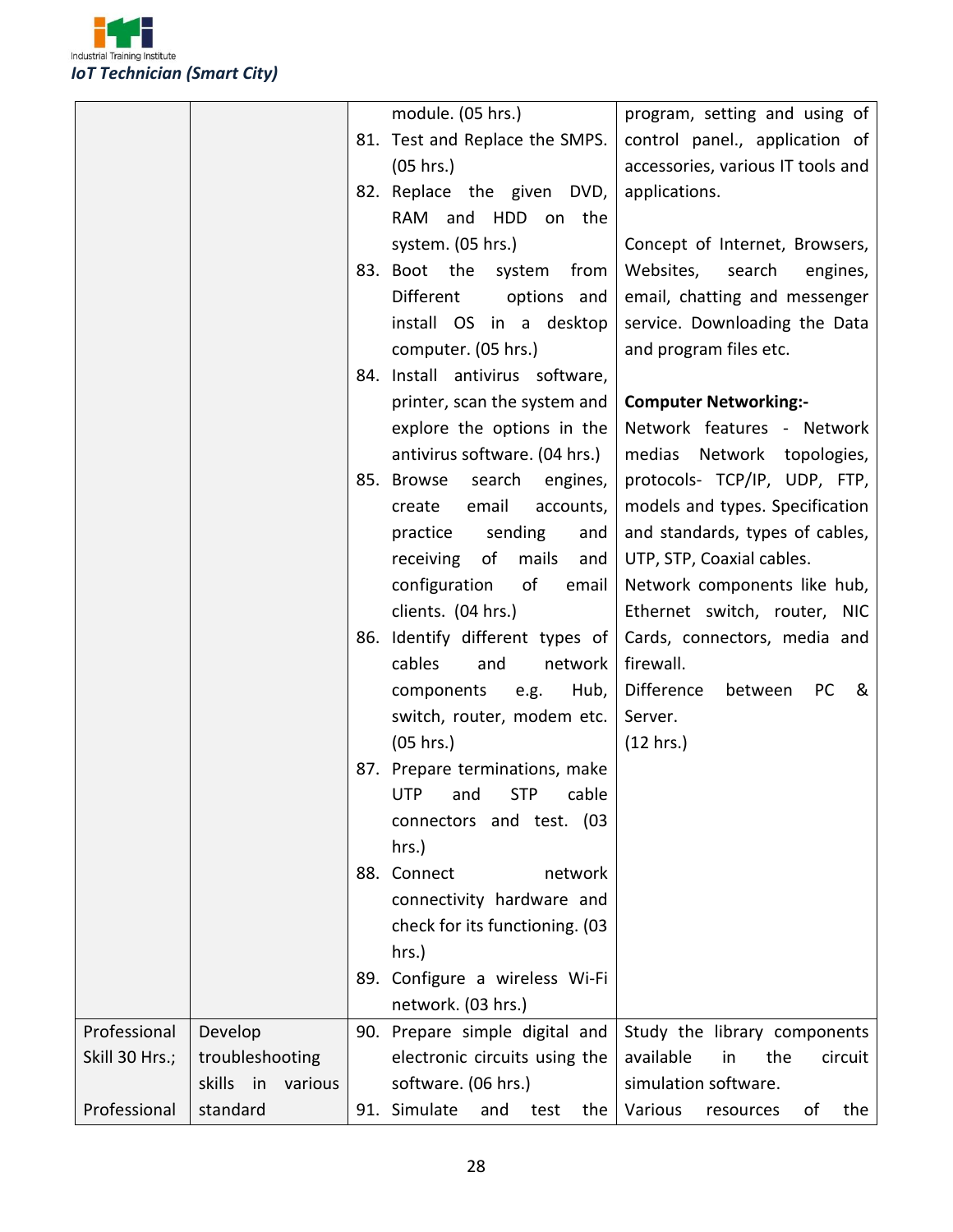

| Knowledge      | electronic circuits | prepared digital and analog                        | software.                          |
|----------------|---------------------|----------------------------------------------------|------------------------------------|
| 06 Hrs.        | Electronic<br>using | circuits. (06 hrs.)                                | (06 hrs.)                          |
|                | simulation          | 92. Create fault in particular                     |                                    |
|                | software.           | component and simulate                             |                                    |
|                |                     | it's<br>the<br>circuit<br>for                      |                                    |
|                |                     | performance. (06 hrs.)                             |                                    |
|                |                     | 93. Convert the prepared circuit                   |                                    |
|                |                     | into a layout diagram. (06                         |                                    |
|                |                     | $hrs.$ )                                           |                                    |
|                |                     | 94. Prepare<br>simple,<br>power                    |                                    |
|                |                     | electronic<br>and domestic                         |                                    |
|                |                     | electronic<br>circuit<br>using                     |                                    |
|                |                     | software.<br>simulation<br>(06)                    |                                    |
|                |                     | hrs.)                                              |                                    |
| Professional   | the<br>Apply        | 95. Identify and<br>RTDs,<br>test                  | Basics of passive and active       |
| Skill 30 Hrs.; | of<br>principle     | ICs<br>Temperature<br>and                          | transducers.                       |
|                | sensors<br>and      | Thermo couples. (06 hrs.)                          | Role,<br>selection<br>and          |
| Professional   | transducers<br>for  | 96. Identify and test proximity                    | characteristics.                   |
| Knowledge      | IoT<br>various      | switches<br>(inductive,                            | Sensor voltage and<br>current      |
| 06 Hrs.        | applications.       | capacitive<br>and                                  | formats.                           |
|                |                     | photoelectric). (06 hrs.)                          | Thermistors/ Thermocouples -       |
|                |                     | 97. Identify and test, load cells,                 | Basic principle, salient features, |
|                |                     | strain gauge, LVDT, PT 100                         | operating range, composition,      |
|                |                     | (platinum<br>resistance                            | advantages and disadvantages.      |
|                |                     | sensor). (06 hrs.)                                 | Strain gauges/ Load cell -         |
|                |                     | 98. Detect different objectives                    | principle, gauge factor, types of  |
|                |                     | using capacitive, Inductive $\vert$ strain gauges. |                                    |
|                |                     | and photo electric proximity                       | Inductive/<br>capacitive           |
|                |                     | sensors. (12 hours)                                | transducers<br>Principle<br>of     |
|                |                     |                                                    | operation,<br>advantages<br>and    |
|                |                     |                                                    | disadvantages.                     |
|                |                     |                                                    | Principle of operation of LVDT,    |
|                |                     |                                                    | advantages and disadvantages.      |
|                |                     |                                                    | Proximity<br>sensors               |
|                |                     |                                                    | applications, working principles   |
|                |                     |                                                    | of eddy current, capacitive and    |
|                |                     |                                                    | inductive proximity sensors. (06   |
|                |                     |                                                    | hrs.)                              |
| Professional   | Identify, select    | different<br>driving<br>99. Explore                | Working principle of different     |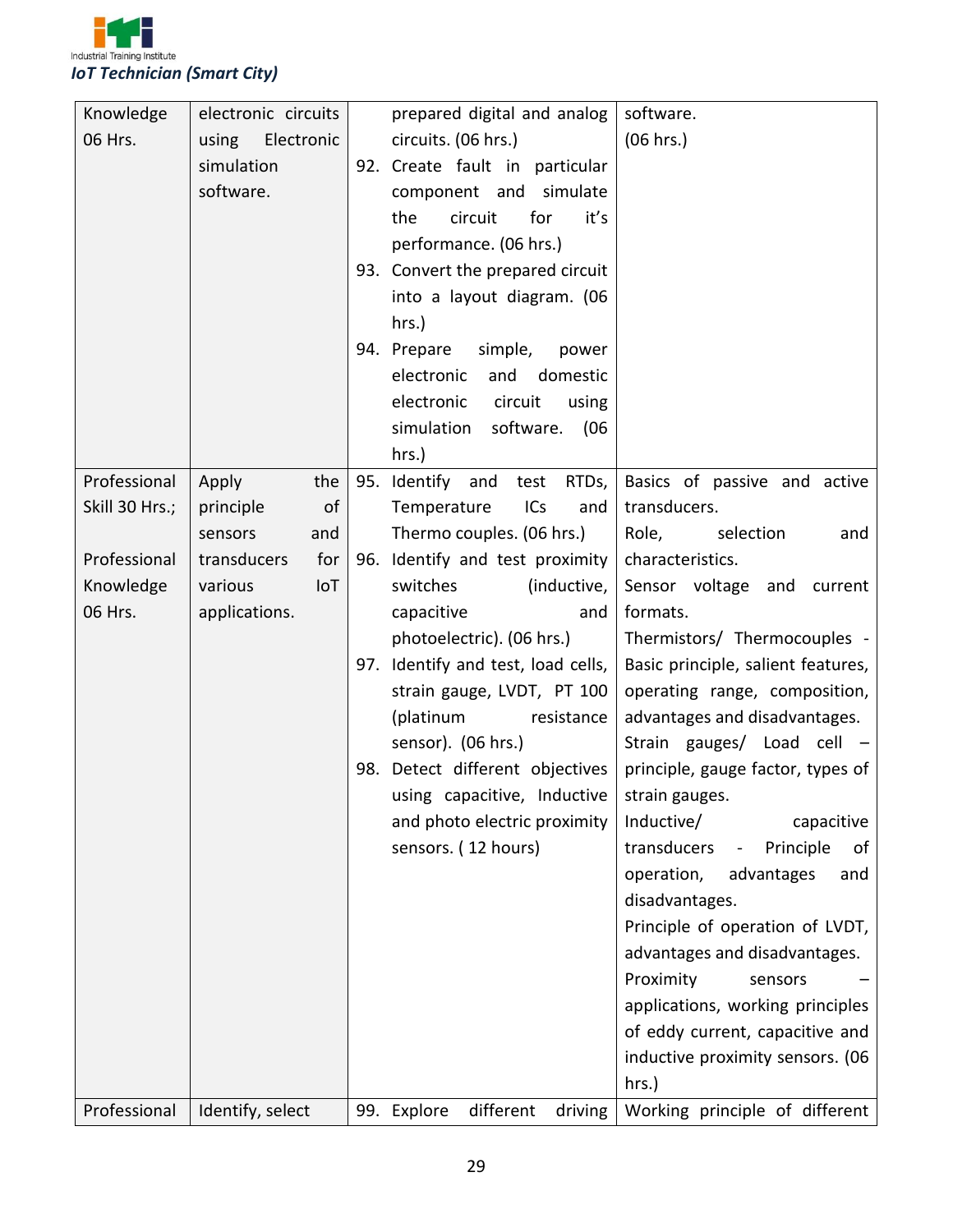

| Skill 90 Hrs.; | and test different  | circuits used for sensors.(12             | types of control circuits and      |
|----------------|---------------------|-------------------------------------------|------------------------------------|
|                | signal              | hrs.)                                     | their applications for sensors.    |
| Professional   | conditioning and    | 100. Amplification of low power           |                                    |
| Knowledge      | converter circuits. | signals<br>using<br>current,              | Principle of operation of signal   |
| 18 Hrs.        | Check the           | instrumentation,<br>power,                | generator, distinguish between     |
|                | specifications,     | differential, inverting, non-             | voltage and power amplifier.       |
|                | connections,        | buffer<br>inverting<br>and                |                                    |
|                | configuration and   | amplifier circuits.(12 hrs.)              | Working principle of different     |
|                | measurement of      | 101. Identify analog to digital           | converters.                        |
|                | various types of    | digital<br>and<br>analog<br>to            | Demonstrate different types of     |
|                | sensor inputs as    | converter ICs like ADC0808,               | filter<br>circuits<br>and<br>their |
|                | well as control     | DAC0808.(12 hrs.)                         | applications.                      |
|                | outputs.            | 102. Explore different converters         |                                    |
|                |                     | like $V/I$ , $I/V$ , $F/V$ and $V/F.(12)$ | The specification and working      |
|                |                     | hrs.)                                     | of Analog sensor inputs as well    |
|                |                     | 103. Explore low pass and high            | as Analog control outputs.         |
|                |                     | pass filter. (10hrs.)                     |                                    |
|                |                     | <b>Integration of Analog sensors</b>      | The specifications and working     |
|                |                     | 104. Identify<br>various<br>Analog        | of Digital sensor inputs, Pulse    |
|                |                     | sensors. (02 hrs.)                        | Input as well as Digital control   |
|                |                     | 105. Identify<br>Roles<br>and             | outputs.                           |
|                |                     | Characteristics<br>of<br>each             | (18hrs.)                           |
|                |                     | sensor. (02 hrs.)                         |                                    |
|                |                     | 106. Select appropriate Analog            |                                    |
|                |                     | sensor. (02 hrs.)                         |                                    |
|                |                     | 107. Connect & measure AC/DC              |                                    |
|                |                     | Analog Input such as                      |                                    |
|                |                     | voltage / current / RTD two-              |                                    |
|                |                     | three-four wire<br>AC mV                  |                                    |
|                |                     | signal etc. (02 hrs.)                     |                                    |
|                |                     | 108. Configure Engineering<br>&           |                                    |
|                |                     | Electrical<br>zero/span                   |                                    |
|                |                     | configuration mV, 0-10VDC,                |                                    |
|                |                     | 4-20mA, 0-20mA. (02 hrs.)                 |                                    |
|                |                     | 109. Understand various units             |                                    |
|                |                     | and zero span configuration               |                                    |
|                |                     | as per sensor datasheet                   |                                    |
|                |                     | such<br>temperature,<br>as                |                                    |
|                |                     | pressure, flow, level, lux                |                                    |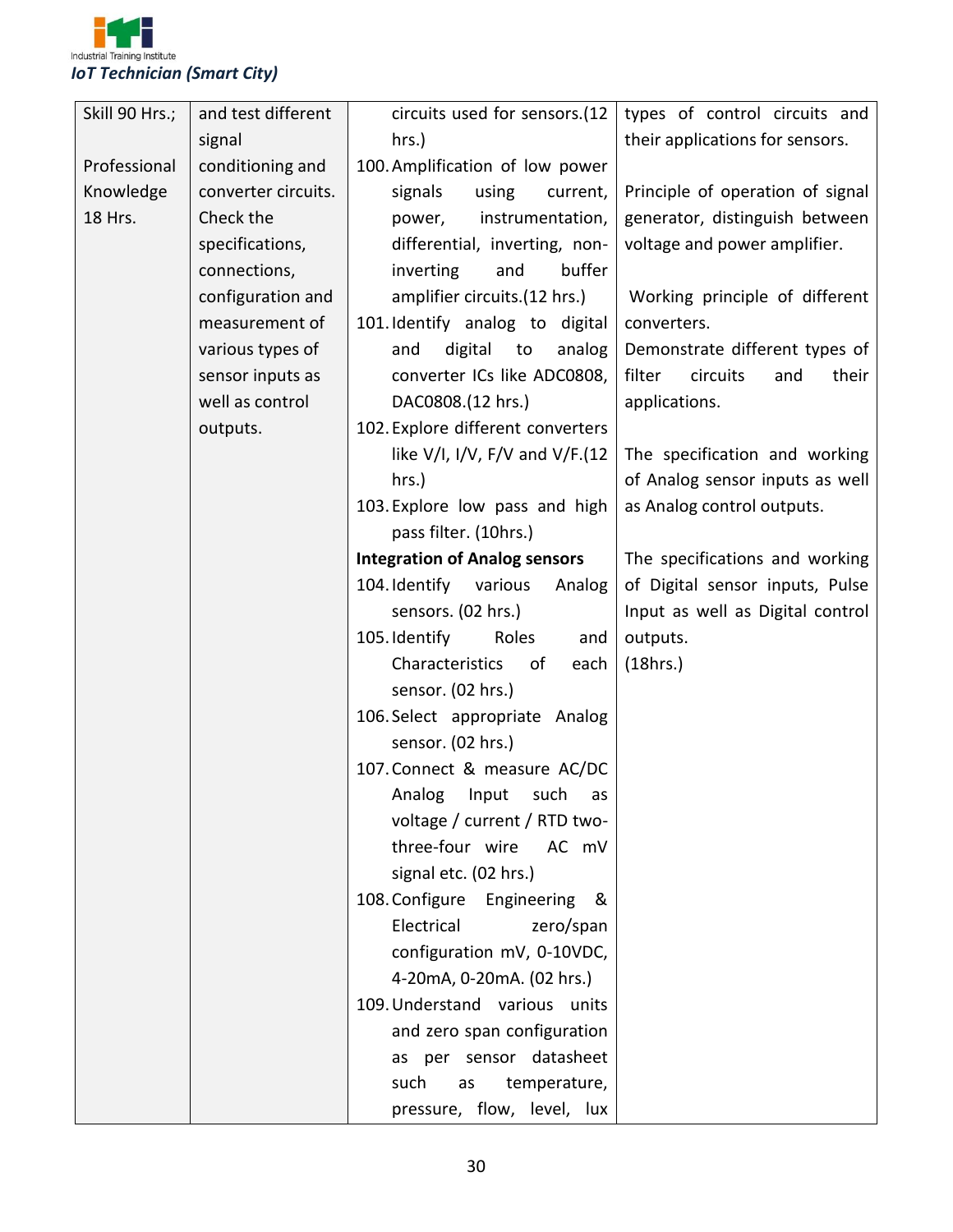

|                |                     | level, environment,<br>soil,          |                                   |
|----------------|---------------------|---------------------------------------|-----------------------------------|
|                |                     | moisture etc. (02 hrs.)               |                                   |
|                |                     | 110. Measure the Analog Input         |                                   |
|                |                     | as per configuration and              |                                   |
|                |                     | sensor selection. (02 hrs.)           |                                   |
|                |                     | 111. Generate<br>and<br>measure       |                                   |
|                |                     | Analog Output to operate              |                                   |
|                |                     | control<br>valves<br>and              |                                   |
|                |                     | actuators. (02 hrs.)                  |                                   |
|                |                     | <b>Integration of Digital sensors</b> |                                   |
|                |                     | 112. Identify various<br>Digital      |                                   |
|                |                     | sensors.(02 hrs.)                     |                                   |
|                |                     | 113. Identify<br>Roles<br>and         |                                   |
|                |                     | Characteristics<br>of<br>each         |                                   |
|                |                     | sensor.(02 hrs.)                      |                                   |
|                |                     | 114. Select appropriate Digital       |                                   |
|                |                     | sensor. (03hrs.)                      |                                   |
|                |                     | 115. Connect<br>Measure<br>and        |                                   |
|                |                     | Digital Inputs of various             |                                   |
|                |                     | voltage level such as TTL (0-         |                                   |
|                |                     | 5V), 24VDC (0-24 VDC)                 |                                   |
|                |                     | signals. (03hrs.)                     |                                   |
|                |                     | 116. Connect Pulse Inputs of          |                                   |
|                |                     | various frequency ranging             |                                   |
|                |                     | from 10 Hz to 1 KHz and               |                                   |
|                |                     | configure<br>filters.<br>the          |                                   |
|                |                     | (03hrs.)                              |                                   |
|                |                     | Configure<br>117. Select,<br>and      |                                   |
|                |                     | ascertain of Digital Outputs          |                                   |
|                |                     | and Relay Outputs to take             |                                   |
|                |                     | Off action for<br>and<br>On           |                                   |
|                |                     | actuators. (03hrs.)                   |                                   |
| Professional   | Identify, Test and  | 118. Explore<br>different             | IntroductionMicroprocessor        |
| Skill 30 Hrs.; | troubleshoot the    | families'<br>microcontroller          | &8051Microcontroller,             |
|                | various families of | architecture like 8051, AVR,          | architecture, pin details & the   |
| Professional   | Microcontroller.    | PIC, ARM, Raspberry pi and            | bus system.                       |
| Knowledge      |                     | Arduino. (06 hrs.)                    | Function of different ICs used in |
| 06 Hrs.        |                     | 119. Explore<br>different<br>the      | the Microcontroller Kit.          |
|                |                     | Software<br>for<br>IDE<br>used        | Differentiate<br>microcontroller  |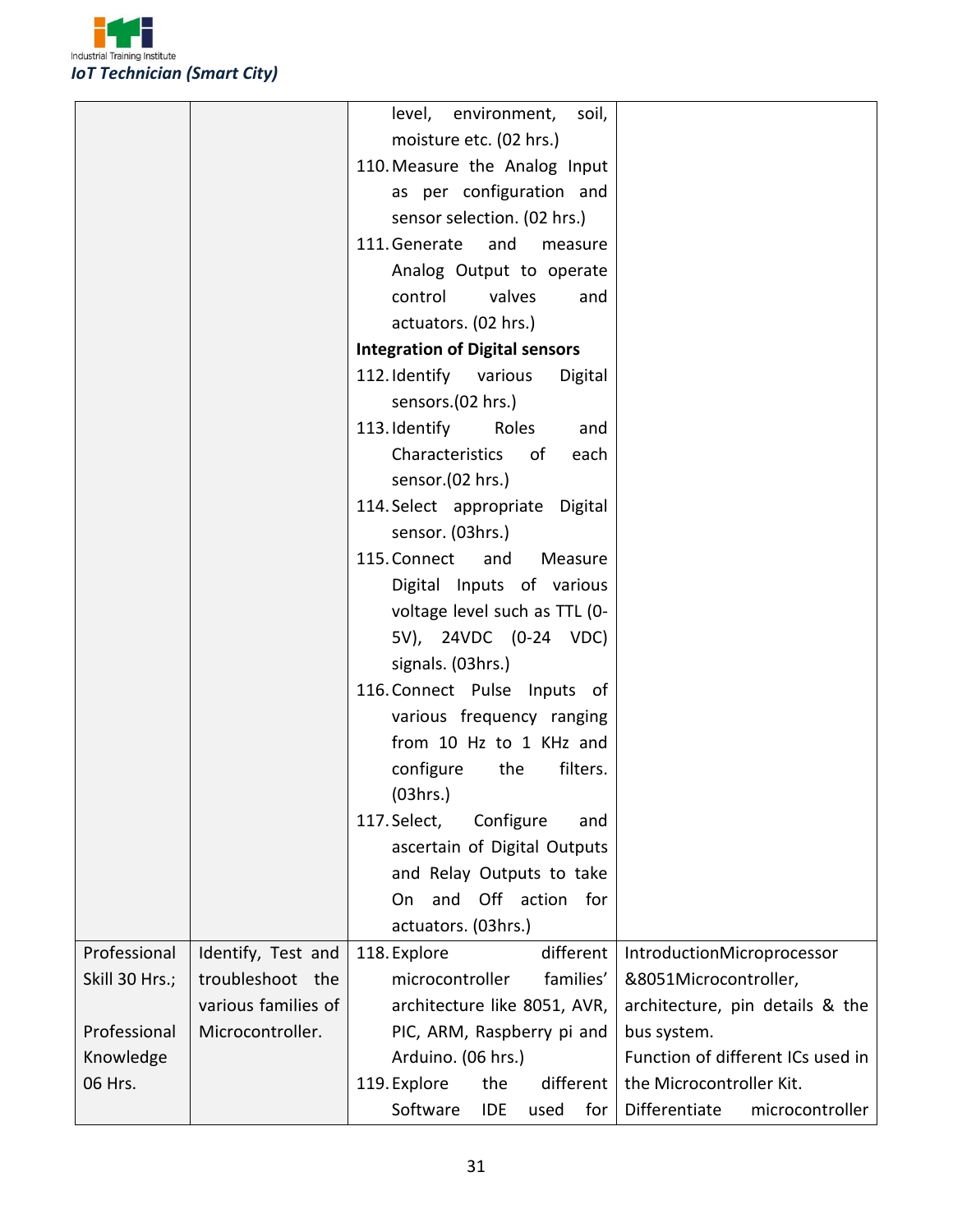

|                |                    | microcontroller. (06 hrs.)         | with microprocessor.                      |
|----------------|--------------------|------------------------------------|-------------------------------------------|
|                |                    | 120. Explore ICs & their functions | Interfacing of memory to the              |
|                |                    | the<br>given<br>on                 | microcontroller.                          |
|                |                    | Microcontroller Kit.<br>(06)       | Internal hardware resources of            |
|                |                    | $hrs.$ )                           | microcontroller.                          |
|                |                    |                                    |                                           |
|                |                    | 121. Identify the port pins of the | I/O port pin configuration.               |
|                |                    | controller & configure the         | Different variants of 8051 &              |
|                |                    | ports for Input & Output           | their resources.                          |
|                |                    | operation. (06 hrs.)               | Register<br>their<br>banks<br>&           |
|                |                    | 122. Explore<br>Universal<br>IC    | functioning.<br><b>SFRs</b><br>their<br>& |
|                |                    | programmer to<br>program           | for<br>configuration<br>different         |
|                |                    | burn output file on different      | applications.                             |
|                |                    | ICs. (06 hrs.)                     | Comparative study of 8051 with            |
| Professional   | Plan and Interface | 123. Use 8051 microcontroller,     | 8052.                                     |
| Skill 30 Hrs.; | input and output   | connect 8 LED to the port,         | Introduction<br><b>PIC</b><br>to          |
|                | devices<br>to      | blink the LED with a switch.       | Architecture.                             |
| Professional   | evaluate           | (05 hrs.)                          |                                           |
| Knowledge      | performance with   | 124. Perform<br>with<br>8051       | Introduction to ADC and DAC,              |
| 06 Hrs.        | Microcontroller.   | microcontroller assembling         | schematic<br>diagram,<br>features         |
|                |                    | language program, check            | and characteristic with the               |
|                |                    | the reading of an input port       | applications.                             |
|                |                    | and sending the received           | (12 hrs.)                                 |
|                |                    | bytes to the output port of        |                                           |
|                |                    | the microcontroller, used          |                                           |
|                |                    | switches and LCD for the           |                                           |
|                |                    | input and output. (05 hrs.)        |                                           |
|                |                    | 125. Use 8051 microcontroller,     |                                           |
|                |                    | connect LCD, Relay, Keypad         |                                           |
|                |                    | and seven segments. (05            |                                           |
|                |                    | hrs.)                              |                                           |
|                |                    | 126. Use 8051 microcontroller,     |                                           |
|                |                    | connect servo, DC and              |                                           |
|                |                    | stepper motor. (05 hrs.)           |                                           |
|                |                    | 127. Perform the use of a ADC      |                                           |
|                |                    | and DAC to read input              |                                           |
|                |                    | voltage and provide output         |                                           |
|                |                    | voltage. (05 hrs.)                 |                                           |
|                |                    | 128. Perform the use of RS232      |                                           |
|                |                    |                                    |                                           |
|                |                    | and USB interface with             |                                           |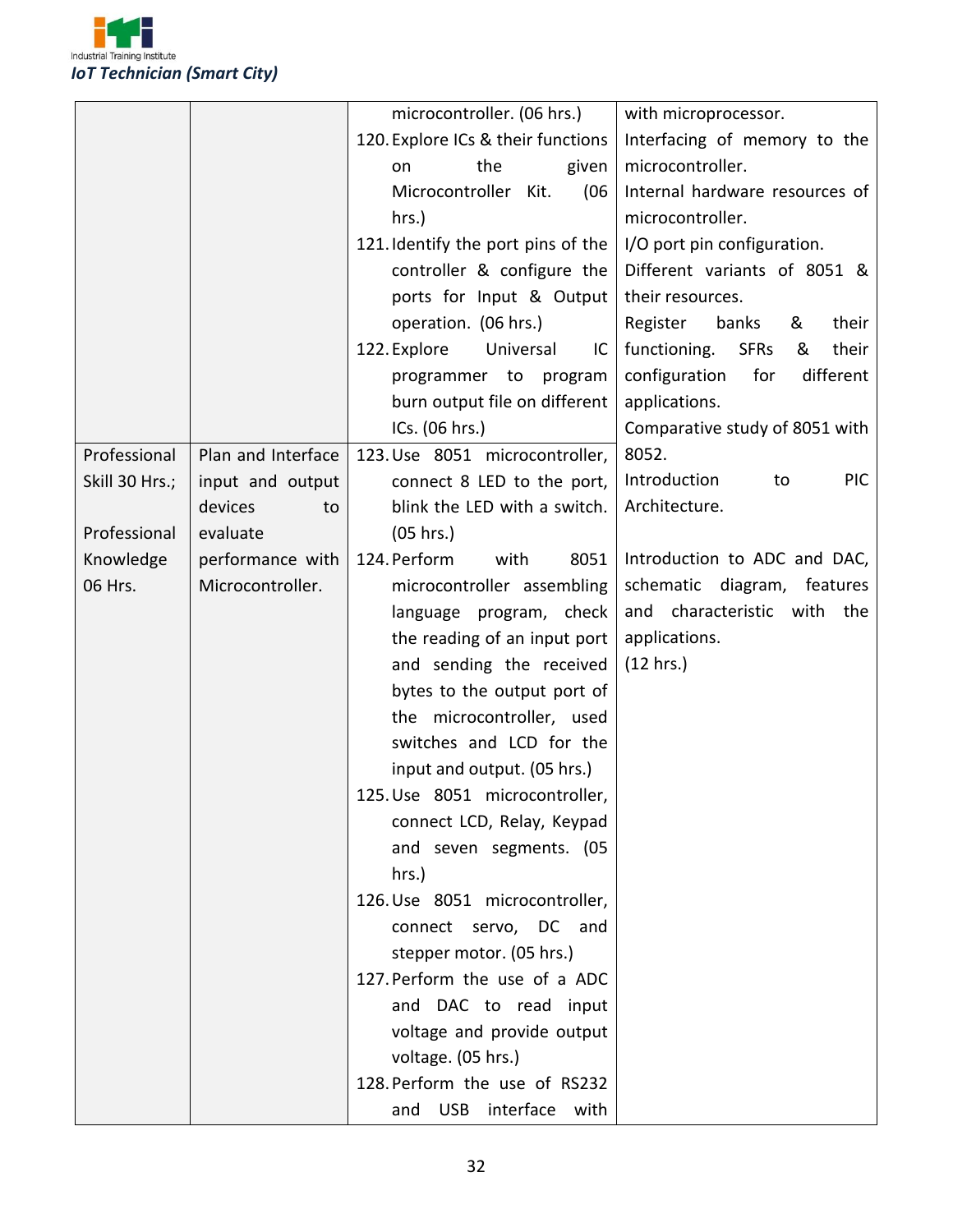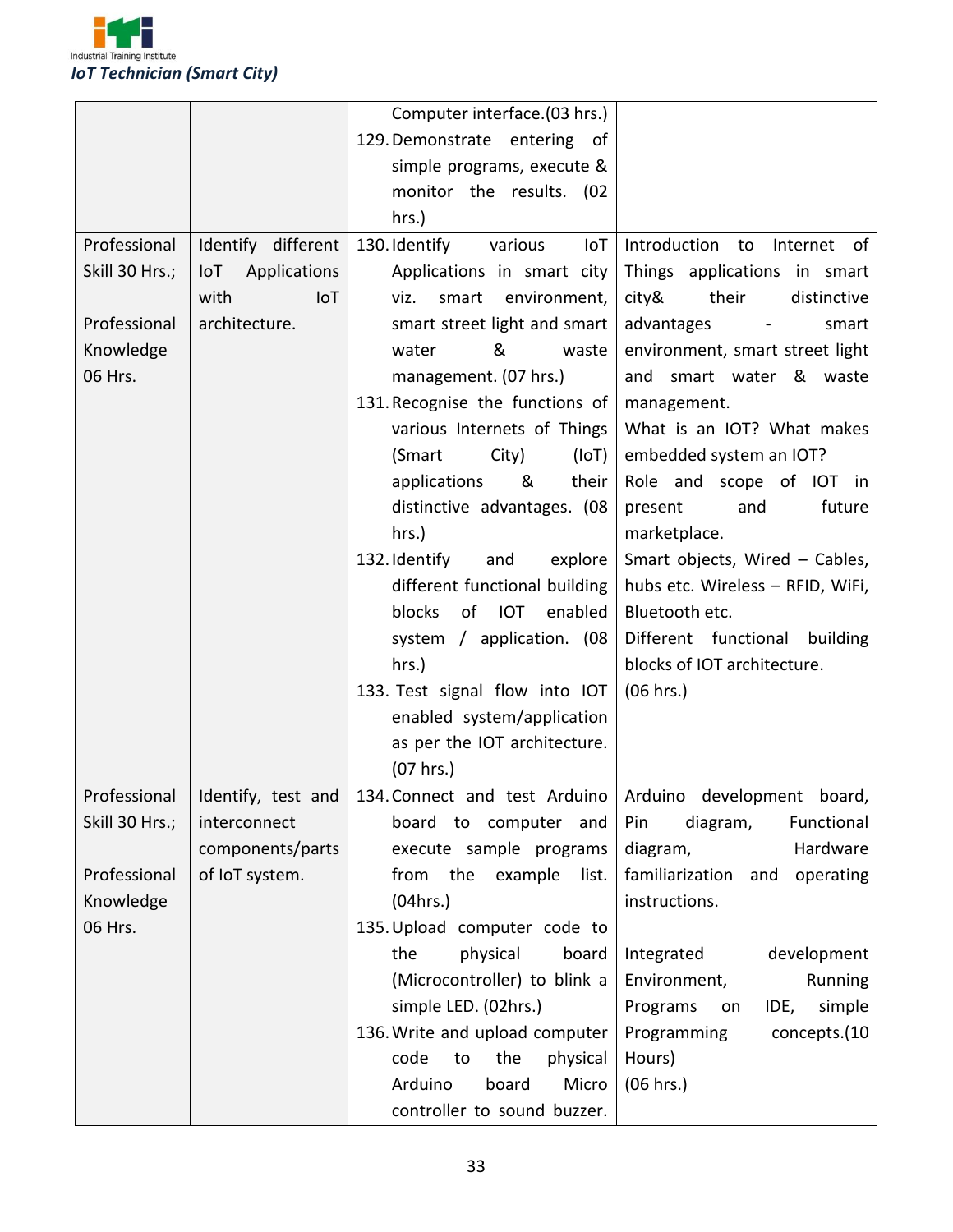

| (02hrs.)                                |  |
|-----------------------------------------|--|
| 137. Circuit and program<br>to          |  |
| Interface light sensor - LDR            |  |
| with arduino to switch                  |  |
| ON/OFF LED based on light               |  |
| intensity. (03hrs.)                     |  |
| 138. Set up & test circuit to           |  |
| interface<br>potentiometer              |  |
| with Arduino board and                  |  |
| map to digital values for e.g.          |  |
| 0-1023. (03hrs.)                        |  |
| 139. Interface Pushbuttons or           |  |
| switches; connect<br>two                |  |
| points in a circuit while               |  |
| pressing them. This turns on            |  |
| the built-in LED on pin 13 in           |  |
| Arduino, while pressing the             |  |
| button. (03hrs.)                        |  |
| 140. Rig up the Circuit<br>and          |  |
| upload<br>program<br>$\mathsf{a}$<br>to |  |
| Control a relay and switch              |  |
| on/off LED light<br>using               |  |
| Arduino. (02hrs.)                       |  |
| 141. Make Circuit and upload a          |  |
| program to Interface of LCD             |  |
| display<br>with<br>a                    |  |
| microcontroller to display              |  |
| characters. (03hrs.)                    |  |
| 142. Rig up the circuit and             |  |
| upload a program<br>to                  |  |
| interface<br>temperature                |  |
| sensor - LM35 with a                    |  |
| controller<br>display<br>to             |  |
| temperature on the LCD.                 |  |
| (02hrs.)                                |  |
| 143. Set up Circuit and upload          |  |
| program to Interface DC                 |  |
| (actuator) with<br>motor                |  |
| microcontroller to control              |  |
|                                         |  |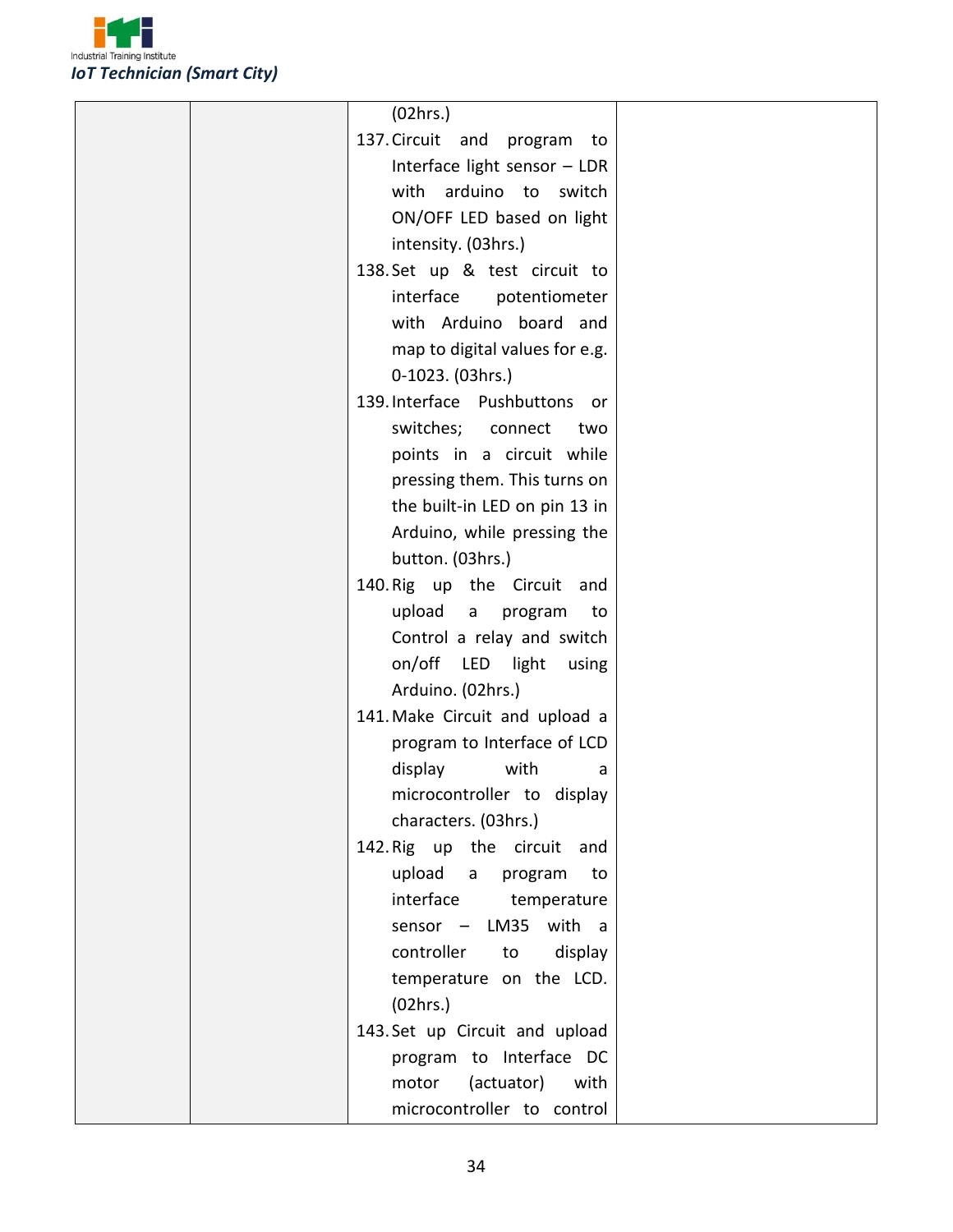

|                |                   | on/off/forward/reverse              |                                                                      |
|----------------|-------------------|-------------------------------------|----------------------------------------------------------------------|
|                |                   | operations. (03hrs.)                |                                                                      |
|                |                   | 144. Rig up Circuit and upload      |                                                                      |
|                |                   | program micro-controller to         |                                                                      |
|                |                   | switch on/off two lights            |                                                                      |
|                |                   | using relay. (03hrs.)               |                                                                      |
| Professional   | Identify and test | main<br>of<br>145. Test<br>heart    | Fundamental idea of embedded                                         |
| Skill 60 Hrs.; | various parts of  | embedded system / micro             | system - with architecture and                                       |
|                | embedded          | controller<br>and<br>micro          | familiarization with different                                       |
| Professional   | system.           | controller hardware board           | Aurduino-Uno<br>components.                                          |
| Knowledge      |                   | /Hardware platform of an            | board - simplest Boards such                                         |
| 02 Hrs.        |                   | embedded system such as             | STM, NXP development board                                           |
|                |                   | Arduino-Uno. (04 hrs.)              | etc.                                                                 |
|                |                   | 146. Power up Arduino<br>Uno        |                                                                      |
|                |                   | board, and test its Analog,         | Basics of development boards,                                        |
|                |                   | Digital and I/O pins. (03           | Arduino Uno board its needs,                                         |
|                |                   | hrs.)                               | hardware familiarization, pin                                        |
|                |                   | 147. Test and explore sensors       | diagram<br>Other available                                           |
|                |                   | and actuators such as LDR,          | development boards.                                                  |
|                |                   | temperature<br>sensors,             |                                                                      |
|                |                   | potentiometers,<br>piezo-           | of<br>Concept<br>integrated                                          |
|                |                   | element, servo, relay and           | development platform (IDE), Its                                      |
|                |                   | push buttons, LED,<br>Tri           | components<br>Serial<br>and                                          |
|                |                   | colour LED. (05 hrs.)               | Monitor.                                                             |
|                |                   | 148. Download<br>install<br>and     |                                                                      |
|                |                   | Arduino Software IDE in             | Concepts behind sensing light,                                       |
|                |                   |                                     | computer system. $(03 \text{ hrs.})$   temperature, Motion and other |
|                |                   | 149. Test and familiarize with      | physical parameters.                                                 |
|                |                   | different<br>components<br>of       |                                                                      |
|                |                   | Arduino<br>IDE/Sketch.<br>(04)      | Familiarization<br>with<br>the                                       |
|                |                   | hrs.)                               | Sensors/Actuators such as Light                                      |
|                |                   | 150. Rig up the circuit to test     | dependent<br>resistor,<br>LM35                                       |
|                |                   | Light dependent resistor to         | temperature<br>Sensors,<br>7                                         |
|                |                   | switch ON/OFF based light           | Segment display, 16x2<br>LCD                                         |
|                |                   | intensity. (05 hrs.)                | display, Relays, DC<br>motors                                        |
|                |                   | 151. Rig up a test circuit to       | (Actuators), Switches, buzzer                                        |
|                |                   | display 0-9 Numbers on 7            | motion<br>and<br>Gas<br>sensors,                                     |
|                |                   | segment display. (05 hrs.)          | Sensors(MQ2<br>sensor),<br>rain                                      |
|                |                   | 152. Rig up test circuit to control | sensor, IR/Obstacle/Proximity                                        |
|                |                   |                                     |                                                                      |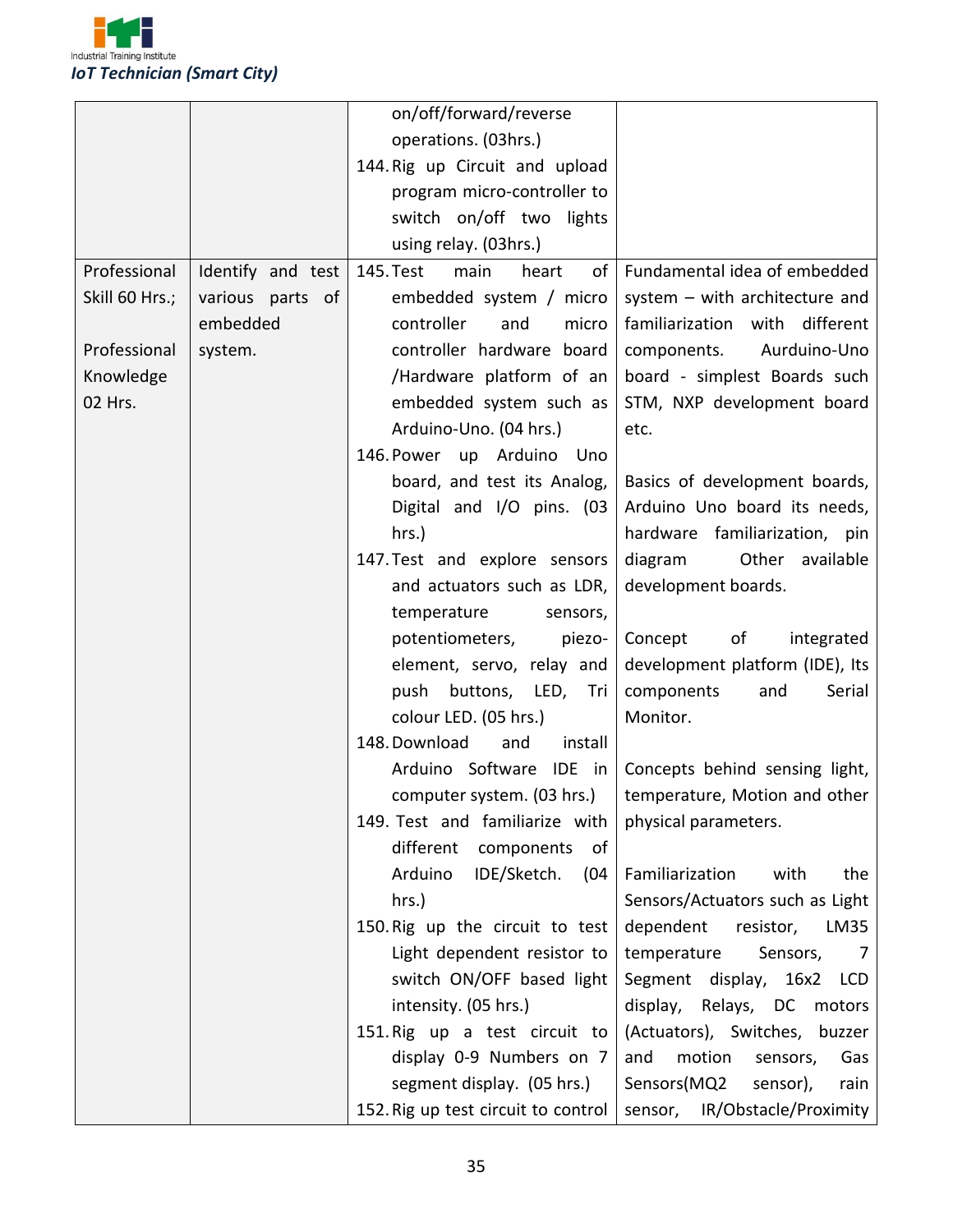

|                |                     | the backlight 16x2 character       | Ultrasonic/Distance<br>sensor,    |
|----------------|---------------------|------------------------------------|-----------------------------------|
|                |                     | display. (03 hrs.)                 | measurement Sensors.              |
|                |                     | 153. Rig up the test circuit to    | Pin diagram / connection /        |
|                |                     | control the relay. (04 hrs.)       | Schematic diagrams / Functional   |
|                |                     | 154. Rig up the test circuit to    | Diagram of these Components.      |
|                |                     | DC<br>control<br>motor<br>in       | (12 hrs.)                         |
|                |                     | Forward/Reverse                    |                                   |
|                |                     | operations using<br><b>DPDT</b>    |                                   |
|                |                     | switch.(03 hrs.)                   |                                   |
|                |                     | 155. Connect the test circuit to   |                                   |
|                |                     | sound the Buzzer. (02 hrs.)        |                                   |
|                |                     | 156. Connect and test<br>the       |                                   |
|                |                     | motion sensor along with           |                                   |
|                |                     | light /Buzzer /Streetlight         |                                   |
|                |                     | and also test for timer and        |                                   |
|                |                     | area of motion detection.          |                                   |
|                |                     | (04 hrs.)                          |                                   |
|                |                     | 157. Set up a test circuit to test |                                   |
|                |                     | IR sensor. (05 hrs.)               |                                   |
|                |                     | 158. Set up test circuit to test   |                                   |
|                |                     | rain sensor. (05 hrs.)             |                                   |
|                |                     | 159. Set up test circuit to test   |                                   |
|                |                     | ultrasonic sensors. (05 hrs.)      |                                   |
| Professional   | Identify and select | 160. Identify various sensors      | Principle of operation of various |
| Skill 30 Hrs.; | various types of    | used in Smart city. (03hrs.)       | sensors used in Smart city; their |
|                | sensors used<br>in  | Roles<br>161. Identify<br>and      | roles and characteristics.        |
| Professional   | Smart City.         | characteristics of various         | Selection of appropriate sensor   |
| Knowledge      |                     | sensors. (04hrs.)                  | as per requirement.               |
| 06 Hrs.        |                     | 162. Select appropriate sensor as  | Use of air quality and noise      |
|                |                     | per requirement. (03hrs.)          | pollution Sensors.                |
|                |                     | 163. Determine air quality and     | Measurement of PM2.5 and          |
|                |                     | use noise pollution Sensors.       | <b>PM10</b><br>levels<br>using    |
|                |                     | (05hrs.)                           | Electrochemical Sensors<br>for    |
|                |                     | 164. Measure PM2.5 and PM10        | pollution control<br>in<br>smart  |
|                |                     | levels using Electrochemical       | environment.                      |
|                |                     | Sensors. (04hrs.)                  | Explore<br>sensors<br>used<br>in. |
|                |                     | 165. Explore sensors used in       | weather monitoring system.        |
|                |                     | weather<br>monitoring              | Measurement and record of         |
|                |                     | system.(03hrs.)                    | Information<br>such<br>air<br>as  |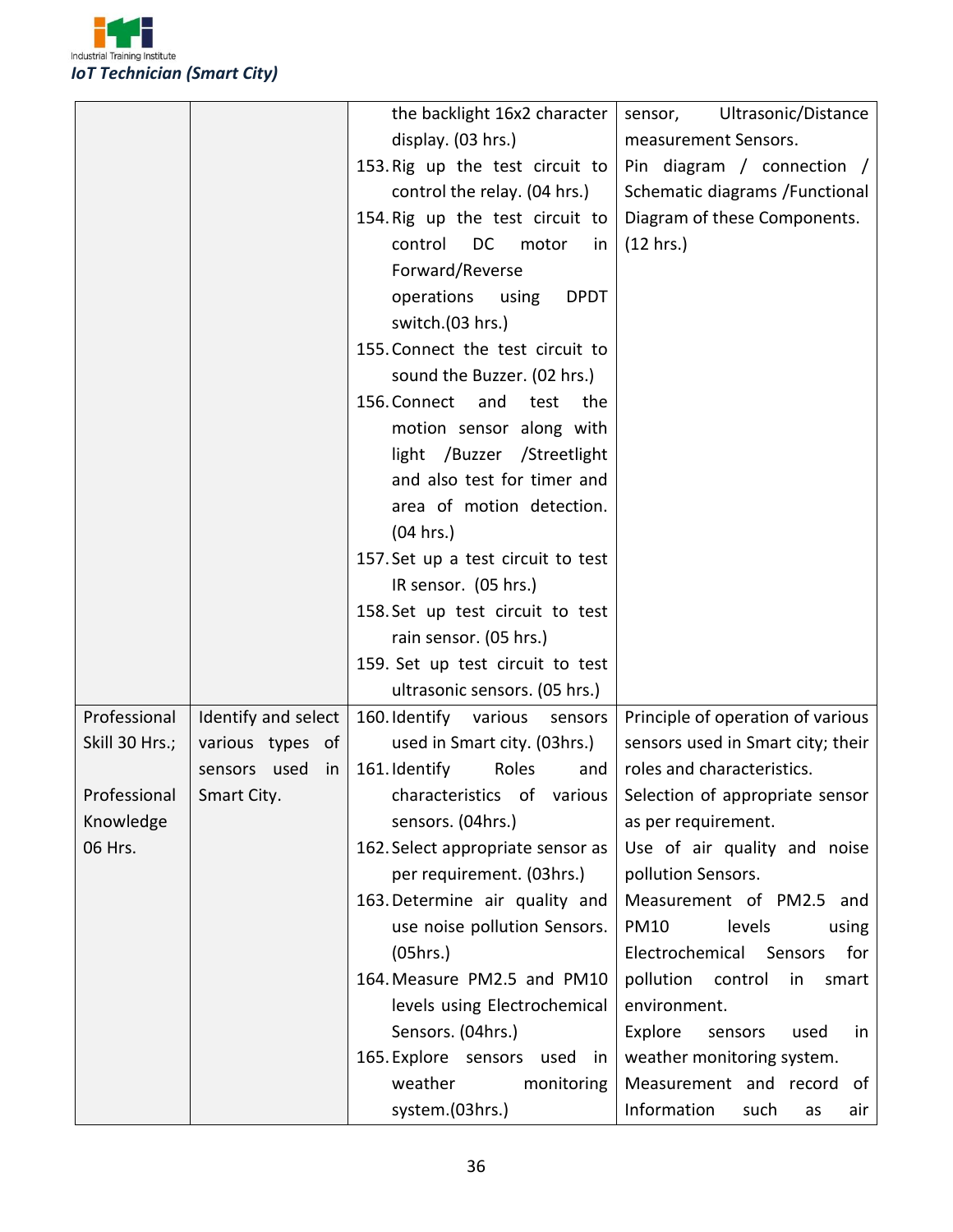

|                |                   | 166. Measure air temperature,                                                                                                                                                                                       | temperature, wind speed, dew                                                                                                                                                                          |
|----------------|-------------------|---------------------------------------------------------------------------------------------------------------------------------------------------------------------------------------------------------------------|-------------------------------------------------------------------------------------------------------------------------------------------------------------------------------------------------------|
|                |                   | atmospheric<br>humidity,                                                                                                                                                                                            | point<br>temperature,                                                                                                                                                                                 |
|                |                   | solar<br>and<br>pressure                                                                                                                                                                                            | atmospheric pressure etc. at                                                                                                                                                                          |
|                |                   | radiation. (04hrs.)                                                                                                                                                                                                 | predetermined<br>intervals<br>by                                                                                                                                                                      |
|                |                   | 167. Measure<br>and<br>record                                                                                                                                                                                       | Weather Stations.                                                                                                                                                                                     |
|                |                   | Information<br>such<br>air<br>as                                                                                                                                                                                    | (06 hrs.)                                                                                                                                                                                             |
|                |                   | temperature, wind speed,                                                                                                                                                                                            |                                                                                                                                                                                                       |
|                |                   | point temperature,<br>dew                                                                                                                                                                                           |                                                                                                                                                                                                       |
|                |                   | direction,<br>wind<br>relative                                                                                                                                                                                      |                                                                                                                                                                                                       |
|                |                   | humidity, solar radiation                                                                                                                                                                                           |                                                                                                                                                                                                       |
|                |                   | and atmospheric pressure                                                                                                                                                                                            |                                                                                                                                                                                                       |
|                |                   | at predetermined intervals                                                                                                                                                                                          |                                                                                                                                                                                                       |
|                |                   | by Weather Stations. (04                                                                                                                                                                                            |                                                                                                                                                                                                       |
|                |                   | $hrs.$ )                                                                                                                                                                                                            |                                                                                                                                                                                                       |
| Professional   | Position<br>the   | 168. Identify sensors node block                                                                                                                                                                                    | Concept of sensor node blocks                                                                                                                                                                         |
| Skill 30 Hrs.; | appropriate       | and<br>diagram<br>its                                                                                                                                                                                               | diagram and its components.                                                                                                                                                                           |
|                | and<br>sensors    | components. (05 hrs.)                                                                                                                                                                                               | Connection with sensors to                                                                                                                                                                            |
| Professional   | collect<br>the    | 169. Check<br>connection<br>with                                                                                                                                                                                    | send data wirelessly to a central                                                                                                                                                                     |
| Knowledge      | information       | and<br>send<br>data<br>sensors                                                                                                                                                                                      | data logger at program.                                                                                                                                                                               |
| 06 Hrs.        | required in Smart | wirelessly to a central data                                                                                                                                                                                        | Explore interfacing of wireless                                                                                                                                                                       |
|                | City.             | logger at program.(05 hrs.)                                                                                                                                                                                         | modules with IoT platform.                                                                                                                                                                            |
|                |                   | 170. Identify<br>interfacing<br>of                                                                                                                                                                                  | Selection and Installation of                                                                                                                                                                         |
|                |                   | wireless modules with IoT                                                                                                                                                                                           | sensors like NO2, PM2.5, PM10,                                                                                                                                                                        |
|                |                   | platform.(02 hrs.)                                                                                                                                                                                                  | CO2, O2, VOC, air temperature,                                                                                                                                                                        |
|                |                   | 171. Select and Install sensors                                                                                                                                                                                     | humidity, etc.                                                                                                                                                                                        |
|                |                   | like NO2, PM2.5, PM10,                                                                                                                                                                                              | Data packet and sensor node                                                                                                                                                                           |
|                |                   | CO2, O2, air temperature,                                                                                                                                                                                           | configuration tool using USB                                                                                                                                                                          |
|                |                   | humidity etc.(05 hrs.)                                                                                                                                                                                              | and Over the air programming.                                                                                                                                                                         |
|                |                   | 172. Configure sensor node using                                                                                                                                                                                    | Explore the battery level and                                                                                                                                                                         |
|                |                   |                                                                                                                                                                                                                     |                                                                                                                                                                                                       |
|                |                   |                                                                                                                                                                                                                     |                                                                                                                                                                                                       |
|                |                   |                                                                                                                                                                                                                     |                                                                                                                                                                                                       |
|                |                   |                                                                                                                                                                                                                     |                                                                                                                                                                                                       |
|                |                   |                                                                                                                                                                                                                     |                                                                                                                                                                                                       |
|                |                   |                                                                                                                                                                                                                     |                                                                                                                                                                                                       |
|                |                   |                                                                                                                                                                                                                     |                                                                                                                                                                                                       |
|                |                   |                                                                                                                                                                                                                     |                                                                                                                                                                                                       |
|                |                   |                                                                                                                                                                                                                     |                                                                                                                                                                                                       |
|                |                   | automatically using an on-<br>board computer guided by                                                                                                                                                              | (06 hrs.)                                                                                                                                                                                             |
|                |                   | USB and over the<br>air<br>programming. (05 hrs.)<br>173. Check the battery level and<br>solar panel connection with<br>sensor node. (03 hrs.)<br>174. Control<br>Variable<br>rate<br>controllers<br>manually<br>or | panel<br>solar<br>connects<br>with<br>sensor node.<br>Control<br>Variable<br>rate<br>controllers<br>manually<br>or<br>automatically using an<br>on-<br>board computer guided by real<br>GPS location. |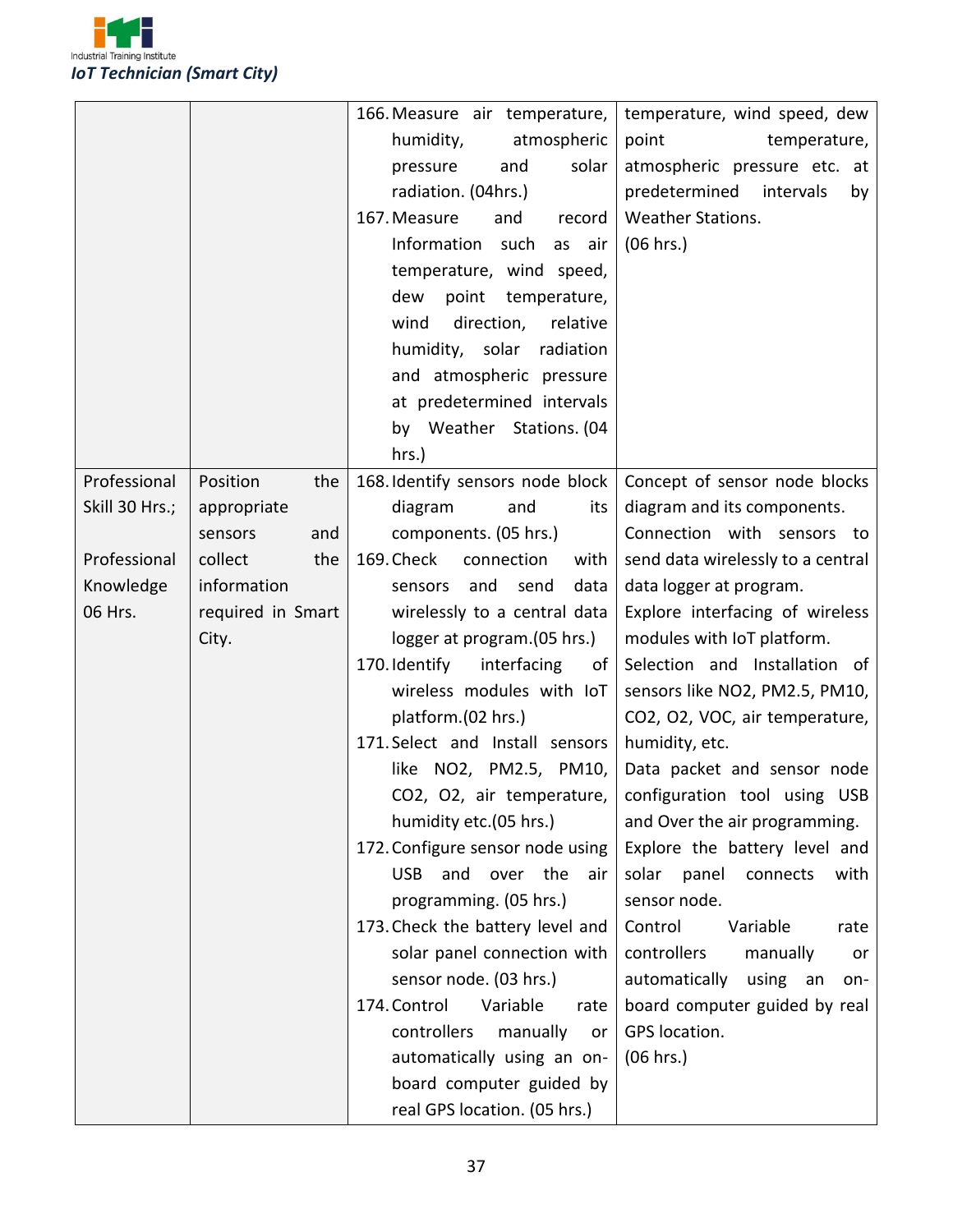

| Professional   | Identify and test  | 175. Explore the interfacing of  | Introduction to Zigbee, Block            |
|----------------|--------------------|----------------------------------|------------------------------------------|
| Skill 60 Hrs.; | Wired & Wireless   | Zigbee module to create          | diagram of Zigbee based sensor           |
|                | communication      | wireless sensor network.         | network.<br>Introduction<br>to           |
| Professional   | medium such as     | (02hrs.)                         | wireless personal area network           |
| Knowledge      | RS232,<br>RS485,   | 176. Check the M2M Wireless      | system. Introduction to Zigbee           |
| 12 Hrs.        | Fiber<br>Ethernet, | Sensor Network (WSN) in          | networking system.                       |
|                | Optic, Wi-Fi, GSM, | loT Zigbee router, end           | Concept of interfacing<br>of             |
|                | GPRS, RF etc. and  | device<br>and<br>coordinator     | Bluetooth module to<br>local             |
|                | Communication      | configuration. (02hrs.)          | sensor network, interfacing of           |
|                | protocol.          | 177. Identify the interfacing of | GSM module to make node as a             |
|                |                    | Bluetooth module to create       | gateway.                                 |
|                |                    | local<br>network.<br>sensor      | IoT Gateway using WiFi and               |
|                |                    | (02hrs.)                         | Ethernet.                                |
|                |                    | 178. Explore the interfacing of  | Application of GPS satellites in         |
|                |                    | GSM module to make node          | Location Sensors.                        |
|                |                    | as a gateway. (02hrs.)           | Creation of a combine sensor             |
|                |                    | 179. Apply IoT Gateway using     | appropriate for local climate            |
|                |                    | WiFi and Ethernet. (02hrs.)      | monitoring.                              |
|                |                    | 180. Check<br><b>UART</b>        | Concept of Weather Stations.             |
|                |                    | Communication,<br><b>RS485</b>   |                                          |
|                |                    | Communication, I2C               | Usage of signals from GPS                |
|                |                    | Protocol device interfacing      | satellites to determine latitude,        |
|                |                    | <b>SPI</b><br>Protocol<br>device | longitude and altitude to within         |
|                |                    | interfacing,<br>Ethernet         | feet by Location Sensors for             |
|                |                    | configuration,<br>Zigbee         | precise positioning.                     |
|                |                    | interfacing, Wi-Fi AP and        | Principle<br>of the control<br>operation |
|                |                    | Router interfacing. (02hrs.)     | &Application of Global                   |
|                |                    | 181. Identify the Wi-Fi module   | (GPS):<br>Positioning<br>System          |
|                |                    | and lua script for data          | satellites broadcasting signals          |
|                |                    | communication. (02 hrs.)         | that allow GPS receivers to              |
|                |                    | 182. Explore the application of  | calculate their position.                |
|                |                    | GPS satellites in Location       | Working principle & Use of               |
|                |                    | Sensors. (02 hrs.)               | Geographical<br>information              |
|                |                    | 183. Check USB and Ethernet      | system(GIS) consisting of a              |
|                |                    | for<br>data<br>connectivity      | computer software data base              |
|                |                    | communication. (02 hrs.)         | system used to input, store,             |
|                |                    | 184. Create a combine sensor     | retrieve, analyze and display in         |
|                |                    | for<br>appropriate<br>local      | like<br>form,<br>spatially<br>map        |
|                |                    | climatemonitoring. (02hrs.)      | referenced<br>geographical               |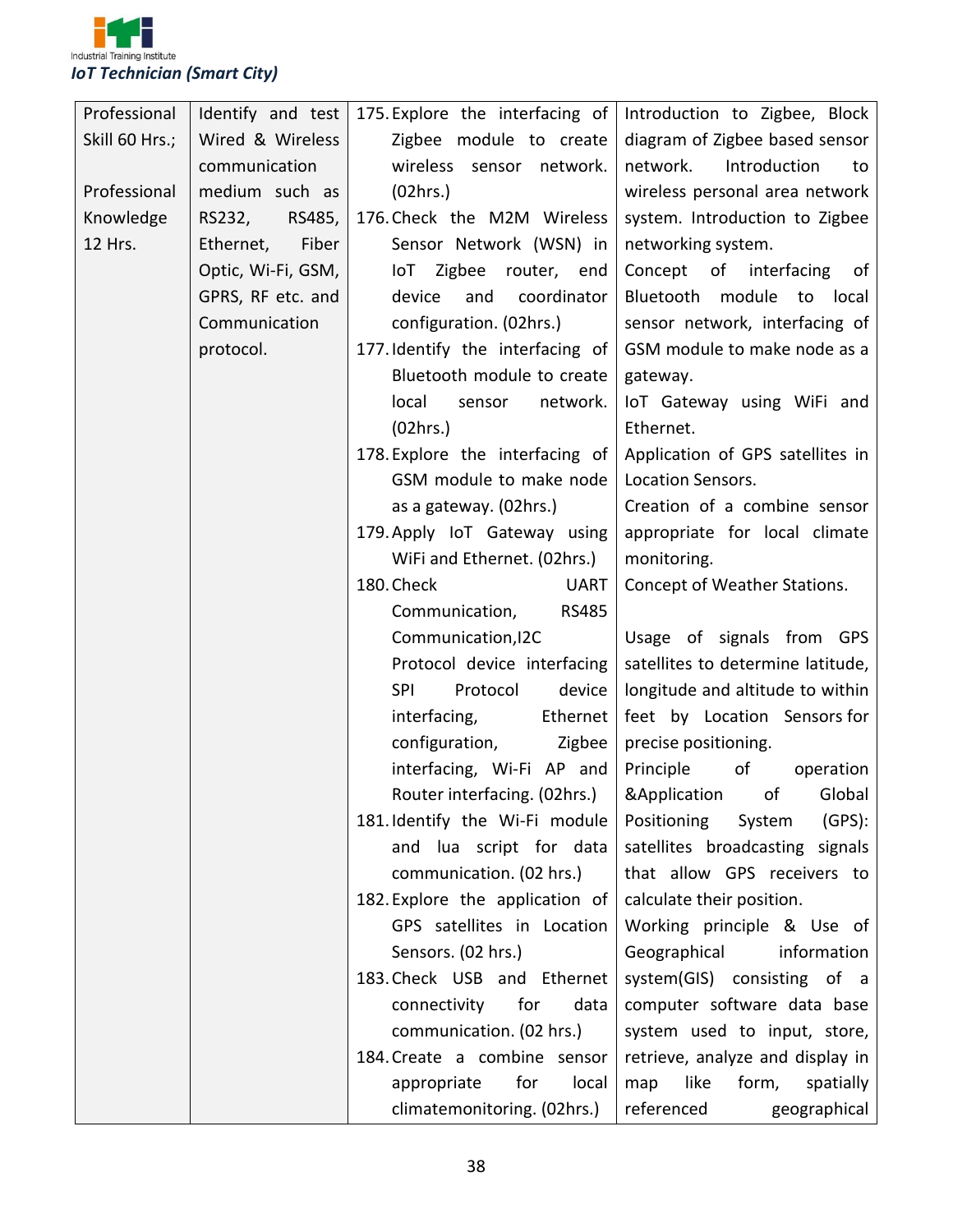

| <b>GPS</b><br>signals<br>from<br>185. Use | information for more detailed     |
|-------------------------------------------|-----------------------------------|
| satellites<br>determine<br>to             | of fields.<br>analysis<br>Working |
| latitude,<br>longitude<br>and             | principal of GPS module for       |
| altitude to within feet by                | vehicle speed measurement.        |
| Location Sensors for precise              | Data Integration Through a        |
| positioning. (02hrs.)                     | Information<br>Geographical       |
| 186. Operate Global Positioning           | System.                           |
| System (GPS)<br>& Apply                   | Use of Computer Hardware and      |
| satellites<br>broadcasting                | Software to analyze the data      |
| signals that allow<br><b>GPS</b>          | collected by GPS and supply it    |
| receivers to calculate their              | to                                |
| position. (02hrs.)                        |                                   |
| 187. Analyze the Vehicle Speed            |                                   |
| using Tacking system. (01                 |                                   |
| hr)                                       | user in usable format $-$ such as |
| Geographical<br>188. Use                  | maps, graphs, charts or reports.  |
| information<br>system(GIS)                | Tooth technology, operating       |
| consisting of a computer                  | modes, Pin configuration.         |
| software data base system                 |                                   |
| used<br>to<br>input,<br>store,            | Basics of Wi-fi Modules, Pin      |
| retrieve, analyze and display             | configurations,<br>Modes<br>οf    |
| in map like form, spatially               | operations.                       |
| referenced<br>geographical                |                                   |
| information<br>for<br>more                | Basics of GSM/GPS modules.        |
| detailed analysis of city                 |                                   |
| roads, transport, traffic etc.            | Basic blocks of networking,       |
| (02hrs.)                                  | - Specifications, Standards and   |
| 189. Analyze the data collected           | types of cables,                  |
| by GPS and supply it to user              | - Concept of wired or wireless    |
| in usable format such as                  | communication medium              |
| maps, graphs, charts or                   | - Different types of networks     |
| suitable<br>reports<br>using              | - Design and establish networks   |
| Computer<br>Hardware<br>and               |                                   |
| Software. (02hrs.)                        |                                   |
| 190. Test the android phone and           |                                   |
| its features, use of sensors              |                                   |
| & usage. (02hrs.)                         |                                   |
| 191. Check<br>the<br>blue<br>tooth        |                                   |
| module along and explore                  |                                   |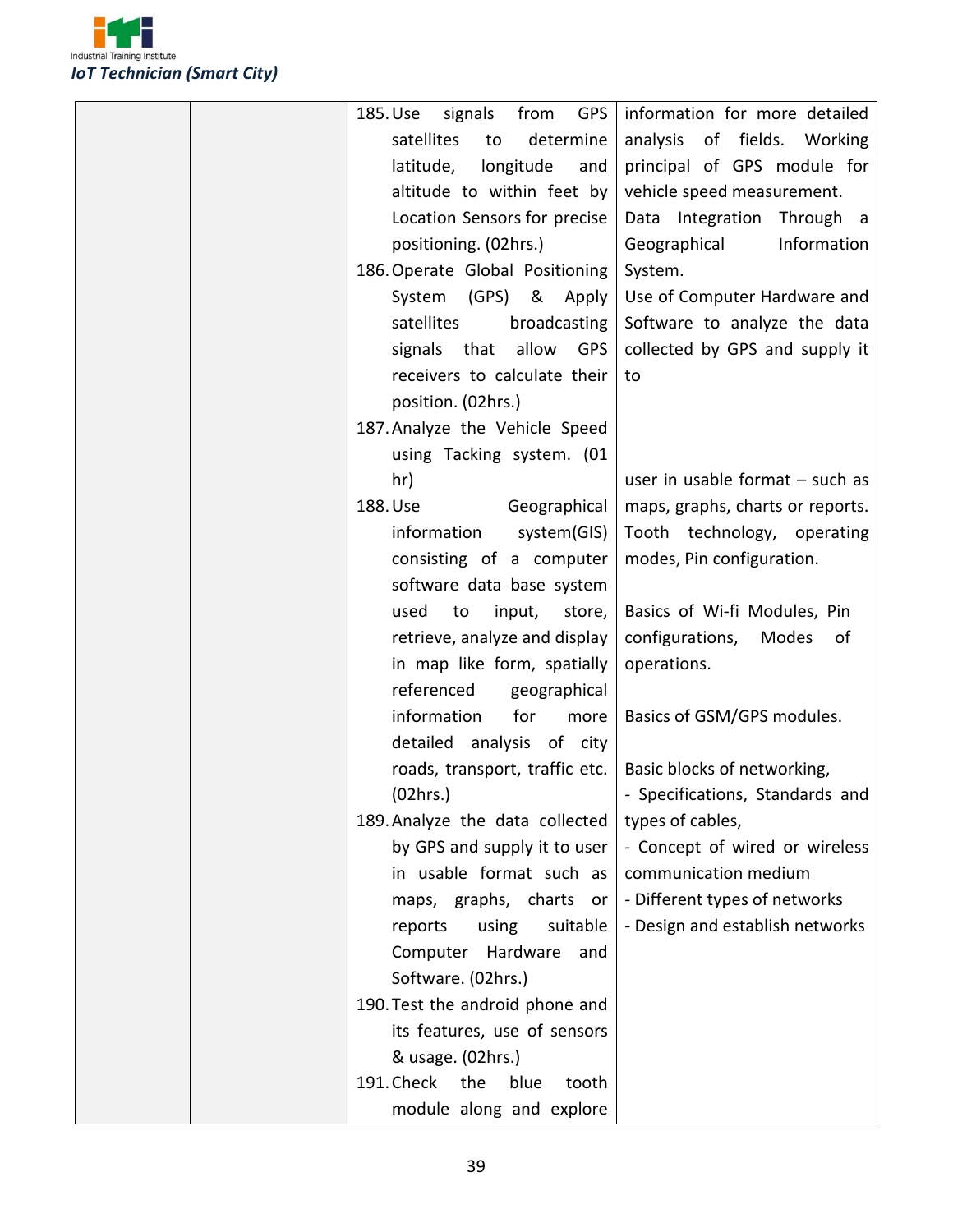

| the possibility of pairing       |  |
|----------------------------------|--|
| with Android Smart Phone.        |  |
| (02hrs.)                         |  |
| 192. Test Bluetooth module with  |  |
| micro controller<br>and<br>a     |  |
| Program to switch on/off an      |  |
| LED/Buzzer. (02hrs.)             |  |
| 193. Check the GSM Module and    |  |
| interconnections.<br>its         |  |
| (02hrs.)                         |  |
| 194. Download mobile app from    |  |
| play store and<br>control        |  |
| (ON/OFF) a simple LED via        |  |
| Bluetooth. (02hrs.)              |  |
| 195. Test GPS module. (02hrs.)   |  |
| 196. Check Wifi module. (02hrs.) |  |
| 197. Identify Cable and its Pin  |  |
| Mapping (02hrs.)                 |  |
| 198. Crimp and Test RJ9 / RJ11 / |  |
| RJ45 connectors (02hrs.)         |  |
| 199. Understand<br>Frequency     |  |
| Band, Gain, Antenna and          |  |
| Modulation<br>for<br>Wi-Fi.      |  |
| (02hrs.)                         |  |
| 200. Understand<br>Frequency     |  |
| Band, Gain, Antenna and          |  |
| Modulation<br>for<br>GPRS.       |  |
| (02hrs.)                         |  |
| 201. Understand<br>Frequency     |  |
| Band, Gain, Antenna and          |  |
| Modulation for RF. (02hrs.)      |  |
| 202. Design and Test Local Area  |  |
| Networks over Ethernet &         |  |
| Wi-Fi. (03hrs.)                  |  |
| 203. Design and Test Cellular    |  |
| Wide Area Networks over          |  |
| GSM & GPRS. (02hrs.)             |  |
| 204. Design and Test Personal    |  |
| Area Networks over<br>RF.        |  |
|                                  |  |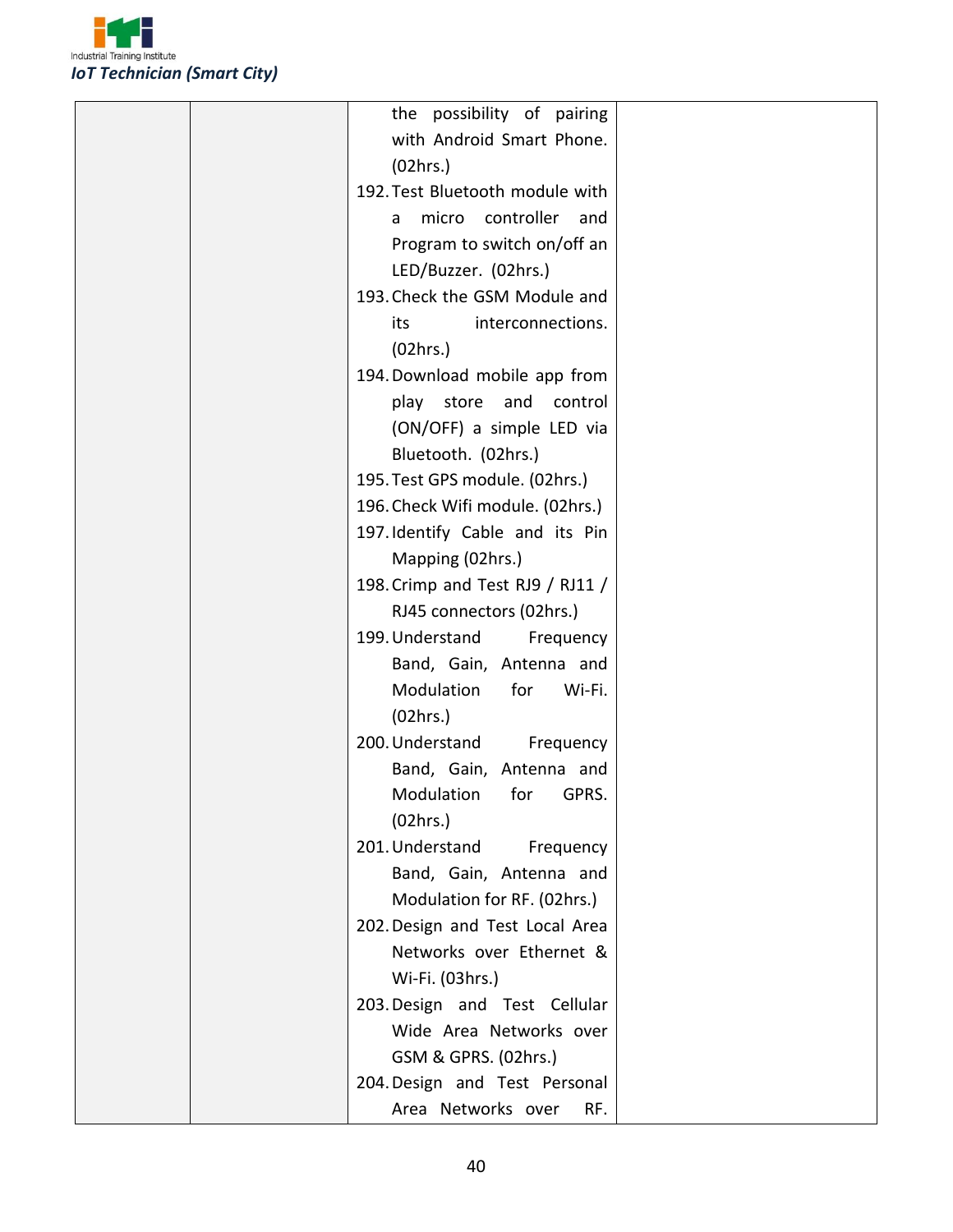

|                |                          | (02hrs.)                                      |                                              |
|----------------|--------------------------|-----------------------------------------------|----------------------------------------------|
| Professional   | Solar<br><b>Identify</b> | 205. Explore and test series                  | <b>Basics</b><br>of<br>solar<br>Electricity, |
| Skill 30 Hrs.; | Panel<br><b>Basic</b>    | combination of Solar PV                       | Working principle of PV panel,               |
|                | Testing,                 | Modules. (02 hrs.)                            | advantages of solar electricity              |
| Professional   | Characteristics,         | 206. Test parallel combination of             | and<br>components<br>of<br>solar             |
| Knowledge      | Charge Controller        | Solar PV Modules. (02 hrs.)                   | electricity,<br>Various                      |
| 06 Hrs.        | Circuit.                 | 207. Check<br>series-parallel                 | combinations, VI characteristics             |
|                |                          | combination of Solar PV                       | of solar PV module, effect of                |
|                |                          | Modules. (02 hrs.)                            | inclination angle on PV module,              |
|                |                          | 208. Measure VI Characteristics               | different<br>battery<br>charging             |
|                |                          | of Solar PV Module. (02                       | techniques.                                  |
|                |                          | $hrs.$ )                                      | (06 hrs.)                                    |
|                |                          | 209. Explore and test blocking                |                                              |
|                |                          | diode and its working in                      |                                              |
|                |                          | Solar PV Module. (02 hrs.)                    |                                              |
|                |                          | 210. Observe bypass diode and                 |                                              |
|                |                          | its working in Solar PV                       |                                              |
|                |                          | Module. (04 hrs.)                             |                                              |
|                |                          | 211. Measure<br>effect<br>of                  |                                              |
|                |                          | inclination angle of Solar PV                 |                                              |
|                |                          | Module. (02 hrs.)                             |                                              |
|                |                          | 212. Explore and test different               |                                              |
|                |                          | charging techniques. (02                      |                                              |
|                |                          | $hrs.$ )                                      |                                              |
|                |                          | &<br>213. Test<br><b>Buck</b><br><b>Boost</b> |                                              |
|                |                          | converter. (02 hrs.)                          |                                              |
|                |                          | 214. Check effect of change in                |                                              |
|                |                          | solar radiation on Solar PV                   |                                              |
|                |                          | Module. (02 hrs.)                             |                                              |
|                |                          | 215. Explore and test running                 |                                              |
|                |                          | different applications i.e.                   |                                              |
|                |                          | LEDs, Dusk to Dawn sensing.                   |                                              |
|                |                          | (04 hrs.)                                     |                                              |
|                |                          | 216. Explore the use of P V                   |                                              |
|                |                          | Analyzer. (02 hrs.)                           |                                              |
|                |                          | 217. On<br>Grid<br>Smart<br>Energy            |                                              |
|                |                          | Management. (02 hrs.)                         |                                              |
| Professional   | Perform                  | 218. Install<br>Linux<br>Operating            | Installation of Linux Operating              |
| Skill 60 Hrs.; | installation,            | System porting. (02hrs.)                      | System porting.                              |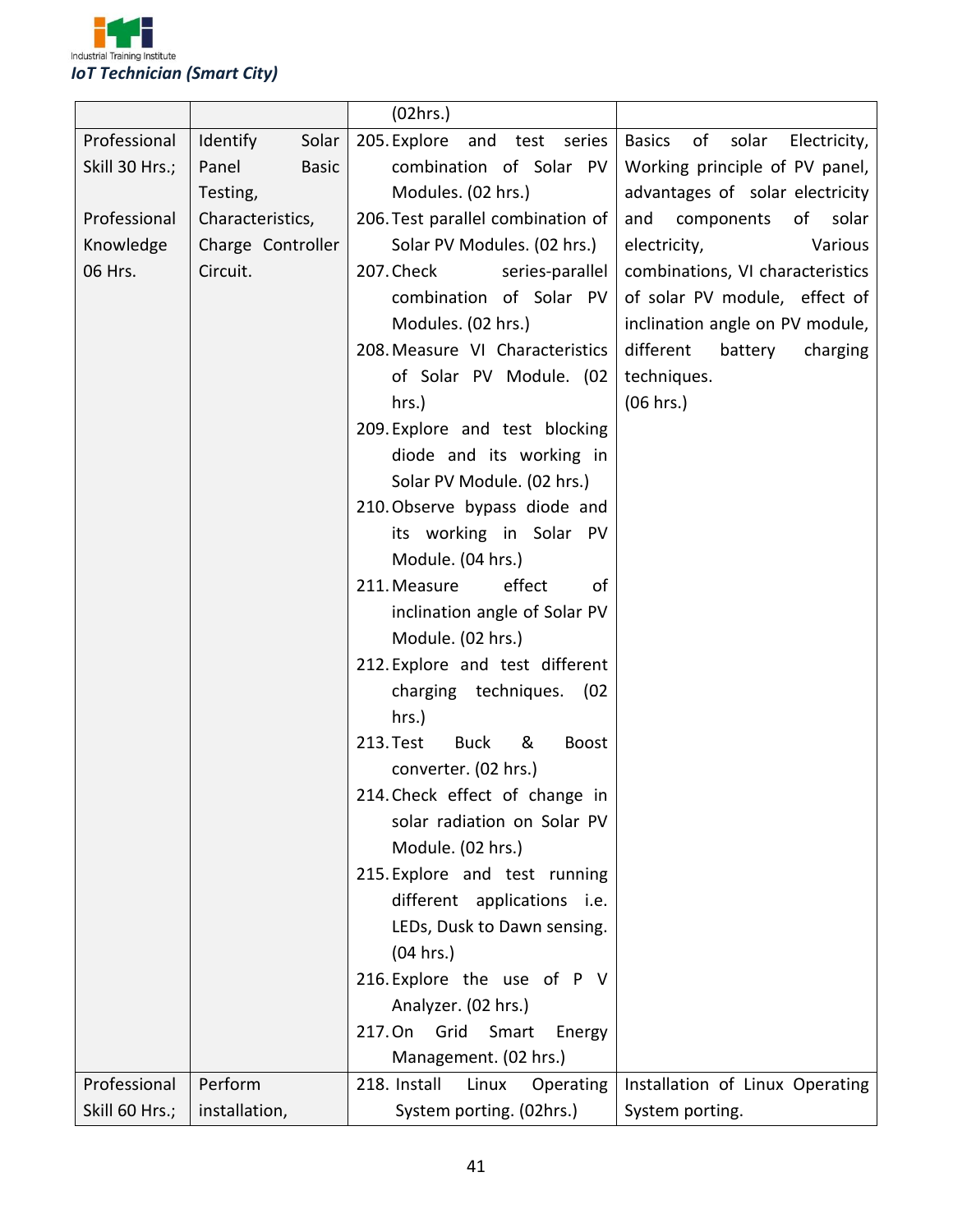

|              | configuration and          | 219. Configure Local cloud &      | Configuration of Local cloud &     |  |
|--------------|----------------------------|-----------------------------------|------------------------------------|--|
| Professional | check working of           | server. (02hrs.)                  | server. Over the air (OTA) node    |  |
| Knowledge    | devices,<br><b>IOT</b>     | 220. Configure Over the<br>air    | configuration.                     |  |
| 12 Hrs.      | network,                   | (OTA) node. (02hrs.)              | GUI<br>based<br>parameter          |  |
|              | database, app and          | 221. Explore<br>GUI<br>based      | configuration, GUI based IoT       |  |
|              | web services.              | configuration,<br>parameter       | application.                       |  |
|              | Monitor                    | GUI based IoT application.        | loT Gateway using Wi-Fi and        |  |
|              | environmental              | (03hrs.)                          | Ethernet.                          |  |
|              | like<br>parameters         | 222. Check IoT Gateway using      | User access and data security      |  |
|              | Temperature,               | Wi-Fi and Ethernet. (02           | (Cyber<br>security)<br>by          |  |
|              | Humidity,<br>Air           | hrs.)                             | Cryptography.                      |  |
|              | PM2.5,<br>Quality,         | 223. Work with the command        | The command line and the           |  |
|              | PM10, CO <sub>2</sub> etc. | line and the Shell. (02 hrs.)     | Shell, directories and files.      |  |
|              |                            | 224. Manage directories<br>and    | Linux<br>file<br>system,           |  |
|              |                            | files. (02 hrs.)                  | understanding<br>system            |  |
|              |                            | 225. Manage user access and       | initialization.                    |  |
|              |                            | data<br>security<br>(Cyber        | Connection of a system to the      |  |
|              |                            | security) by Cryptography.        | network.                           |  |
|              |                            | (03hrs.)                          | Installation and Configuration     |  |
|              |                            | 226. Set up a Linux file system.  | of Linux.                          |  |
|              |                            | (04 hrs.)                         | Shell Scripts, flow control in the |  |
|              |                            | 227. Perform<br>system            | Shell, Advanced Shell features.    |  |
|              |                            | initialization. (03 hrs.)         | Database management system.        |  |
|              |                            | 228. Connect a system to the      | Cloud and Server Configuration     |  |
|              |                            | network. (02hrs.)                 | for IoT.                           |  |
|              |                            | 229. Install and Configure Linux. | Qt based GUI, IoT Web and          |  |
|              |                            | (02hrs.)                          | Application Development Tools      |  |
|              |                            | 230. Create Shell Scripts, flow   | for IoT.                           |  |
|              |                            | the<br>Shell,<br>control<br>in    | Principle of operation, selection  |  |
|              |                            | Advanced Shell features.          | and installation of Carbon         |  |
|              |                            | (02hrs.)                          | dioxide<br>Oxygen<br>sensors,      |  |
|              |                            | 231. Explore<br>Database          | sensors.                           |  |
|              |                            | system.<br>management             | Volatile<br>organic<br>compound    |  |
|              |                            | (02hrs.)                          | sensor                             |  |
|              |                            | 232. Test Cloud<br>and<br>Server  | Selection and Installation of Air  |  |
|              |                            | Configuration for IoT. (03        | temperature, Air humidity and      |  |
|              |                            | hrs.)                             | atmospheric<br>pressure,<br>UV     |  |
|              |                            | 233. Test Qt based GUI for        | Nitric<br>Oxide<br>sensor,         |  |
|              |                            | Sensor output. (02hrs.)           | Sulphide,<br>(NO), Hydrogen        |  |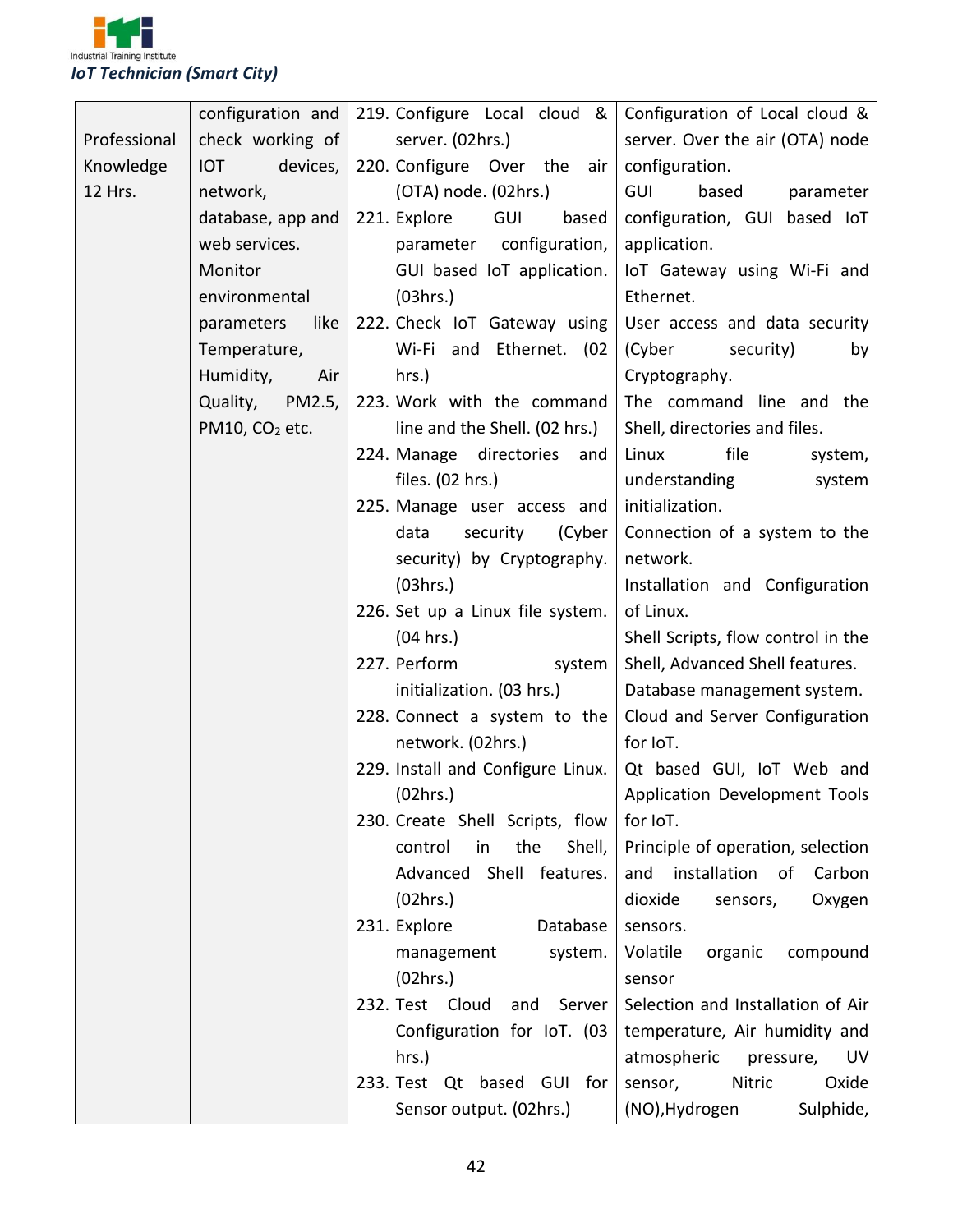

|                |                            | 234. Test<br>Web<br>Sulphur<br>IoT<br>and<br>Dioxide,<br>Carbon      |
|----------------|----------------------------|----------------------------------------------------------------------|
|                |                            | Application<br>Development<br>Monoxide, Ozone Soil Moisture          |
|                |                            | Tools for IoT. (02hrs.)<br>and Soil Temperature sensor.              |
|                |                            | 235. Select and Install Carbon<br>Study and test of Magnetic field   |
|                |                            | dioxide sensors. (03hrs.)<br>for smart parking, IR for human         |
|                |                            | 236. Identify and Install Oxygen<br>presence.                        |
|                |                            | sensors. (02hrs.)<br>Study and test of Hall Effect                   |
|                |                            | 237. Select and Install Volatile<br>(doors and windows openings),    |
|                |                            | Water presence, Liquid level,<br>organic compound sensor.            |
|                |                            | (04 hrs.)<br>Liquid<br>flow, Temperature,                            |
|                |                            | 238. Identify and Install Air<br>Humidity for smart security.        |
|                |                            | Calibration Kits testing for the<br>temperature, Air humidity        |
|                |                            | atmospheric pressure and<br>sensor probes for water quality          |
|                |                            | UV sensor. (02hrs.)<br>analysis. (12 hrs.)                           |
|                |                            | 239. Select and Install<br>Nitric                                    |
|                |                            | Oxide<br>$(NO)$ ,<br>Hydrogen                                        |
|                |                            | Sulphide, Sulphur Dioxide,                                           |
|                |                            | Carbon<br>Monoxide,                                                  |
|                |                            | Ozone Soil Moisture and                                              |
|                |                            | Soil Temperature sensor.                                             |
|                |                            | (02hrs.)                                                             |
|                |                            | 240. Check Magnetic field for                                        |
|                |                            |                                                                      |
|                |                            | smart parking, IR for human                                          |
|                |                            | presence. (03hrs.)                                                   |
|                |                            | 241. Measure Hall Effect (doors                                      |
|                |                            | windows openings),<br>and                                            |
|                |                            | Water presence, Liquid                                               |
|                |                            | level,<br>Liquid<br>flow,                                            |
|                |                            | Temperature, Humidity for                                            |
|                |                            | smart security. (02hrs.)                                             |
|                |                            | 242. Test Calibration Kits for the                                   |
|                |                            | sensor probes for water                                              |
|                |                            | quality analysis. (02hrs.)                                           |
| Professional   | Establish<br>and           | - Basics of Industrial protocols<br>243. Power up the Solar Inverter |
| Skill 60 Hrs.; | troubleshoot<br><b>IoT</b> | (similar device) as per the<br>ModbusTCP,<br>ModbusRTU,              |
|                | connectivity<br>of         | <b>DLMS</b><br>device manual. (02hrs.)                               |
| Professional   | devices to cloud           | Solar<br>- Client server communication<br>244. Integrate             |
| Knowledge      | multiple<br>having         | Inverter(similar<br>device)                                          |
| 12 Hrs.        | communication              | with<br>serial<br>Basics of Protocol Converters.<br>protocol         |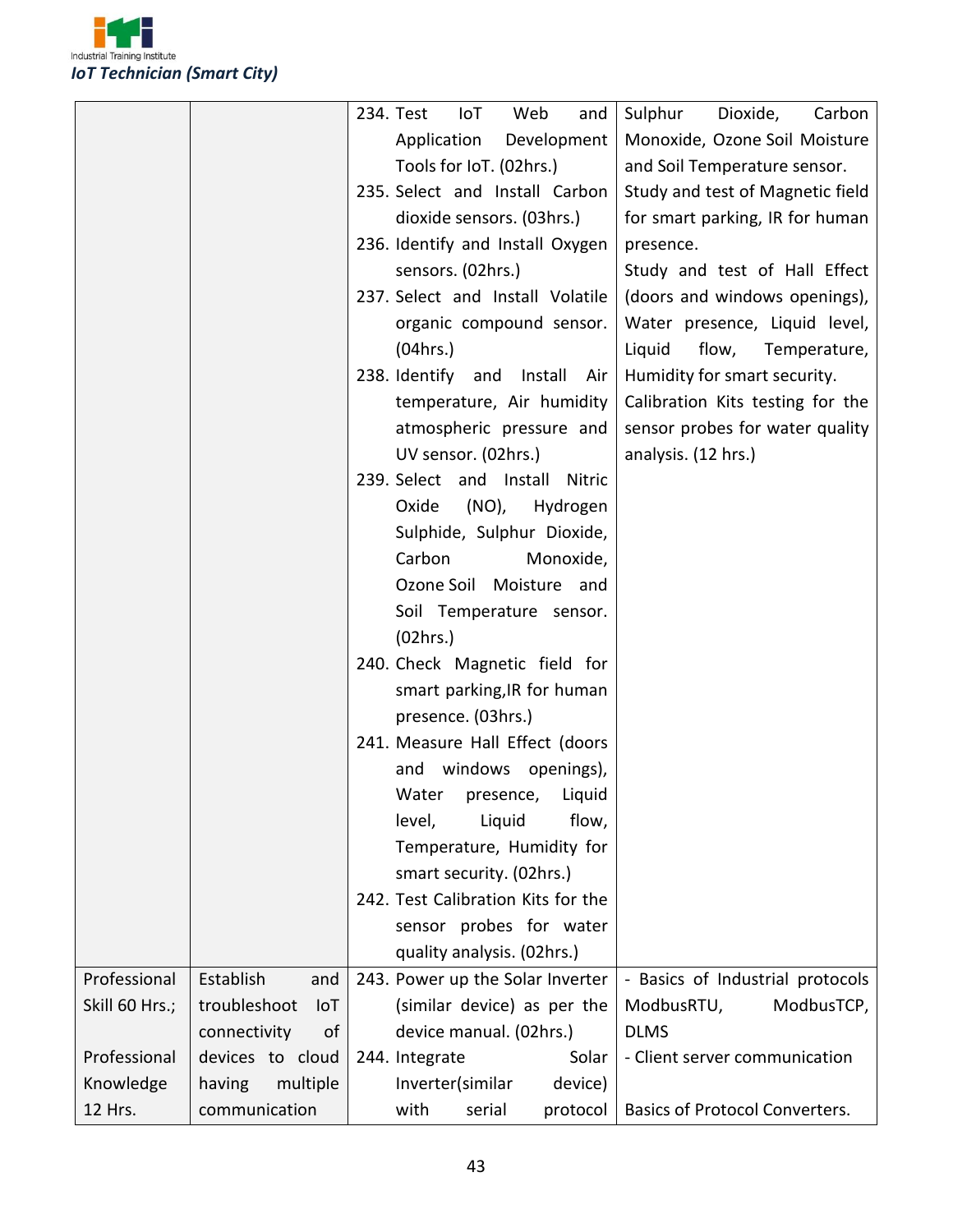

| working on Modbus RTU.                 | Basics of IoT Data Acquisition      |
|----------------------------------------|-------------------------------------|
| (02hrs.)                               | System.                             |
| 245. Communicate and Verify            | Device connectivity over cloud      |
| the parameters on Modbus               | and troubleshooting.                |
| Master Software. (02hrs.)              |                                     |
| 246. Power up the Energy Meter         | based<br><b>GUI</b><br>IoT<br>Cloud |
| (similar device) as per the            | Configuration utility.              |
| device manual. (02hrs.)                | IoT device and its parameter        |
| 247. Integrate Energy Meter            | configuration                       |
| (similar device) with serial           | Cloud Device Management and         |
| protocol working DLMS                  | troubleshooting.                    |
| protocol. (02hrs.)                     |                                     |
| 248. Communicate and verify            | (12hrs.)                            |
| the parameters on DLMS                 |                                     |
| server software. (04hrs.)              |                                     |
| 249. Setup wired Local Area            |                                     |
| Network<br>and<br>wireless             |                                     |
| network. (03hrs.)                      |                                     |
| 250. Setup environment<br>for          |                                     |
| Modbus TCPIP server client             |                                     |
| testing. (02hrs.)                      |                                     |
| 251. Communicate<br>and                |                                     |
| Configure Modbus devices               |                                     |
| <b>GSM</b><br>through<br><b>GPRS</b>   |                                     |
| network. (04hrs.)                      |                                     |
| 252. Setup Serial to Ethernet          |                                     |
| protocol converter and                 |                                     |
| verify. (02hrs.)                       |                                     |
| 253. Setup Serial<br>Wi-Fi<br>to       |                                     |
| protocol<br>converter<br>and           |                                     |
| verify. (02hrs.)                       |                                     |
| 254. Setup Serial<br><b>GPRS</b><br>to |                                     |
| protocol<br>converter<br>and           |                                     |
| verify. (02hrs.)                       |                                     |
| 255. Setup Ethernet IoT Data           |                                     |
| Acquisition system, connect            |                                     |
| to cloud and verify. (02hrs.)          |                                     |
| 256. Setup<br>WiFi<br>IoT<br>Data      |                                     |
| Acquisition system, connect            |                                     |
|                                        |                                     |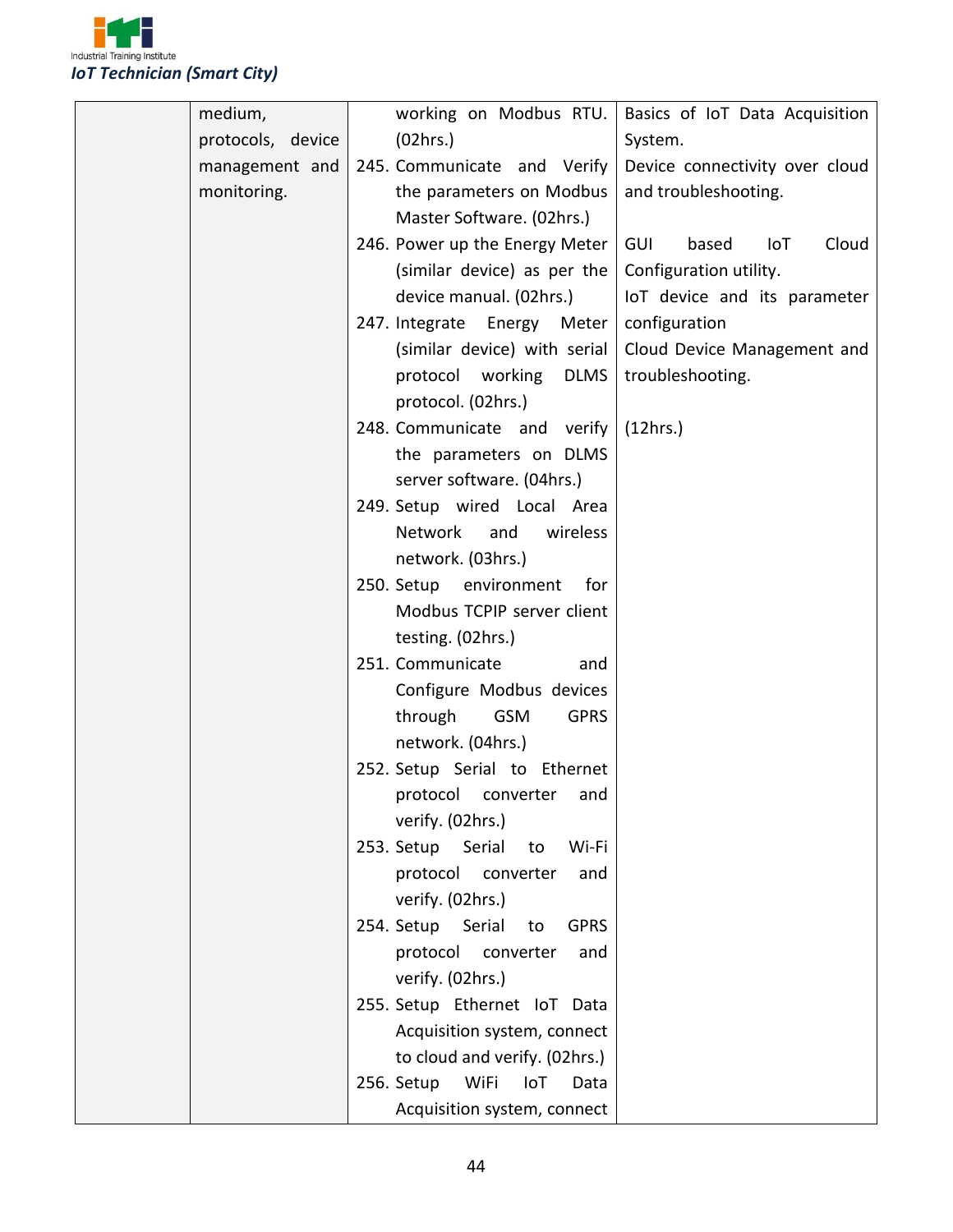

|                |                   | to cloud and verify (04hrs.)      |                                   |
|----------------|-------------------|-----------------------------------|-----------------------------------|
|                |                   | 257. Setup Cellular (GSM /        |                                   |
|                |                   | GPRS) IoT Data Acquisition        |                                   |
|                |                   | system, connect to cloud          |                                   |
|                |                   | and verify (04hrs.)               |                                   |
|                |                   | 258. Explore<br>IoT<br>Cloud      |                                   |
|                |                   | Configuration<br>utility.         |                                   |
|                |                   | (04 hrs.)                         |                                   |
|                |                   | 259. Create<br>modify<br>$\prime$ |                                   |
|                |                   | Connect<br>organization,          |                                   |
|                |                   | devices over cloud. (04hrs.)      |                                   |
|                |                   | 260. Configuration<br>0f          |                                   |
|                |                   | parameters,<br>alarms,            |                                   |
|                |                   | notifications<br>cloud<br>on      |                                   |
|                |                   | platform. (03hrs.)                |                                   |
|                |                   | 261. Explore user management      |                                   |
|                |                   | roles and security. (02hrs.)      |                                   |
|                |                   | 262. Observer<br>Device           |                                   |
|                |                   | for<br>Diagnostics                |                                   |
|                |                   | troubleshooting. (04hrs.)         |                                   |
|                |                   | 263. Setup<br>Environment<br>for  |                                   |
|                |                   | embedded SCADA testing.           |                                   |
|                |                   | (04 hrs.)                         |                                   |
| Professional   | Demonstrate and   | 264. Explore Web API, required    | Usage of Web Services / Web       |
| Skill 60 Hrs.; | Deploy responsive | input<br>parameters<br>and        | API                               |
|                | Web Application   | output (10 hrs.)                  | Development of Sample Web         |
| Professional   | using APIs and    | 265. Map Web API to Widget /      | Application.                      |
| Knowledge      | generate reports  | Control / Plugin. (20 hrs.)       | Generation<br>export<br>and<br>of |
| 12 Hrs.        | using templates.  | 266. Display<br>and<br>configure  | Reports                           |
|                |                   | graphs, charts and other          | rights<br>User<br>and<br>access   |
|                |                   | ready to use controls and         | management.                       |
|                |                   | widgets. (20 hrs.)                | (12 hrs.)                         |
|                |                   | 267. Generate<br>reports<br>using |                                   |
|                |                   | readily<br>available<br>API,      |                                   |
|                |                   | templates and to export it        |                                   |
|                |                   | to excel, word pdf and            |                                   |
|                |                   | other required formats. (10       |                                   |
|                |                   | hrs.)                             |                                   |
| Professional   | Identify and test | 268. Rig up circuit to lighting   | Fundamental science of lighting   |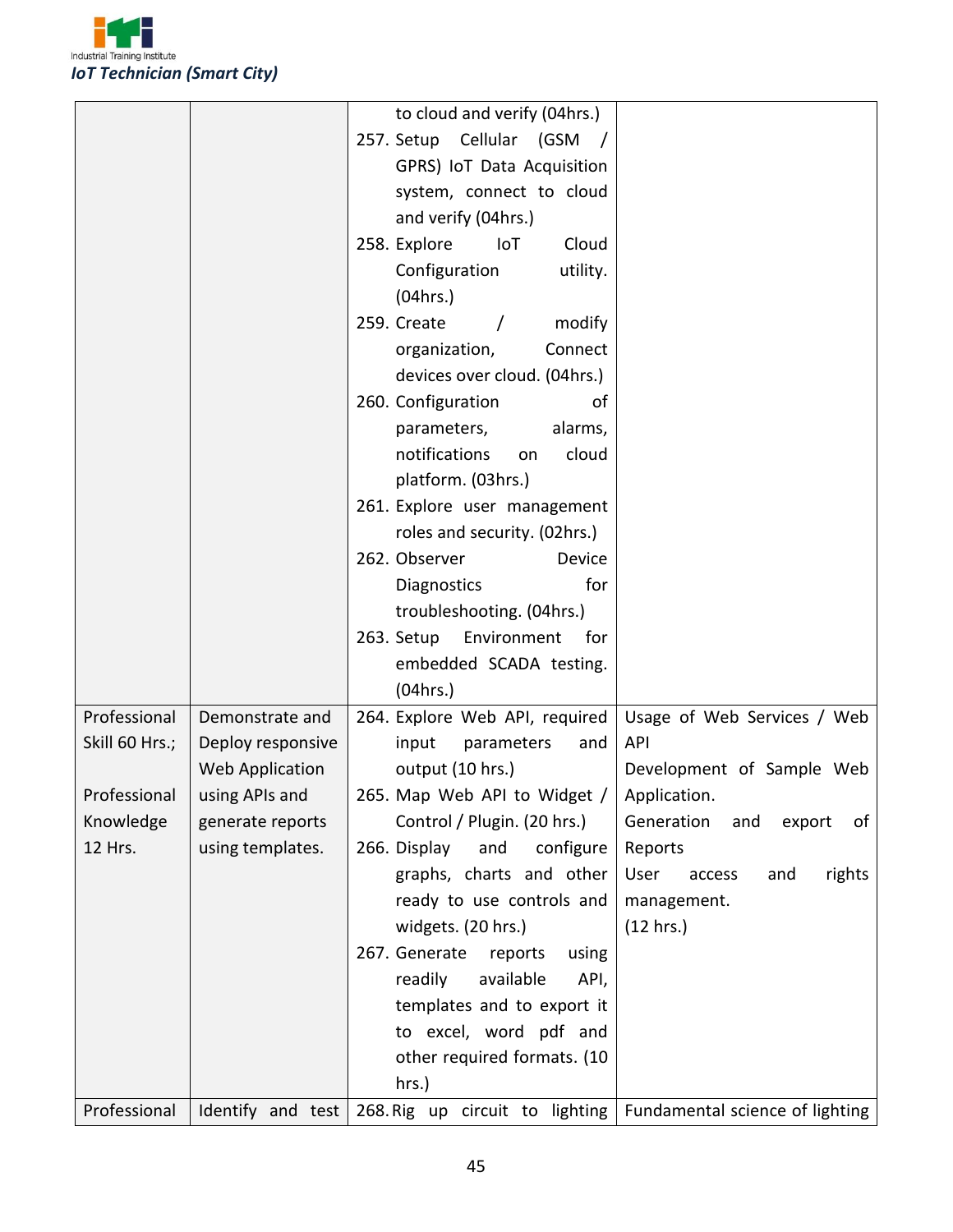

| Skill 60 Hrs.; | Smart       | Lighting   | measure<br>system<br>and          | system. Different types of light |
|----------------|-------------|------------|-----------------------------------|----------------------------------|
|                | system      | and<br>its | different parameter such as       | Luminaries, Smart Light Drivers. |
| Professional   | components. |            | Voltage, current, Lux using       | Lumen, Lux, Wattage etc.         |
| Knowledge      |             |            | multimeter and Lux Meter.         | Sensor integrated, Non-sensor    |
| 12 Hrs.        |             |            | (04 hrs.)                         | integrated lighting System.      |
|                |             |            | 269. Test different types<br>of   | Different<br>dimming<br>control  |
|                |             |            | Lighting System such as           | methods in lighting system.      |
|                |             |            | Outdoor, Indoor, street           | Concept of dimming. Basics of    |
|                |             |            | Light etc. (06 hrs.)              | interfacing micro controllers.   |
|                |             |            | 270. Check circuits to test and   | Need of smart lighting.          |
|                |             |            | troubleshoot<br>Sensor            | Schematic diagrams, datasheets   |
|                |             |            | integrated lighting System.       | LDR, Motion sensor, MQ135.       |
|                |             |            | (06 hrs.)                         | Components<br>of<br>System       |
|                |             |            | 271. Apply non-sensor integrated  | architecture of smart lighting.  |
|                |             |            | lighting System. (05 hrs.)        | Principle of CCTV Camera and     |
|                |             |            | different<br>dimming<br>272. Test | installation<br>process<br>and   |
|                |             |            | control methods in lighting       | recording and recover the data.  |
|                |             |            | system. (05 hrs.)                 | Concept of Wired - DALI,         |
|                |             |            | 273. Rig up the circuit<br>to     | GREENBUS2, etc.<br>Wireless,     |
|                |             |            | interface<br>Microcontroller,     | Hybrid.                          |
|                |             |            | Light to vary<br>LDR and          | (12 hrs.)                        |
|                |             |            | brightness in accordance          |                                  |
|                |             |            | with illumination of the          |                                  |
|                |             |            | light. Upload the code to         |                                  |
|                |             |            | microcontroller and test for      |                                  |
|                |             |            | proper operation. (06 hrs.)       |                                  |
|                |             |            | 274. Check Circuit to test and    |                                  |
|                |             |            | troubleshoot<br>MQ135             |                                  |
|                |             |            | pollution sensor<br>module.       |                                  |
|                |             |            | (06 hrs.)                         |                                  |
|                |             |            | 275. Install CCTV Camera for      |                                  |
|                |             |            | building<br>security<br>and       |                                  |
|                |             |            | roadside safety. (06 hrs.)        |                                  |
|                |             |            | 276. Rig up the circuit<br>to     |                                  |
|                |             |            | interface<br>Microcontroller,     |                                  |
|                |             |            | MQ135 pollution sensors           |                                  |
|                |             |            | and vary brightness of light      |                                  |
|                |             |            | accordance<br>with<br>in          |                                  |
|                |             |            | Fog/Smog<br>environment.          |                                  |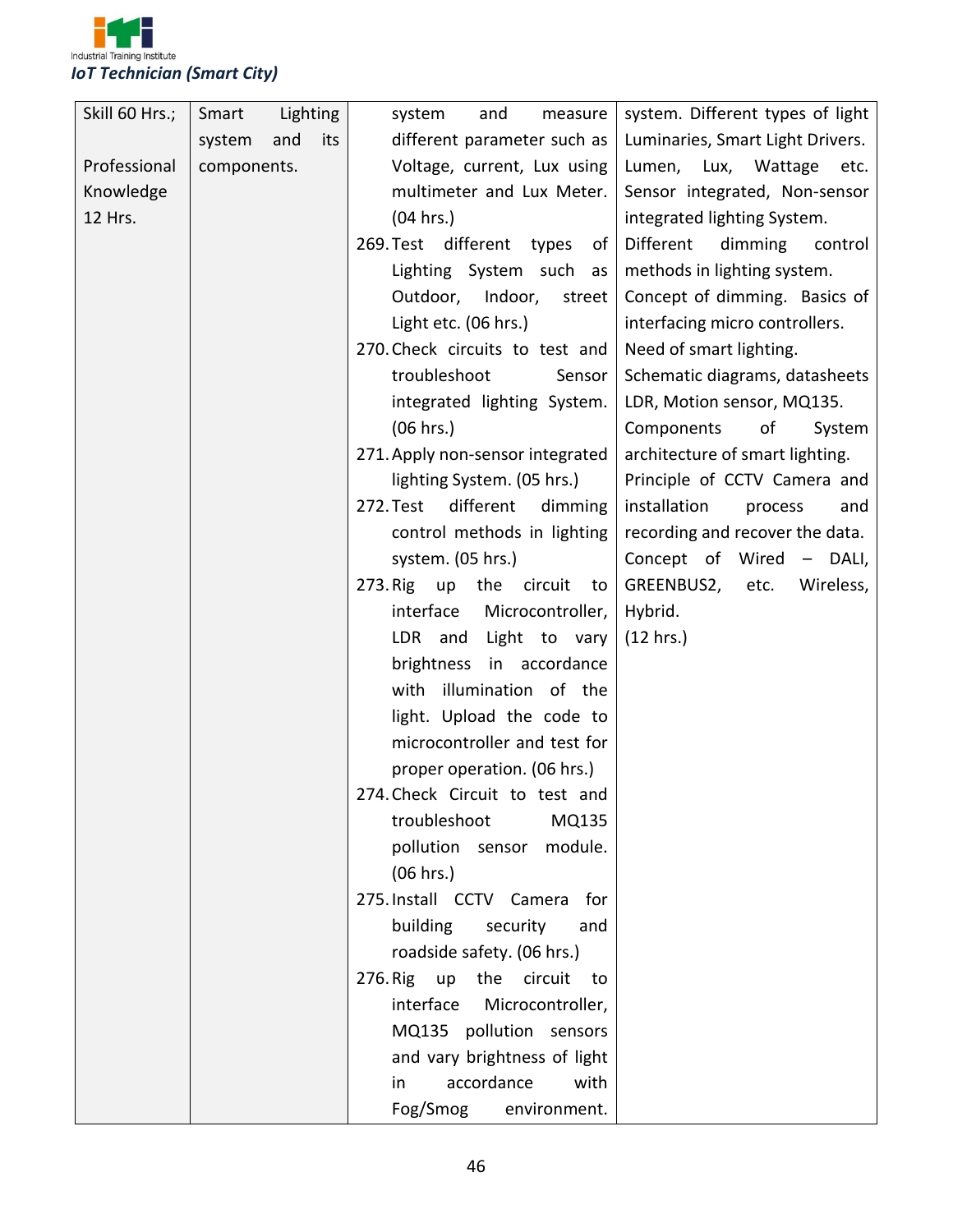

|                |                               | Upload<br>the<br>code<br>to                                                                                                                                                                                                                                                                                                                                                                                                                                                                                                                                               |                                                                                                                                                                                                                                                                                |
|----------------|-------------------------------|---------------------------------------------------------------------------------------------------------------------------------------------------------------------------------------------------------------------------------------------------------------------------------------------------------------------------------------------------------------------------------------------------------------------------------------------------------------------------------------------------------------------------------------------------------------------------|--------------------------------------------------------------------------------------------------------------------------------------------------------------------------------------------------------------------------------------------------------------------------------|
|                |                               | microcontroller and test for                                                                                                                                                                                                                                                                                                                                                                                                                                                                                                                                              |                                                                                                                                                                                                                                                                                |
|                |                               | proper operation. (06 hrs.)                                                                                                                                                                                                                                                                                                                                                                                                                                                                                                                                               |                                                                                                                                                                                                                                                                                |
|                |                               | 277. Test System architecture of                                                                                                                                                                                                                                                                                                                                                                                                                                                                                                                                          |                                                                                                                                                                                                                                                                                |
|                |                               | smart lighting and Identify                                                                                                                                                                                                                                                                                                                                                                                                                                                                                                                                               |                                                                                                                                                                                                                                                                                |
|                |                               | • Wired-DALI,                                                                                                                                                                                                                                                                                                                                                                                                                                                                                                                                                             |                                                                                                                                                                                                                                                                                |
|                |                               | GREENBUS2, etc.                                                                                                                                                                                                                                                                                                                                                                                                                                                                                                                                                           |                                                                                                                                                                                                                                                                                |
|                |                               | Wireless                                                                                                                                                                                                                                                                                                                                                                                                                                                                                                                                                                  |                                                                                                                                                                                                                                                                                |
|                |                               | $\bullet$ Hybrid (10 hrs.)                                                                                                                                                                                                                                                                                                                                                                                                                                                                                                                                                |                                                                                                                                                                                                                                                                                |
| Professional   | select,<br>Identify,          | 278. Install,<br>and<br>test                                                                                                                                                                                                                                                                                                                                                                                                                                                                                                                                              | Basic concepts of Smart Light-                                                                                                                                                                                                                                                 |
| Skill 60 Hrs.; | install<br>and                | troubleshooting of Smart                                                                                                                                                                                                                                                                                                                                                                                                                                                                                                                                                  | Working Principle<br>of<br>Solar                                                                                                                                                                                                                                               |
|                | troubleshoot                  | Light. (04 hrs.)                                                                                                                                                                                                                                                                                                                                                                                                                                                                                                                                                          | street light, sensors used in                                                                                                                                                                                                                                                  |
| Professional   | different module /            | 279. Install and test Solar street                                                                                                                                                                                                                                                                                                                                                                                                                                                                                                                                        | street light like dusk to dawn,                                                                                                                                                                                                                                                |
| Knowledge      | devices<br>used<br>in         | light. (04 hrs.)                                                                                                                                                                                                                                                                                                                                                                                                                                                                                                                                                          | Temperature sensor.                                                                                                                                                                                                                                                            |
| 12 Hrs.        | <b>SMART</b><br><b>Street</b> | 280. Execute testing of sensors                                                                                                                                                                                                                                                                                                                                                                                                                                                                                                                                           | Solar<br>battery<br>management                                                                                                                                                                                                                                                 |
|                | Light based on IoT            | used in street light like dusk                                                                                                                                                                                                                                                                                                                                                                                                                                                                                                                                            | system - Basic concepts battery,                                                                                                                                                                                                                                               |
|                | Cloud<br>and                  | dawn, Temperature<br>to                                                                                                                                                                                                                                                                                                                                                                                                                                                                                                                                                   | types, preventive maintenance,                                                                                                                                                                                                                                                 |
|                | Technology.                   | sensor. (04 hrs.)                                                                                                                                                                                                                                                                                                                                                                                                                                                                                                                                                         | arrangement of battery and                                                                                                                                                                                                                                                     |
|                |                               | 281. Check<br>solar<br>battery                                                                                                                                                                                                                                                                                                                                                                                                                                                                                                                                            | battery management.                                                                                                                                                                                                                                                            |
|                |                               |                                                                                                                                                                                                                                                                                                                                                                                                                                                                                                                                                                           |                                                                                                                                                                                                                                                                                |
|                |                               |                                                                                                                                                                                                                                                                                                                                                                                                                                                                                                                                                                           |                                                                                                                                                                                                                                                                                |
|                |                               |                                                                                                                                                                                                                                                                                                                                                                                                                                                                                                                                                                           |                                                                                                                                                                                                                                                                                |
|                |                               |                                                                                                                                                                                                                                                                                                                                                                                                                                                                                                                                                                           |                                                                                                                                                                                                                                                                                |
|                |                               |                                                                                                                                                                                                                                                                                                                                                                                                                                                                                                                                                                           |                                                                                                                                                                                                                                                                                |
|                |                               |                                                                                                                                                                                                                                                                                                                                                                                                                                                                                                                                                                           |                                                                                                                                                                                                                                                                                |
|                |                               |                                                                                                                                                                                                                                                                                                                                                                                                                                                                                                                                                                           |                                                                                                                                                                                                                                                                                |
|                |                               |                                                                                                                                                                                                                                                                                                                                                                                                                                                                                                                                                                           |                                                                                                                                                                                                                                                                                |
|                |                               |                                                                                                                                                                                                                                                                                                                                                                                                                                                                                                                                                                           |                                                                                                                                                                                                                                                                                |
|                |                               |                                                                                                                                                                                                                                                                                                                                                                                                                                                                                                                                                                           |                                                                                                                                                                                                                                                                                |
|                |                               |                                                                                                                                                                                                                                                                                                                                                                                                                                                                                                                                                                           |                                                                                                                                                                                                                                                                                |
|                |                               |                                                                                                                                                                                                                                                                                                                                                                                                                                                                                                                                                                           |                                                                                                                                                                                                                                                                                |
|                |                               |                                                                                                                                                                                                                                                                                                                                                                                                                                                                                                                                                                           |                                                                                                                                                                                                                                                                                |
|                |                               |                                                                                                                                                                                                                                                                                                                                                                                                                                                                                                                                                                           |                                                                                                                                                                                                                                                                                |
|                |                               |                                                                                                                                                                                                                                                                                                                                                                                                                                                                                                                                                                           |                                                                                                                                                                                                                                                                                |
|                |                               |                                                                                                                                                                                                                                                                                                                                                                                                                                                                                                                                                                           |                                                                                                                                                                                                                                                                                |
|                |                               |                                                                                                                                                                                                                                                                                                                                                                                                                                                                                                                                                                           |                                                                                                                                                                                                                                                                                |
|                |                               |                                                                                                                                                                                                                                                                                                                                                                                                                                                                                                                                                                           |                                                                                                                                                                                                                                                                                |
|                |                               |                                                                                                                                                                                                                                                                                                                                                                                                                                                                                                                                                                           |                                                                                                                                                                                                                                                                                |
|                |                               |                                                                                                                                                                                                                                                                                                                                                                                                                                                                                                                                                                           |                                                                                                                                                                                                                                                                                |
|                |                               | system.<br>management<br>(06hrs.)<br>282. Check solar street<br>light<br>components. (06hrs.)<br>283. Test LED used on solar<br>street light. (04 hrs.)<br>284. Install Security camera on<br>street light. (06hrs.)<br>285. Apply Smart<br>embedded<br>system that controls the<br>light<br>based<br>street<br>on<br>detection<br>of<br>sunlight.<br>(06hrs.)<br>286. Configure<br>and<br>Communicate<br>Phase<br>3<br>Modbus Energy Meter with<br>IoT based Smart Streetlight<br>Controller.(06 hrs.)<br>287. Observe<br>Over<br>voltage<br>protection and over current | Solar street light components,<br>LED used on solar street light,<br>Security camera on street light.<br>Smart embedded system that<br>controls the street light based<br>on detection of sunlight.<br>Benefits - ensure safety and to<br>prevent energy wastage.<br>(12 hrs.) |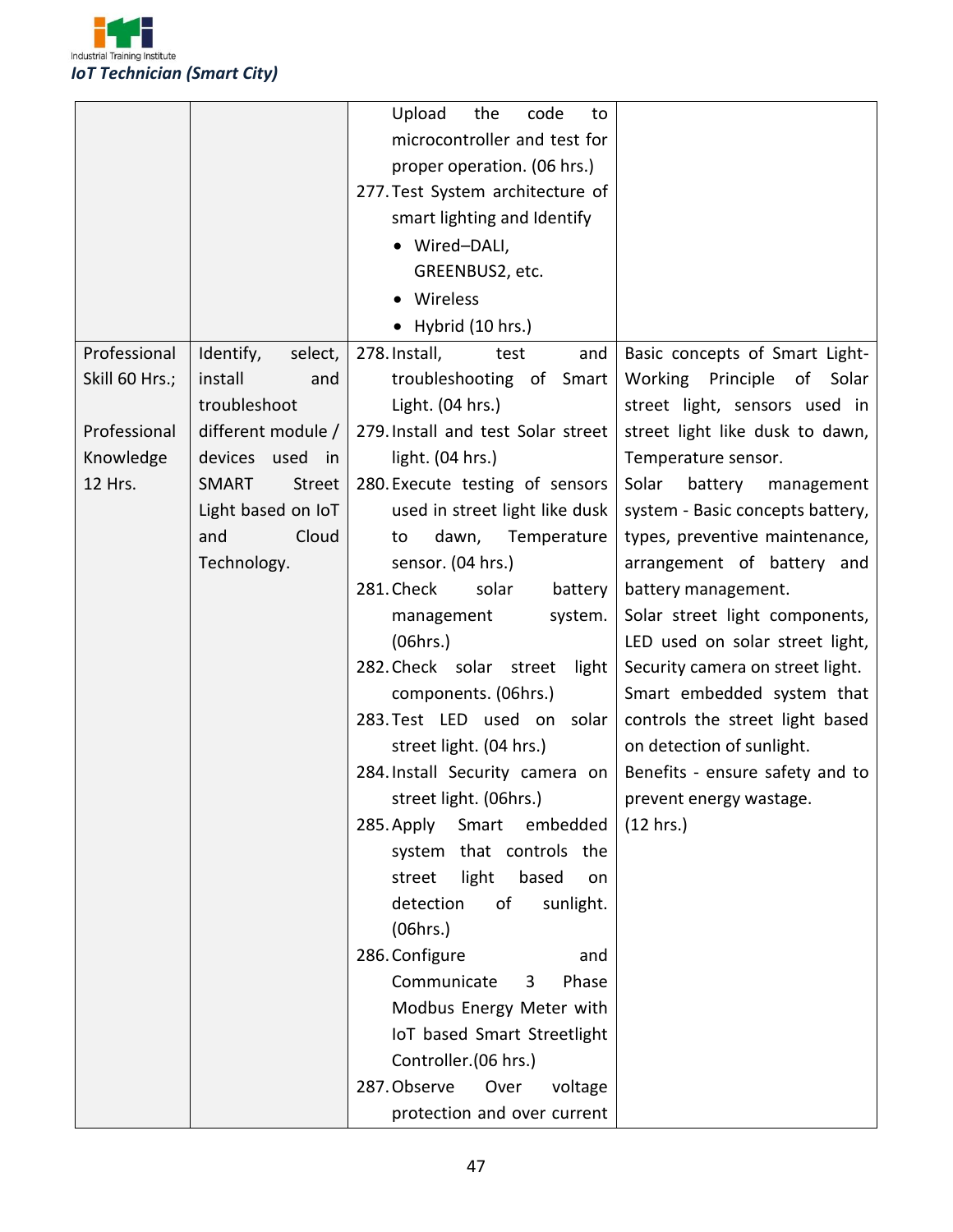

|                |                       | protection. (06 hrs.)              |                                      |
|----------------|-----------------------|------------------------------------|--------------------------------------|
|                |                       | 288. Monitor Smart streetlight     |                                      |
|                |                       | management system having           |                                      |
|                |                       | with map view based dash           |                                      |
|                |                       | board and individual system        |                                      |
|                |                       | details. (08 hrs.)                 |                                      |
| Professional   | Identify,<br>select,  | 289. Install LED display board.    | Concept of Smart parking for         |
| Skill 30 Hrs.; | install<br>and        | (04 hrs.)                          | better management of car park        |
|                | troubleshoot          | 290. Test Magnetic field<br>for    | availability and traffic in the city |
| Professional   | different module /    | smart parking. (10 hrs.)           | to improve citizen's life - smart    |
| Knowledge      | devices used in       | 291. Execute<br>installation<br>οf | parking solution.                    |
| 06 Hrs.        | <b>SMART Parking.</b> | proximity sensor for boom          | Connected Parking - LoRa             |
|                |                       | barrier,<br>IR Sensor<br>for       | WAN private network for better       |
|                |                       | presence. (06 hrs.)                | understanding<br>and<br>better       |
|                |                       | 292. Apply full stack solution to  | management of car<br>park            |
|                |                       | deal with all aspects of           | availability.                        |
|                |                       | parking including high level       | Use of proximity sensor, IR          |
|                |                       | tools for management and           | Sensor in smart parking.             |
|                |                       | analytics software down to         | Full stack solution to deal with     |
|                |                       | level<br>occupation<br>street      | all aspects of parking. (06 hrs.)    |
|                |                       | sensors and enforcing tools.       |                                      |
|                |                       | (10 hrs.)                          |                                      |
| Professional   | Identify,<br>select,  | 293. Use Location Sensors, GPS     | Concept of Smart Road<br>&           |
| Skill 30 Hrs.; | install<br>and        | &                                  | Traffic, Live & Connected roads      |
|                | troubleshoot          | GPS integrated circuits. (06       | - Benefits - experience of           |
| Professional   | different module /    | $hrs.$ )                           | safer<br>quicker,<br>and             |
| Knowledge      | devices used in       | 294. Apply Solar panel, Antenna    | more effective trips.                |
| 06 Hrs.        | <b>SMART Traffic.</b> | (06)<br>&Radio<br>Technology.      | Weather monitoring at risky          |
|                |                       | hrs.)                              | weather<br>points: Low<br>cost       |
|                |                       | 295. Use scanner for real-time     | station(Rainfall, Temperature +      |
|                |                       | traffic<br>pedestrian<br>and       | Humidity, Wind<br>speed<br>&         |
|                |                       | estimation. (06 hrs.)              | direction), Pluviometer,             |
|                |                       | Smartphone<br>296. Carry<br>out    | Vane<br>sensor, Anemometer,          |
|                |                       | Detection (Bluetooth, Wifi,        | Temperature+ Humidity, Liquid        |
|                |                       | 3G/4G-GPRS etc.). (04 hrs.)        | presence sensor.                     |
|                |                       | 297. Detect liquid presence over   | Smartphone<br>Detection              |
|                |                       | road by Liquid presence            | (Bluetooth, Wifi, 3G/4G-GPRS         |
|                |                       | sensor for Smart Security.         | $etc.$ ).                            |
|                |                       | (04 hrs.)                          | Structural Crack monitoring.         |
|                |                       |                                    |                                      |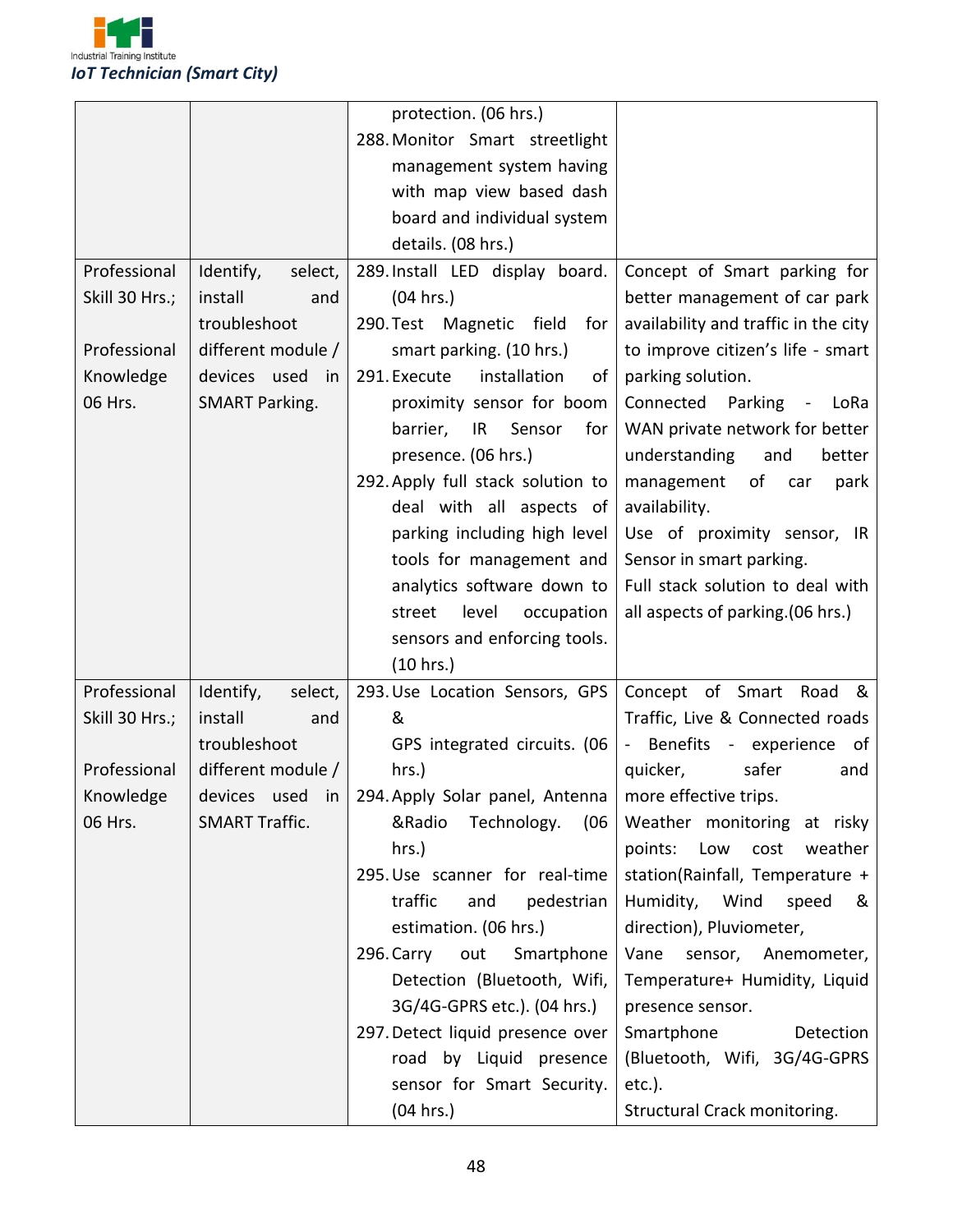

|                |                    | 298. Apply Linear displacement        | (06 hrs.)                        |
|----------------|--------------------|---------------------------------------|----------------------------------|
|                |                    | sensor for Structural Crack           |                                  |
|                |                    | monitoring. (04 hrs.)                 |                                  |
| Professional   | Apply<br>IoT       | 299. Select and install pH, Cupric    | Smart<br>Waste<br>Management     |
| Skill 30 Hrs.; | Application<br>for | (Cu2+), Silver (Ag+), Lithium         | system: Definition, Application, |
|                | Water & Waste      | $(Li+)$ ,<br>Conductivity,            | working,<br>challenges,          |
| Professional   | Management.        | for<br>Temperature                    | constraints,<br>Detection<br>of  |
| Knowledge      |                    | water<br>maintenance<br>of            | rubbish levels in containers to  |
| 06 Hrs.        |                    | quality. (06 hrs.)                    | optimize the trash collection    |
|                |                    | 300. Install Smart dustbin. (06       | routes - Concept of Smart        |
|                |                    | hrs.)                                 | Garbage Bin.                     |
|                |                    | 301. Install GPS based tracking       | Maintenance of dry waste and     |
|                |                    | system for smart bin. (06             | wet waste separately.            |
|                |                    | hrs.)                                 | Different<br>components-         |
|                |                    | 302. Maintain dry waste and wet       | Ultrasonic sensors, Wifi module  |
|                |                    | waste separately. (06 hrs.)           | & Thingspeak (IoT Platform)      |
|                |                    | 303. Install,<br>test<br>8 i<br>apply | cloud.                           |
|                |                    | different components like             | (06 hrs.)                        |
|                |                    | Ultrasonic<br>Wifi<br>sensors,        |                                  |
|                |                    | module & Thingspeak (IoT              |                                  |
|                |                    | Platform) cloud. (06 hrs.)            |                                  |

#### **Project Work/Industrial Visit (Optional)**

**Broad Area:-**

- a) Cloud based water quality analysis system using different sensors on IoT Explore.
- b) Wireless Building automation system using PIR, camera and Alarm.
- c) Environmental monitoring system using different sensors.
- d) Responsive Web based IoT Smart rooftop management system with Over voltage & current protection using 3 phase MODBUS energy meter with class 1.0 accuracy
- e) Responsive Web application for Smart Energy management system having map view based dashboard with Three Phase 415 VAC input, Single MODBUS, Ethernet, SD Card Storage, Remote GSM/GPRS connectivity.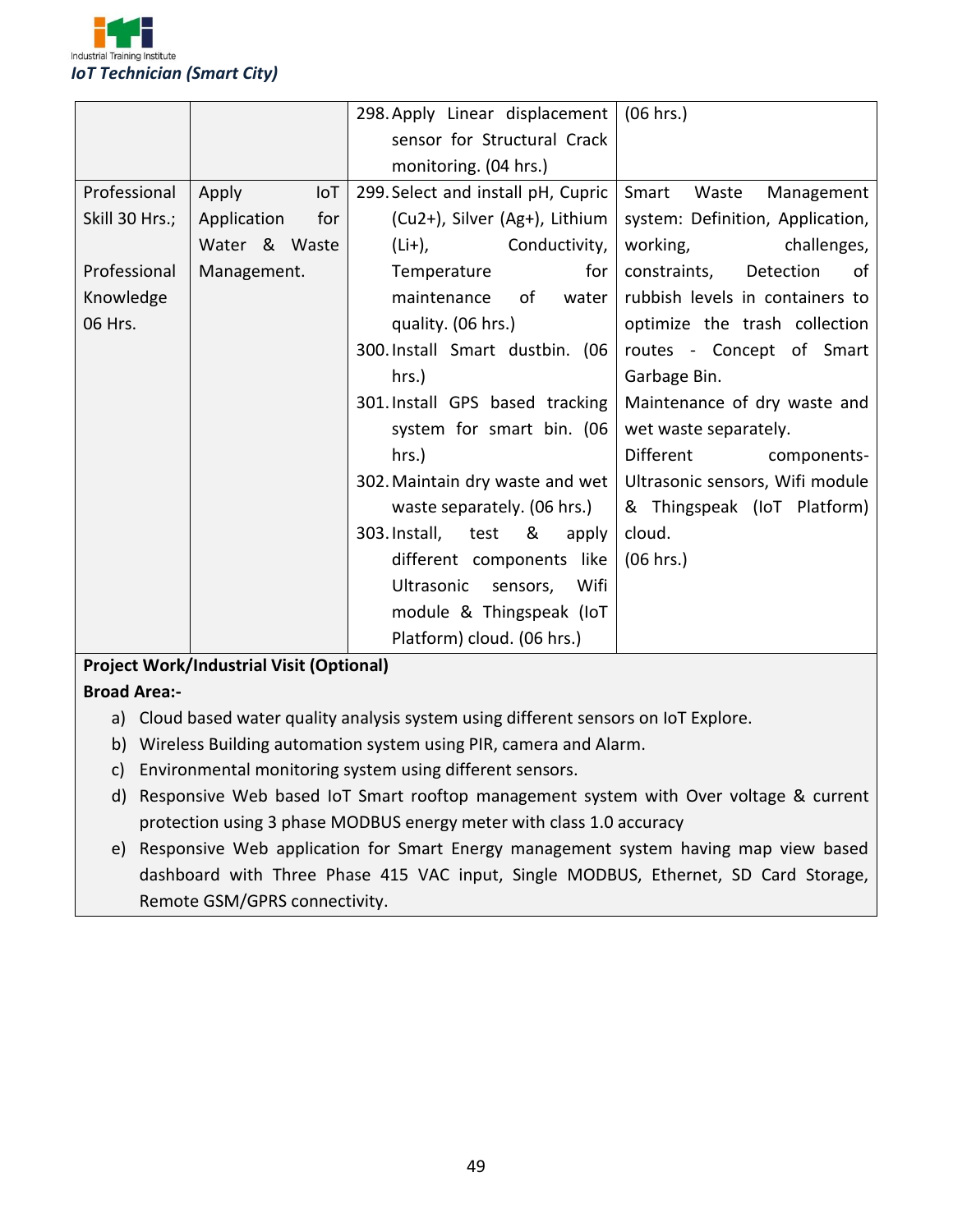

#### **SYLLABUS FOR CORE SKILLS**

1. Employability Skills (Common for all CTS trades) (160 hrs.)

*Learning outcomes, assessment criteria, syllabus and Tool List of Core Skills subjects which is common for a group of trades, provided separately in www.bharatskills.gov.in*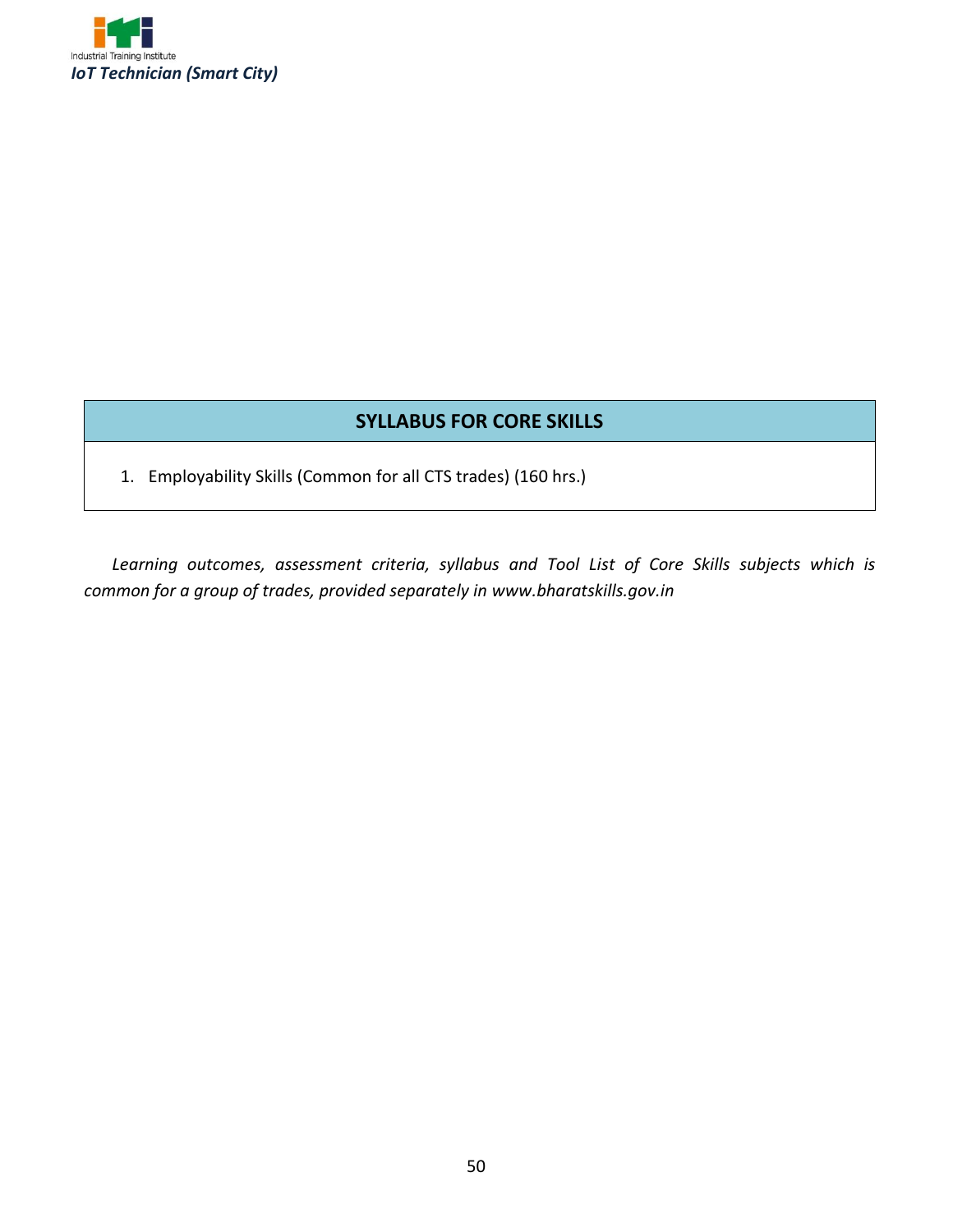

Ē

|            | <b>List of Tools &amp; Equipment</b>                        |                                                                                                  |                 |  |
|------------|-------------------------------------------------------------|--------------------------------------------------------------------------------------------------|-----------------|--|
|            |                                                             | IOT TECHNICIAN (SMART CITY) (For batch of 24 candidates)                                         |                 |  |
| SI.<br>No. | Name of the Tools and<br><b>Equipment</b>                   | <b>Specification</b>                                                                             | <b>Quantity</b> |  |
| Α.         |                                                             | TRAINEES TOOL KIT (For each additional unit trainees tool kit SI. 1-12 is required additionally) |                 |  |
| 1.         | Connecting screwdriver                                      | 10 X 100 mm                                                                                      | 12 Nos.         |  |
| 2.         | Neon tester 500 V.                                          | 500 V                                                                                            | 8 Nos.          |  |
| 3.         | Screwdriver set                                             | Set of 7                                                                                         | 12 Nos.         |  |
| 4.         | Insulated combination<br>pliers                             | 150 mm                                                                                           | 8 Nos.          |  |
| 5.         | Insulated side cutting pliers                               | 150mm                                                                                            | 8 Nos.          |  |
| 6.         | Long nose pliers                                            | 150mm                                                                                            | 8 Nos.          |  |
| 7.         | Soldering iron                                              | 25 Watt, 240 Volt                                                                                | 12 Nos.         |  |
| 8.         | Electrician knife                                           | 100 mm                                                                                           | 8 Nos.          |  |
| 9.         | Tweezers                                                    | 150 mm                                                                                           | 12 Nos.         |  |
| 10.        | Digital Multimeter                                          | (3 3/4 digit), 4000 Counts                                                                       | 12 Nos.         |  |
| 11.        | Soldering Iron Changeable<br>bits                           | 15 Watt, 240 Volt                                                                                | 8 Nos.          |  |
| 12.        | De-soldering pump<br>electrical heated, manual<br>operators | 230 V, 40 W                                                                                      | 12 Nos.         |  |
|            |                                                             | B. SHOP TOOLS, INSTRUMENTS - For 2 (1+1) units no additional items are required                  |                 |  |
|            | <b>Lists of Tools:</b>                                      |                                                                                                  |                 |  |
| 13.        | Steel rule graduated both in<br>Metric and English Unit     | 300 mm,                                                                                          | 4 Nos.          |  |
| 14.        | Precision set of screw drivers                              | T5, T6, T7                                                                                       | 2 Nos.          |  |
| 15.        | Tweezers - Bend tip                                         |                                                                                                  | 2 Nos.          |  |
| 16.        | Steel measuring tape                                        | 3 meter                                                                                          | 4 Nos.          |  |
| 17.        | Tools makers vice                                           | 100mm (clamp)                                                                                    | 1 No.           |  |
| 18.        | Tools maker vice                                            | 50mm (clamp)                                                                                     | 1 No.           |  |
| 19.        | Crimping tool (pliers)                                      | 7 in 1                                                                                           | 2 Nos.          |  |
| 20.        | Magneto spanner set                                         | 8 Spanners                                                                                       | 2 Nos.          |  |
| 21.        | File flat bastard                                           | 200 mm                                                                                           | 2 Nos.          |  |
| 22.        | File flat second cut                                        | 200 mm                                                                                           | 2 Nos.          |  |
| 23.        | File flat smooth                                            | 200 mm                                                                                           | 2Nos.           |  |
| 24.        | Plier - Flat Nose                                           | 150 mm                                                                                           | 4 Nos.          |  |
| 25.        | Round Nose pliers                                           | 100 mm                                                                                           | 4 Nos.          |  |
| 26.        | Scriber straight                                            | 150 mm                                                                                           | 2 Nos.          |  |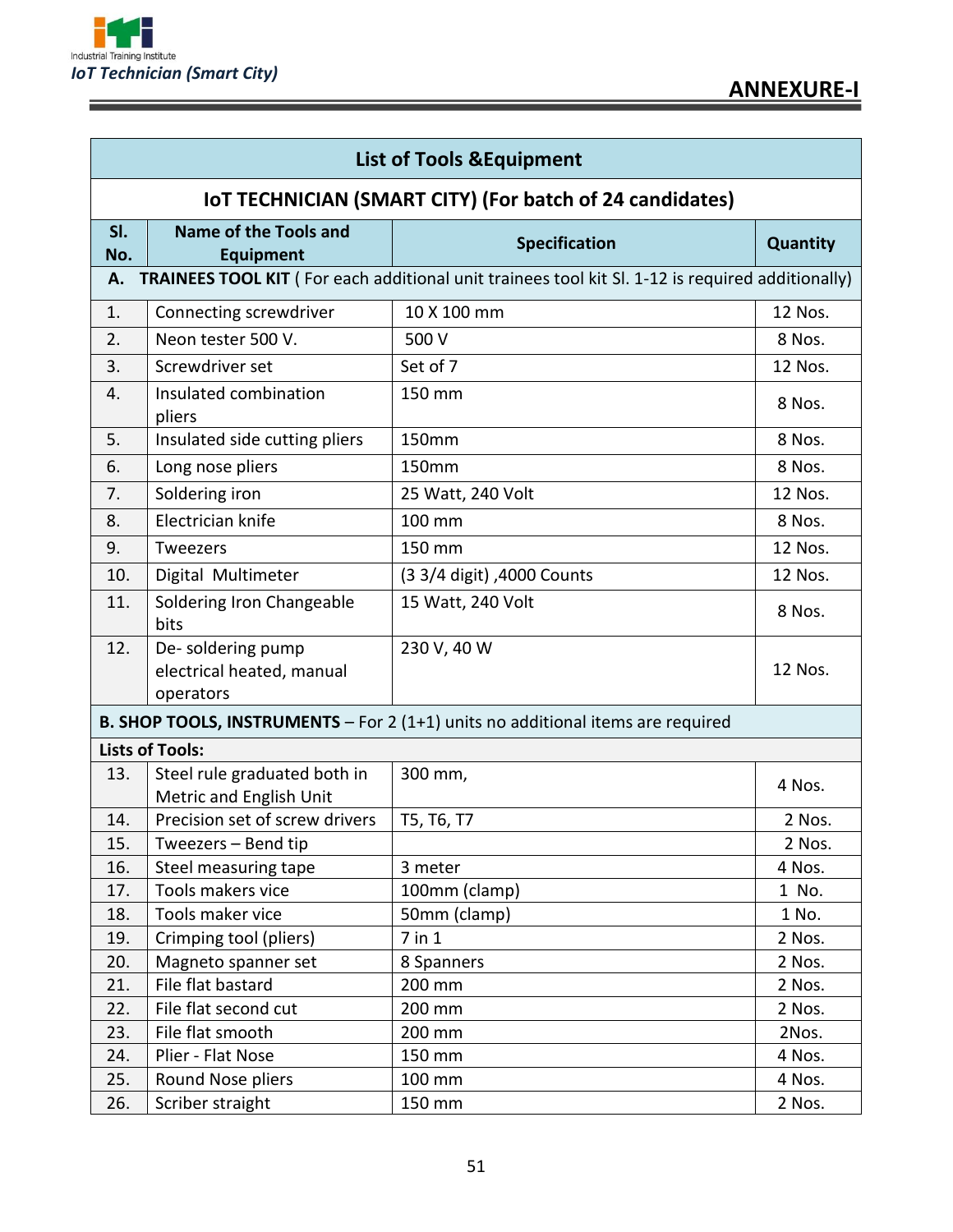

| 27. | Hammer ball pen                    | 500 grams                                              | 1 No.  |
|-----|------------------------------------|--------------------------------------------------------|--------|
| 28. | Allen key set (Hexagonal -         | 1 - 12 mm, set of 24 Keys                              | 1 No.  |
|     | set of 9)                          |                                                        |        |
| 29. | Tubular box spanner                | Set - 6 - 32 mm                                        | 1 set. |
| 30. | Magnifying lenses                  | 75 mm                                                  | 2 Nos. |
| 31. | Continuity tester                  | With 4 % Digit Display and 20k Count                   | 6 Nos. |
| 32. | Hacksaw frame adjustable           | 300 mm                                                 | 2 Nos. |
| 33. | Chisel - Cold - Flat               | 10 mm X 150 mm                                         | 1 No.  |
| 34. | <b>Scissors</b>                    | 200mm                                                  | 1 No.  |
| 35. | Handsaw 450mm                      | Hand Saw - 450 mm                                      | 1 No.  |
| 36. | <b>Hand Drill Machine Electric</b> | <b>13 mm</b>                                           |        |
|     | with Hammer Action                 |                                                        | 2 Nos. |
| 37. | First aid kit                      |                                                        | 1 No.  |
| 38. | <b>Bench Vice</b>                  | Bench Vice - 125 mm                                    |        |
|     |                                    | Bench Vice - 100 mm                                    | 1 No.  |
|     |                                    | Bench Vice - 50 mm                                     | each   |
|     | <b>List of Equipments</b>          |                                                        |        |
| 39. | Multiple Output DC                 | 0-30V, 2 Amps, + 15V Dual Tracking, 5V/5A,             |        |
|     | regulated power supply             | Display digital, Load & Line Regulation: ±             |        |
|     |                                    | (0.05 %+100 mV), Ripple & Noise: 1 mV rms.             | 4 Nos. |
|     |                                    | Constant Voltage & Current operation                   |        |
| 40. | DC Regulated Variable              | 0-30V/3A with numeric keypad, PC interface             |        |
|     | Programmable DC Power              | and LCD for Voltage, Current & Power                   | 2 Nos. |
|     | Supply                             |                                                        |        |
| 41. | LCR meter (Digital)                | It can Measure six basic parameters R,C,L              |        |
|     | Handheld                           | equipped with SMD Component Test Fixture               | 1 No.  |
| 42. | 70 MHz Mixed Signal                | With more than 20Mpt memory Real time                  |        |
|     | Oscilloscope (4 Analog + 16        | Sampling 1GSa/sec, having LAN Interface                |        |
|     | Digital Channel)                   | with, I2C, SPI, Runt etc  And RS232/UART,              |        |
|     |                                    | I2C and SPI trigger decoding functions, two            | 1 No.  |
|     |                                    | channel 25MHz awg plus math functions like             |        |
|     |                                    | differentiation,<br>integration,<br>abs,               |        |
|     |                                    | AND, OR, NOT etc.                                      |        |
| 43. | 25 MHz Arbitrary                   | Two Channel , 200MSa/Sec and 2Mpt                      |        |
|     | Waveform Generator with            | memory with more than 150 different                    |        |
|     | Digital Display for                | arbitrary waveforms and built-in 8 <sup>th</sup> order |        |
|     | Frequency and Amplitude            | harmonic<br>generation<br>and<br>150MHz                | 1 No.  |
|     |                                    | Frequency counter                                      |        |
|     |                                    | PC Connectivity USB Device/Host and LAN                |        |
| 44. | 6 1/2 Digit Digital                | Measurement Functions: DC &AC Voltage,                 |        |
|     | Multimeter                         | DC&AC Current, 2-wire & 4-wire                         |        |
|     |                                    | Resistance, CAP, Diode, Connectivity,                  | 1 No.  |
|     |                                    | Frequency, Period, Any Sensor.                         |        |
|     |                                    | Temperature:<br>THERM, TC<br>RTD,                      |        |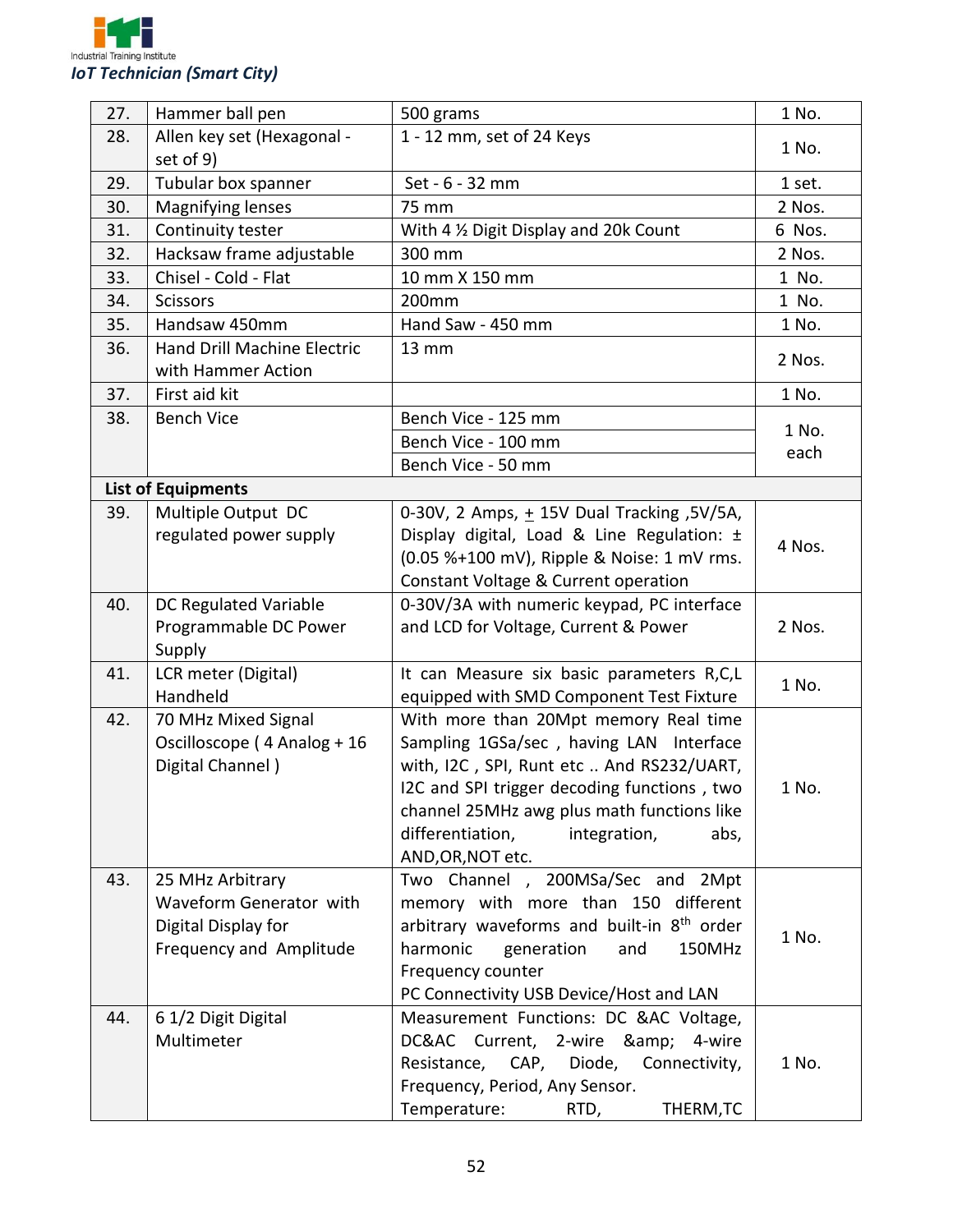

|           |                                        | (B/E/J/K/N/R/S/T)                             |       |
|-----------|----------------------------------------|-----------------------------------------------|-------|
|           |                                        | PC Interface USB Host, USB Device, LAN(LXI-   |       |
|           |                                        | C)                                            |       |
|           |                                        | Measurement Speed 10k readings/sec            |       |
| 45.       | 3GHz Spectrum Analyzer                 | Frequency Range 9 kHz to 3.2 GHz              | 1 No. |
|           | with built-in Tracking                 | Resolution Bandwidth(-3 dB): 10 Hz to 1       |       |
|           | Generator                              | <b>MHz</b>                                    |       |
|           |                                        | Built in tracking generator                   |       |
|           |                                        | Min. - 148 dBm DANL                           |       |
|           |                                        | Display 8" TFT or more                        |       |
|           |                                        | PC Interface: USB Host & Device, LAN(LXI)     |       |
|           |                                        | Item no. 39, 41, 42, 43, 44 and 45 can be     | 1No.  |
| <b>OR</b> | <b>Electronics Workbench</b>           | preferred in the form of workbench.           |       |
| 46.       | <b>Multi Function Test &amp;</b>       | 300 MHz Bandwidth 2 Channel Digital           | 1No.  |
|           | <b>Measuring Tool for Field</b>        | Storage Oscilloscopes, Spectrum Analyzer.     |       |
|           | <b>Applications and Testing</b>        | Arbitrary Waveform Generator Sine 50MHz       |       |
|           | compatible with Laptop                 | Square 15MHz, Triangle 100KHz, AM -FM         |       |
|           |                                        | Modulation,                                   |       |
|           |                                        | 16 Channel Logic Analyzer                     |       |
|           |                                        | Frequency and Phase Meter                     |       |
|           |                                        | USB 2.0/3.0 Interface                         |       |
| 47.       | <b>Electrical Safety Trainer</b>       | Demonstration of importance of earthing in    | 1No.  |
|           |                                        | any electrical device.                        |       |
|           |                                        | Arrangement to study role of fuse and types   |       |
|           |                                        | of slow blow, high blow fuse in any           |       |
|           |                                        | electronic circuit.                           |       |
|           |                                        | Arrangement to study the importance of        |       |
|           |                                        | MCB and it's working.                         |       |
| 48.       | <b>Analog Component Trainer</b>        | <b>Breadboard</b><br>for<br>Circuit<br>design |       |
|           | with following Seven Basic             | DC power supply: +5V,1A (Fixed); +12V,        |       |
|           | <b>Modules</b>                         | 500mA (Fixed); ±12V, 500mA (Variable)         |       |
|           | Diode<br>$\bullet$                     | power Supply: 9V-0V-9V, 500mA<br>AC           |       |
|           | Characteristics (Si,                   | Function Generator: Sine, Square, Triangle    |       |
|           | Zener, LED)                            | 100KHz)<br>(1Hz)<br>to                        |       |
|           | <b>Rectifier Circuits</b><br>$\bullet$ | Modulating Signal Generator: Sine, Square,    |       |
|           | Diode as Clipper<br>$\bullet$          | Triangle (1Hz to 10KHz).                      |       |
|           | Circuit                                | Voltage, current and frequency on board       | 1 No. |
|           | Diode as Clamping<br>$\bullet$         | LCD display.                                  |       |
|           | Circuit                                | PC Interface - Acquisition from two analog    |       |
|           | Zener as voltage                       | channel<br>input                              |       |
|           | regulator.                             | <b>Simulation Software</b>                    |       |
|           | <b>Transistor Type NPN</b>             |                                               |       |
|           | & PNP and CE                           |                                               |       |
|           | Characteristics                        |                                               |       |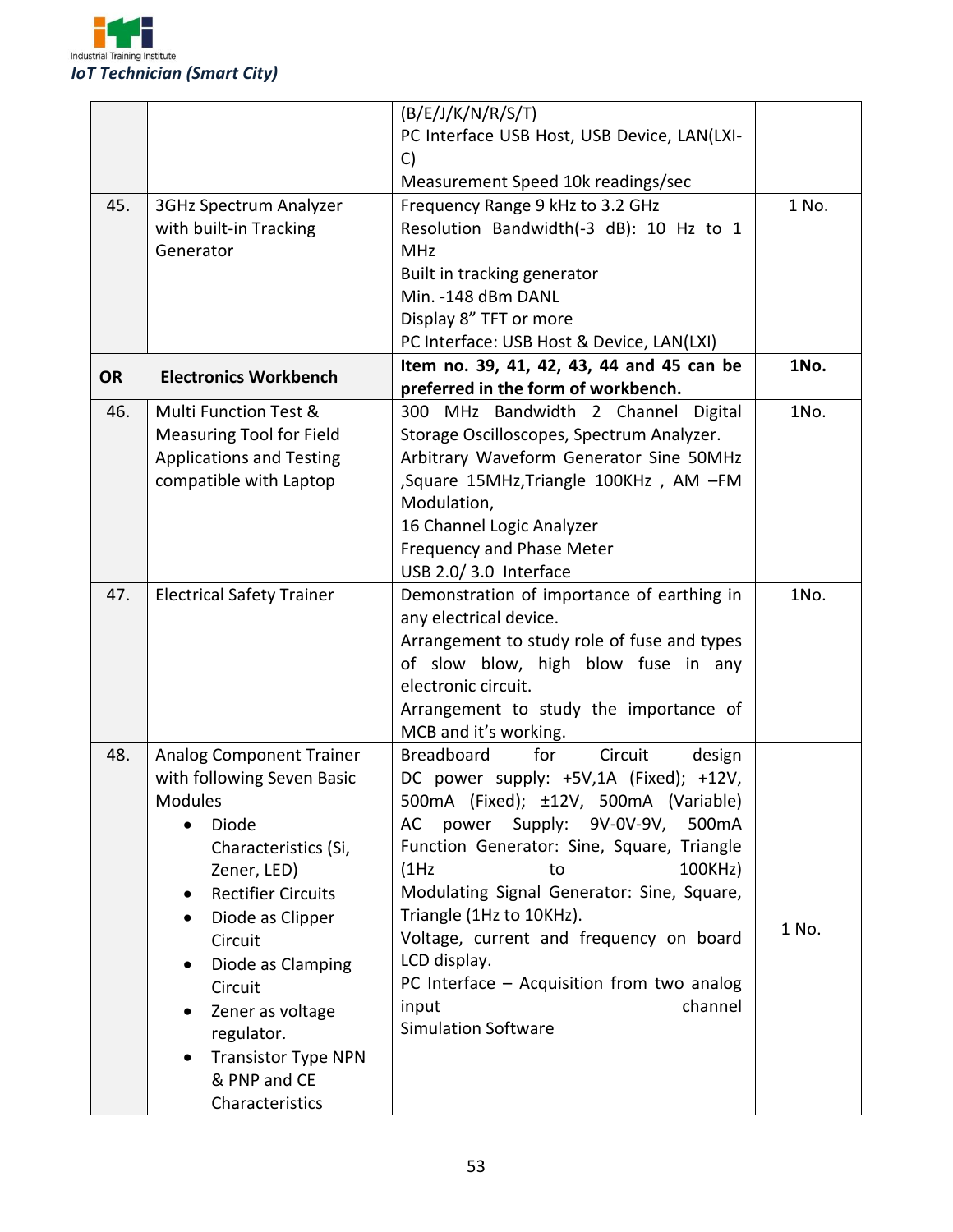

|     | Transistor as a<br>$\bullet$<br>switch                                                           |                                                                                                                                                                                                                                                                                                                                                                                                                                                                                                                                                                                                                                                                                                                                                                                                                                                                                             |                |
|-----|--------------------------------------------------------------------------------------------------|---------------------------------------------------------------------------------------------------------------------------------------------------------------------------------------------------------------------------------------------------------------------------------------------------------------------------------------------------------------------------------------------------------------------------------------------------------------------------------------------------------------------------------------------------------------------------------------------------------------------------------------------------------------------------------------------------------------------------------------------------------------------------------------------------------------------------------------------------------------------------------------------|----------------|
| 49. | Digital IC Trainer                                                                               | Breadboard:<br>Regular<br>$+12V/1A$<br>Supply:<br>V/1<br><b>DC</b><br>$+5$<br>A<br>Clock Frequency 4 different steps from 1Hz -<br>100KHz Amplitude: (TTL), 128x64 Graphical<br>LCD, Pulser Switches, Data Switches: 8 Nos,<br>LED: 8 Nos. (TTL), Seven Segment Display,<br>Teaching & Learning Simulation Software                                                                                                                                                                                                                                                                                                                                                                                                                                                                                                                                                                         | 1 No.          |
| 50. | IT Workbench for computer<br>hardware and networking                                             | bench<br>comprises with<br>The<br>Computer<br>Hardware Training System (02 Nos.) The<br>different circuit boards of PC/AT Computer<br>are exposed on a PCB, LAN Training System<br>with Wireless LAN as well to study Peer to<br>Peer, STAR, RING Topology. Protocols: CSMA<br>/CD, CSMA /CA, Stop N Wait, Go back to N,<br>Selective repeat, Sliding Window, Token Bus,<br>Token Ring, Colored representation of data<br>&<br>transmission<br>in<br>reception.<br>Data transmission speed: 10/100 Mbps,<br>Smart managed 3 Layer and 2 Layer Switch,<br>Media converter, POE Switch, Wi-Fi LAN<br>card, IP Camera, Energy meter, LED tube<br>light, Voltmeter and Ammeter will be fitted.<br>Networking<br>Fundamentals<br>Teaching<br>Simulation<br>Software<br>DSO 50MHz 4 Channel, 1GSa/Sec, more<br>Mpt<br>than<br>20<br>memory<br><b>DSO</b><br>DMM: $4^{1/2}$ Digit with LCD Display | 1 No.          |
| 51. | Laptop latest configuration                                                                      |                                                                                                                                                                                                                                                                                                                                                                                                                                                                                                                                                                                                                                                                                                                                                                                                                                                                                             | 1 No.          |
| 52. | Laser jet Printer                                                                                |                                                                                                                                                                                                                                                                                                                                                                                                                                                                                                                                                                                                                                                                                                                                                                                                                                                                                             | 1 No.          |
| 53. | Internet Broadband<br>Connection                                                                 |                                                                                                                                                                                                                                                                                                                                                                                                                                                                                                                                                                                                                                                                                                                                                                                                                                                                                             | 1 No.          |
| 54. | Electronic circuit simulation<br>software with five user<br>licenses                             | Circuit Design and Simulation Software with<br>Design with Gerber and G Code<br>PCB.<br>Generation, 3D View of PCB, Breadboard<br>View, Fault Creation and Simulation.                                                                                                                                                                                                                                                                                                                                                                                                                                                                                                                                                                                                                                                                                                                      | 1 No.          |
| 55. | Different types of electronic<br>and electrical cables,<br>connectors, sockets,<br>terminations. |                                                                                                                                                                                                                                                                                                                                                                                                                                                                                                                                                                                                                                                                                                                                                                                                                                                                                             | As<br>required |
| 56. | Different types of Analog<br>electronic components,<br>digital ICs, power                        |                                                                                                                                                                                                                                                                                                                                                                                                                                                                                                                                                                                                                                                                                                                                                                                                                                                                                             | As<br>required |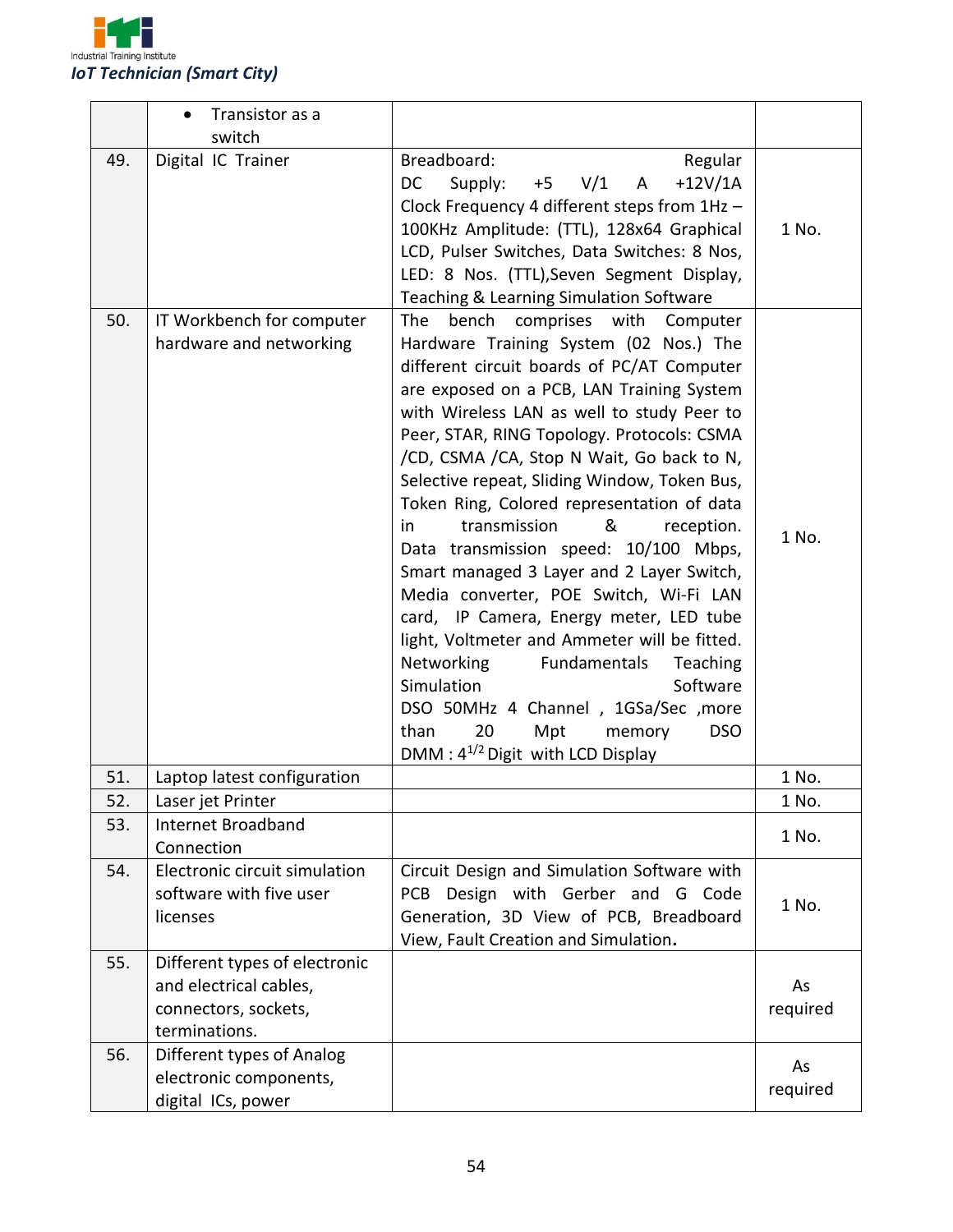

|     | electronic components,              |                                                                |        |
|-----|-------------------------------------|----------------------------------------------------------------|--------|
|     | general purpose PCBs,               |                                                                |        |
|     | bread board, MCB, ELCB              |                                                                |        |
| 57. | SMD Soldering & De                  | Soldering & Desoldering<br>SMD<br>Station                      |        |
|     | soldering Station with              | Digitally<br>Calibrated                                        |        |
|     | necessary accessories               | Temperature Control SMD Soldering &                            |        |
|     |                                     | Desoldering                                                    |        |
|     |                                     | Consumption: 60<br>Power<br>Watts                              |        |
|     |                                     | I/P Voltage<br>$\sim 1000$<br>170<br>270<br>$\mathsf{V}$<br>to | 1 No.  |
|     |                                     | De-soldering :<br>70<br>Watt                                   |        |
|     |                                     | Temperature Range: 180 to 480º Centigrade                      |        |
|     |                                     | Power<br>Consumption :<br>270<br>Watts                         |        |
|     |                                     | Hot Air Temperature : 200 to<br>550°                           |        |
|     |                                     | Centigrade                                                     |        |
| 58. | <b>SMD Technology Kit</b>           | SMD component identification board with<br><b>SMD</b>          |        |
|     |                                     | components Resistors, Capacitors, Inductors,                   |        |
|     |                                     | Diodes,                                                        |        |
|     |                                     | IC's<br>Transistors<br>&<br>packages.                          | 1 No.  |
|     |                                     | Proto boards with readymade solder pads                        |        |
|     |                                     | for<br>various<br>SMD<br>Components.                           |        |
|     |                                     | SMD Soldering Jig.                                             |        |
| 59. | Microcontroller kits (8051)         | Core 8051 MCU clocked at 11.0592 MHz.,                         |        |
|     | along with programming              | supporting both programming<br>modes                           |        |
|     | software (Assembly level            | Keypad and computer , LCD for both                             |        |
|     | Programming)                        | programming and run mode, ready to run                         |        |
|     | With six important                  | programmer to support family of controllers                    |        |
|     | different application               | AT89C52, DC Power Supplies +12V, -12V,                         |        |
|     | modules                             | +5V & -5V, Breadboard to make circuits,                        |        |
|     |                                     | Learning content through<br>simulation                         |        |
|     | 1. Input Interface Switch,          | Software and following application modules                     |        |
|     | Matrix Keypad, ASCII                | 1. Input Interface: 4x4 Matrix Keypad, ASCII                   | 1 No.  |
|     | Keypad                              | Key PAD, Four Input Switch                                     |        |
|     | 2. Display LCD, Seven               | 2. Display 16X2 LCD, Seven Segment, LED Bar                    |        |
|     | Segment, LED Matrix<br>3. ADC & DAC | Graph                                                          |        |
|     | 4. PC Interface module              | 3. ADC/DAC with ADC/DAC0808<br>4. PC Interface: RS232 & USB    |        |
|     | 5. Motor DC, Stepper,               | 5. Motor Drive: DC, Servo, Stepper                             |        |
|     | Servo                               | DAQ: 4ch analog 10bit,<br>22<br><b>DIO</b><br>6.               |        |
|     | 6. DAQ                              | resolution, 6MHz Frequency Counter (square                     |        |
|     |                                     | wave), DAQ with PC interface software                          |        |
| 60. | Sensor Trainer Kit Containing       | IoT enabled Android based 7" Graphical                         |        |
|     | following Sensors                   | touch LCD with inbuilt cortex processor                        |        |
|     | a) Air humidity and                 | &DAQ for acquiring analog data and                             | 2 Nos. |
|     | Temperature                         | software for viewing the output waveforms                      |        |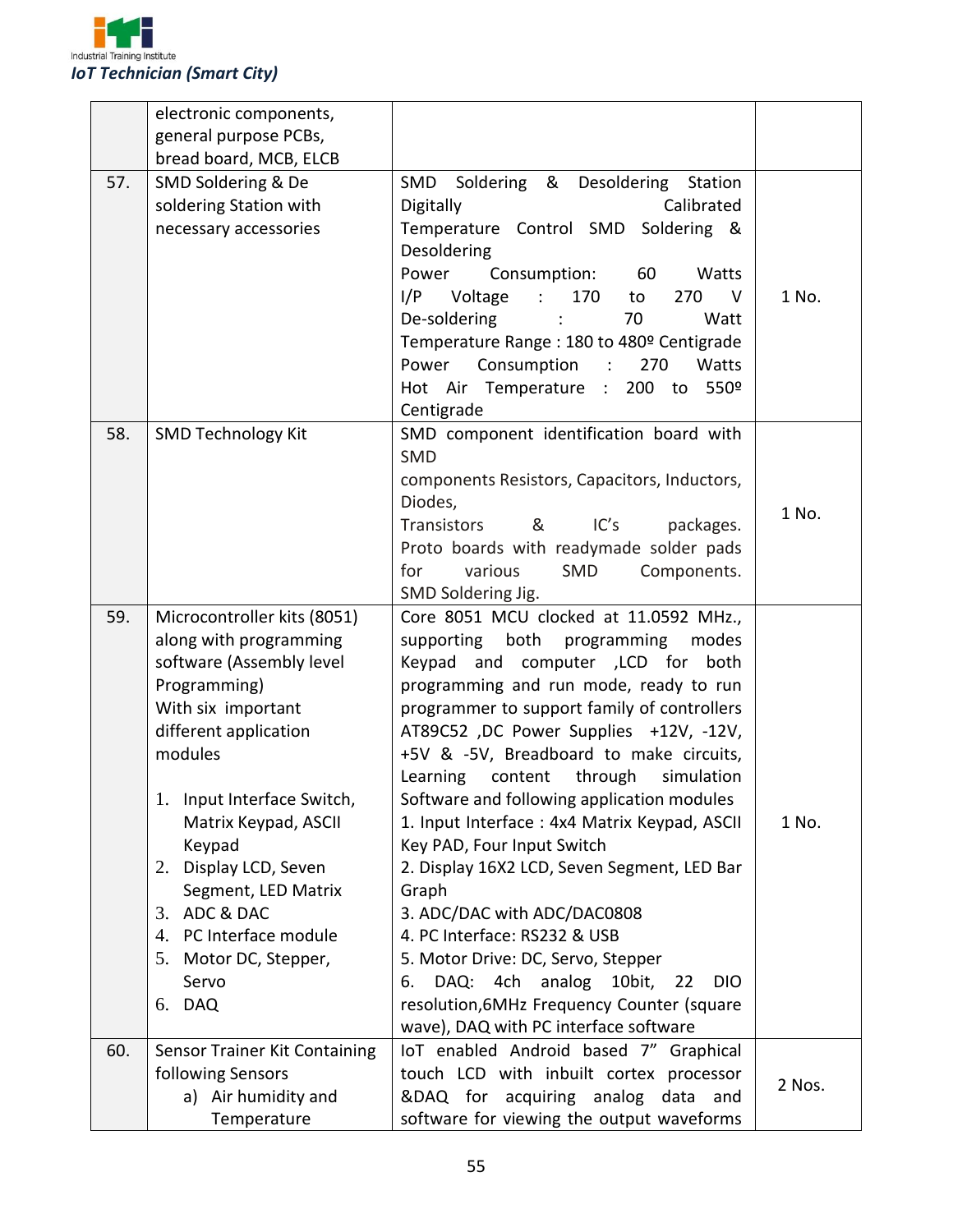

|     | b) RTD<br>c)<br><b>Atmospheric Pressure</b><br>d) Air Quality<br>e) Smoke Detector<br>Sensors<br>Limit Switch<br>$f$ )<br>g) Photo sensors<br>h) Capacitive<br>displacement | with USB<br>storage and HDMI<br>output.<br>Ethernet port to connect real world.<br>Inverting, Non - Inverting, Power, Current,<br>Instrumentation and Differential Amplifier, F<br>to V, V to F, I to V, V to I Converter, High<br>Pass and<br>Low Pass Filter, Buffer, LED, Buzzer, LED Bar<br>Graph, Touch Switch<br>Included Sensors: RTD, NTC Thermistor,<br>LM35, Photovoltic, Air humidity and<br>Temperature, Gas (Smoke), Air Quality,<br>Atmospheric Pressure,<br>Limit<br>switch,<br>Capacitive displacement                                                                                                                                                                                                                                                                      |                |
|-----|-----------------------------------------------------------------------------------------------------------------------------------------------------------------------------|---------------------------------------------------------------------------------------------------------------------------------------------------------------------------------------------------------------------------------------------------------------------------------------------------------------------------------------------------------------------------------------------------------------------------------------------------------------------------------------------------------------------------------------------------------------------------------------------------------------------------------------------------------------------------------------------------------------------------------------------------------------------------------------------|----------------|
| 61. | Different types of electronic<br>and electrical cables,<br>connectors, sockets,<br>terminations.                                                                            |                                                                                                                                                                                                                                                                                                                                                                                                                                                                                                                                                                                                                                                                                                                                                                                             | As<br>required |
| 62. | <b>Different</b><br>Microcontroller/Processor<br><b>Training and Development</b><br>Platform for AVR, PIC, ARM<br>and Arduino.                                              | MCU PIC16F877A, 4MHz,<br>Onboard programmer will program PIC<br>Devices, USB Port<br>ATMEGA8515 ,8MHz, onboard<br><b>MCU</b><br>programmer will program ATMEGA series<br>microcontroller, USB Port<br>MCU LPC2148, 12MHz, LED 8Nos, ADC 10 bit<br>10Nos, DAC 10bit , USB and RS232, RTOS<br>support, JTAG Connector, USB2.0, Onboard<br>Zigbee, I2C,SPI,RTC,DC motor, PWM, Sensor<br>LM35, Display 16X2 LCD Display, Motor<br>Drive: L293D 600mA (5-12V), Programmer<br>USB Interface.<br>(Arduino<br>Microcontroller<br>ATmega328p<br>Based), 16MHz, Digital I/O Pins : 14 (of<br>which 6 provide PWM output), Flash<br>Memory: 16KB (of which 2KB used by boot<br>loader)<br>Each platform should have Bread DC Power<br>Supplies +12V, -12V, +5V & - 5V, Breadboard<br>to make circuits. | 1 No.          |
| 63. | Internet of Things Explorer                                                                                                                                                 | Processor: 64bit ARMv7 with 1GB RAM,<br>Memory 32GB , OS: Open source Linux,<br>Connectivity: Wireless LAN, Bluetooth,<br>Zigbee, USB & Ethernet, HDMI interface,<br>1.77" Color TFT LCD, Driver for Stepper and<br>DC Motor, six 16 bit Analog Input, RTC and<br>4-20mA input. Zigbee: 2.4GHz, Sensors:                                                                                                                                                                                                                                                                                                                                                                                                                                                                                    | 1 No.          |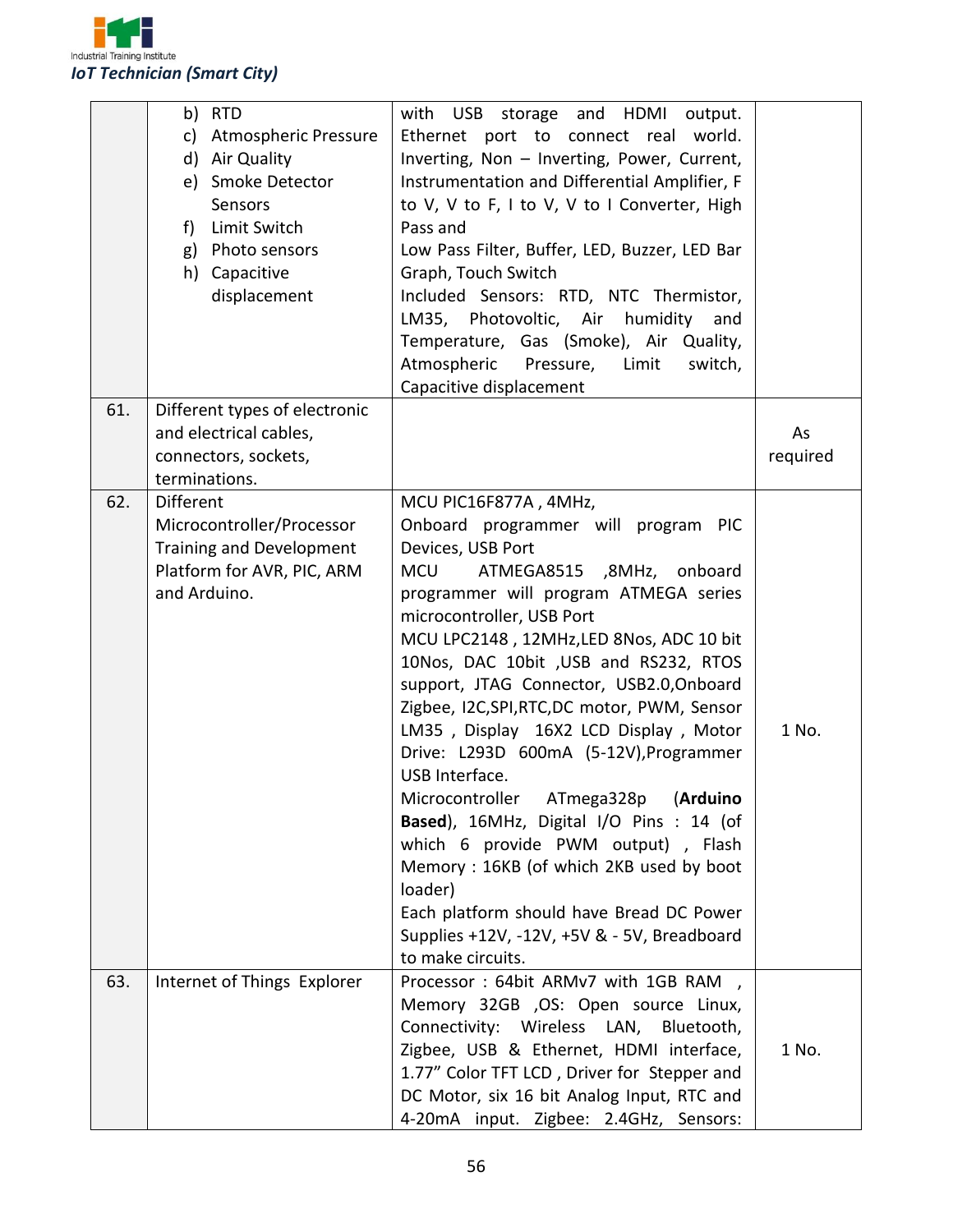

|     |                                     | Temperature and Humidity, Air Quality, Soil              |       |
|-----|-------------------------------------|----------------------------------------------------------|-------|
|     |                                     | Moisture, Ambient Light,<br>Soil/Water                   |       |
|     |                                     | temperature, PIR Sensor. GSM IoT Gateway -               |       |
|     |                                     | Quad-Band 850/900/1800/1900 MHz - GPRS                   |       |
|     |                                     | multi-slot class, Control via AT commands.               |       |
|     |                                     | Explore physical and application<br>layer                |       |
|     |                                     | protocols like RS232, RS485, GSM, Ethernet               |       |
|     |                                     | and MQTT, CoAP, HTTP, FTP. Cloud/server                  |       |
|     |                                     | configuration includes HTML, Java, php and               |       |
|     |                                     | mySQL. IoT Node: Wireless 2.4GHz Zigbee, 5               |       |
|     |                                     | Analog Inputs and at least 3 Digital Outputs,            |       |
|     |                                     | At least one I2C Channel, support OTA.                   |       |
|     |                                     |                                                          |       |
|     |                                     | Online<br>Cloud/Server<br>Services for<br>$\overline{2}$ |       |
|     |                                     | years.Battery 3.7V/4400mAH with Solar                    |       |
|     |                                     | Panel, USB interface.                                    |       |
| 64. | <b>Field Interface and Protocol</b> | A console including : Any Branded Desktop                |       |
|     | <b>Simulation Kit</b>               | Computer with Windows Operating System                   |       |
|     |                                     | 1. Ethernet Devices with Isolated Supply                 |       |
|     |                                     | and port                                                 |       |
|     |                                     | 4 AI(0.1% FSR), 4 AO (0-10VDC), Ethernet<br>п            |       |
|     |                                     | Port $-$ Qty 1                                           |       |
|     |                                     | 8 Relay Outputs, Ethernet Port - Qty 1<br>п              |       |
|     |                                     | 8 Pulse Outputs, Ethernet Port - Qty 1<br>п              |       |
|     |                                     | 8 Digital Inputs, Ethernet Port - Qty 1<br>п             |       |
|     |                                     | 4 RS485 Slave ports, 1 Ethernet Port -<br>ш              |       |
|     |                                     | Qty 4                                                    |       |
|     |                                     | 2. 16 Port Ethernet Switch for networking                |       |
|     |                                     | of field ethernet devices                                |       |
|     |                                     | 3. SMPS to power up multiple ethernet                    |       |
|     |                                     | based field simulation devices                           | 1 No. |
|     |                                     | 4. Required Connectors, Switches and LED                 |       |
|     |                                     | indicators for Field Interface circuits such             |       |
|     |                                     | as Digital Inputs, Relay Outputs, Analog                 |       |
|     |                                     | Inputs, Analog Outputs, Pulse Signals                    |       |
|     |                                     | 5. Software                                              |       |
|     |                                     | Communication with simulation device<br>п                |       |
|     |                                     | on ethernet MODBUS TCP Protocol                          |       |
|     |                                     | Field Interface simulation using<br>HMI<br>п             |       |
|     |                                     | replica<br>of<br>Console<br>for<br>easy                  |       |
|     |                                     | understanding of students                                |       |
|     |                                     | Port Simulation - Serial Port Terminal,<br>п             |       |
|     |                                     | TCP/IP, UDP, HTTP                                        |       |
|     |                                     | Protocol Simulation - MODBUS<br><b>RTU</b><br>п          |       |
|     |                                     | Master/Slave,<br><b>MODBUS</b><br><b>TCP</b>             |       |
|     |                                     | Master/Slave, DLMS Client                                |       |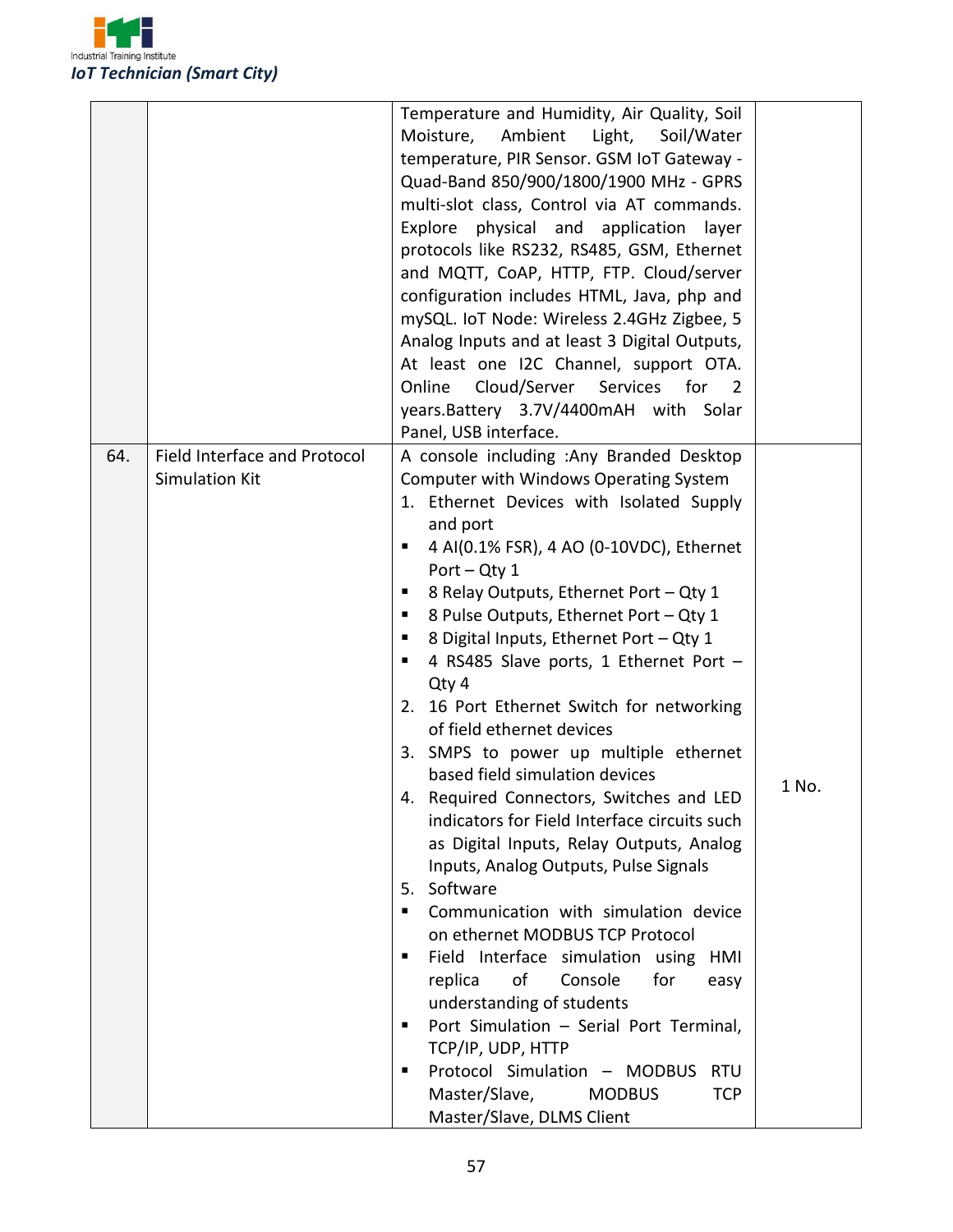

|     |                                                                                                                                                                                               | IoT Protocol Simulations - MQTT topic                                                                                                                                                                                                                                                                                                                                                                                                                                                        |       |  |
|-----|-----------------------------------------------------------------------------------------------------------------------------------------------------------------------------------------------|----------------------------------------------------------------------------------------------------------------------------------------------------------------------------------------------------------------------------------------------------------------------------------------------------------------------------------------------------------------------------------------------------------------------------------------------------------------------------------------------|-------|--|
|     |                                                                                                                                                                                               | publish subscribe simulation                                                                                                                                                                                                                                                                                                                                                                                                                                                                 |       |  |
|     | <b>LIST OF THE MACHINERIES</b>                                                                                                                                                                |                                                                                                                                                                                                                                                                                                                                                                                                                                                                                              |       |  |
| 65. | Solar Power Lab                                                                                                                                                                               | Solar PV Modules.<br>Open Circuit Voltage Voc 10V, Short Circuit<br>Current Isc.60m A<br>Maximum Power Voltage (Vmp) 8.80V,<br>Maximum Power Current (Imp): 0.57A,<br>Batteries, Voltage 6V, 4Ah. Buck & Boost<br>Converter, Dusk to Dawn Sensing, LCD for<br>Voltage and Current. Interactive Solar<br><b>Training Software</b>                                                                                                                                                             | 1 No. |  |
| 66. | Solar PV Module Analyzer                                                                                                                                                                      | Micro-controller Based with 16X2 LCD, PC<br>Interface, mains & battery operated. Capable<br>to measure Open Circuit Voltage and Short<br>Circuit Current, Maximum Voltage<br>and<br><b>Current at Maximum Power</b><br>DCV Range 0-50V, DCA Range 10A                                                                                                                                                                                                                                        | 1 No. |  |
| 67. | <b>Wireless Communication</b><br>modules for interfacing<br>with microcontrollers<br>a) RFID Card Reader<br>b) Finger Print<br>Zigbee<br>c)<br>d) GPS<br>e) GSM<br>f) Bluetooth<br>WiFi<br>g) | Core 8051 MCU clocked at 11.0592 MHz,<br>supporting both programming modes Key<br>Pad and PC, LCD for both programming mode<br>and run mode, ready to run programmer to<br>support family of controllers AT89C51/52 &<br>55 , DC Power Supplies +12V, -12V, +5V & -<br>5V, Breadboard to make circuits, detailed<br>learning<br>content<br>through<br>simulation<br>Software and following application modules :<br>RFID Card Reader , Finger Print, Zigbee, GPS,<br>GSM, Bluetooth and WiFi | 1 No. |  |
| 68. | <b>Sensors for Smart</b><br>EnvironmentApplication                                                                                                                                            | All should be compatible with Sensor<br>Training Platform & IOT Explorer mentioned<br>above:<br>CO2: Range: (0-2000ppm), O2 Range: (0-<br>Air<br>Temperature<br>&<br>25%),<br>Humidity,<br>Atmospheric<br>Pressure,<br><b>PM2.5</b><br>and<br>PM10(UART and PWM<br>Solar<br>output),<br>Radiation, UV Index, All Sensors should in<br>IP65 Packing                                                                                                                                           | 1 No. |  |
| 69. | Sensors for Smart Parking                                                                                                                                                                     | should be<br>compatible with<br>All<br>Sensor<br>Training Platform & IOT Explorer mentioned<br>above:<br>CCTV Camera, Motion Sensor, RFID,                                                                                                                                                                                                                                                                                                                                                   | 1 No. |  |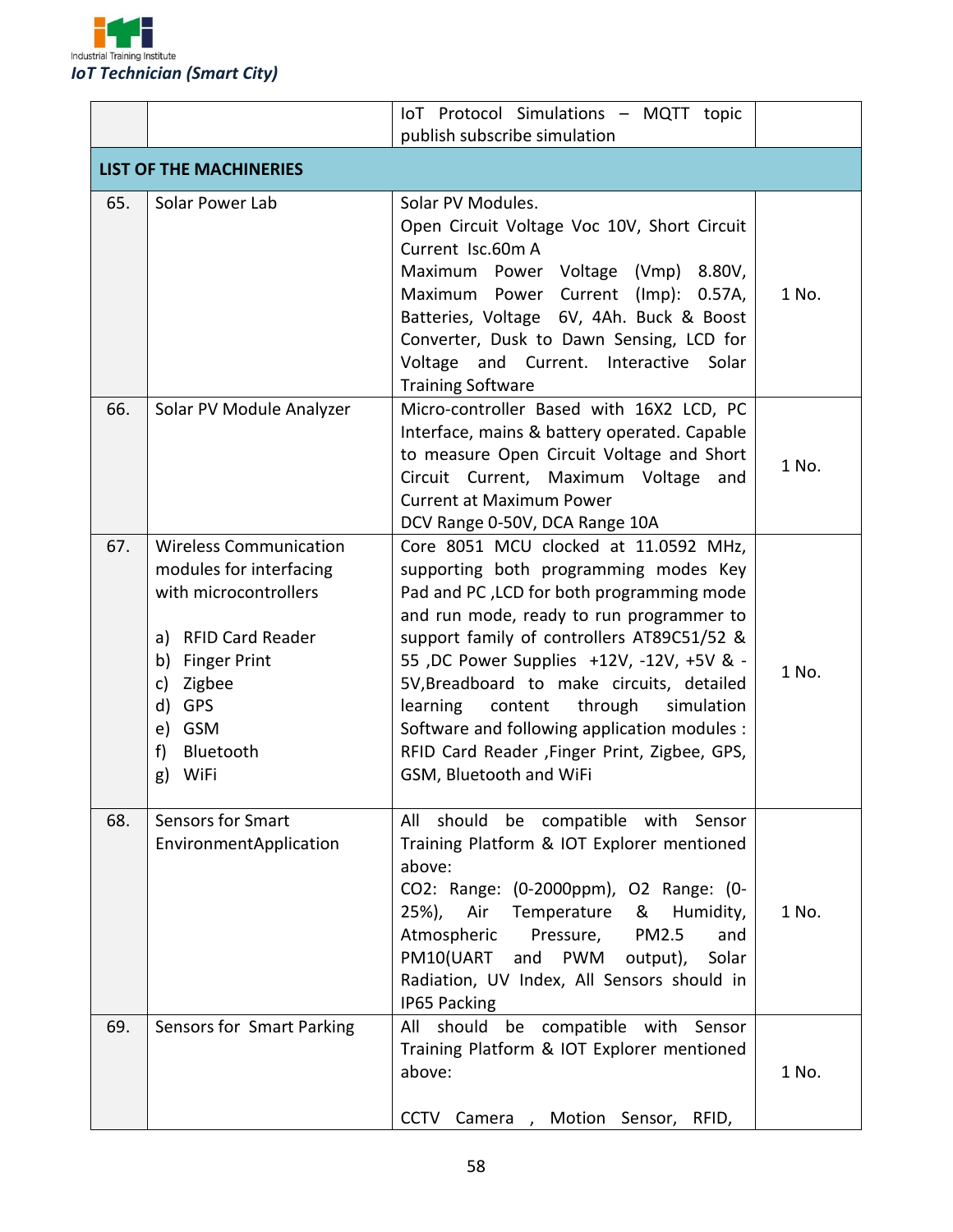

|     |                                    | Relays, Hooter, Magnetic Hall Sensor,                                                |       |
|-----|------------------------------------|--------------------------------------------------------------------------------------|-------|
|     |                                    | Ultrasonic, Application Software<br>for                                              |       |
|     |                                    | SMART Dashboard                                                                      |       |
| 70. | Sensors for Smart Water &          | All should be compatible with Sensor                                                 |       |
|     | Waste water Management             | Training Platform & IOT Explorer mentioned                                           |       |
|     | & Monitoring                       | above:                                                                               |       |
|     |                                    |                                                                                      |       |
|     |                                    | <b>Conductivity Sensor, PH Sensor</b>                                                | 1 No. |
|     |                                    | Cupric (Cu2+), Silver (Ag+), Lithium (Li+) with                                      |       |
|     |                                    | 10, 100 and 1000 ppm solution calibration                                            |       |
|     |                                    | kit. Level Sensor, Flow Sensor, Ultrasonic                                           |       |
|     |                                    | Sensor & Temperature.                                                                |       |
| 71. | <b>Weather Monitoring</b>          | Temperature Range : -10°C to 90°C, Relative                                          |       |
|     | System                             | Humidity Operating Range 0 to 95%, Wind                                              |       |
|     |                                    | Speed Sensor Speed: 0 to 20m/S Resolution                                            |       |
|     |                                    | 1m/S , Wind Direction, Rainfall<br><b>Bucket</b>                                     |       |
|     |                                    | collector,                                                                           |       |
|     |                                    | Solar Radiation, UV Index, Atmospheric                                               | 1 No. |
|     |                                    | Pressure, Air Quality                                                                |       |
|     |                                    | PM2.5, GSM based cloud connectivity,                                                 |       |
|     |                                    | Application Software for Dashboard for                                               |       |
|     |                                    | remote monitoring and analysis.                                                      |       |
|     |                                    | Power Supply Battery: 12V/42AH Solar Panel                                           |       |
|     |                                    | :100W                                                                                |       |
| 72. | <b>Smart Solar Street Lighting</b> | Microcontroller based                                                                |       |
|     | <b>Training Platform</b>           | Wireless connectivity using WiFi                                                     |       |
|     |                                    | TFT LCD<br>Display to display<br>various                                             |       |
|     |                                    | parameters                                                                           |       |
|     |                                    | Connectivity: USB (04 nos.)                                                          |       |
|     |                                    | The system should come with following<br>Sensors Temperature, Humidity, Air Quality, |       |
|     |                                    | PIR, and Auto diming                                                                 | 1 No. |
|     |                                    | Solar Panel: 40 W (01no), Polycrystalline                                            |       |
|     |                                    | type, Battery: SMF type for rating<br>12V,                                           |       |
|     |                                    | 26Ah (01 no)                                                                         |       |
|     |                                    | Charge Controller: PWM type                                                          |       |
|     |                                    | LED Light: 10 Watt (01no)                                                            |       |
|     |                                    | Application Software for SMART Street Light                                          |       |
|     |                                    | Dashboard                                                                            |       |
| 73. | IoT based Smart Streetlight        | 1. IoT based Smart Streetlight Controller                                            |       |
|     | System                             | with Three Phase 415 VAC input, Single                                               |       |
|     |                                    | RS485 Communication Port, 4 Digital                                                  |       |
|     |                                    | Inputs for Door sensors as well as                                                   | 1 No. |
|     |                                    | contactor feedback, 3 Relay outputs for                                              |       |
|     |                                    | switching of streetlight circuits, Local                                             |       |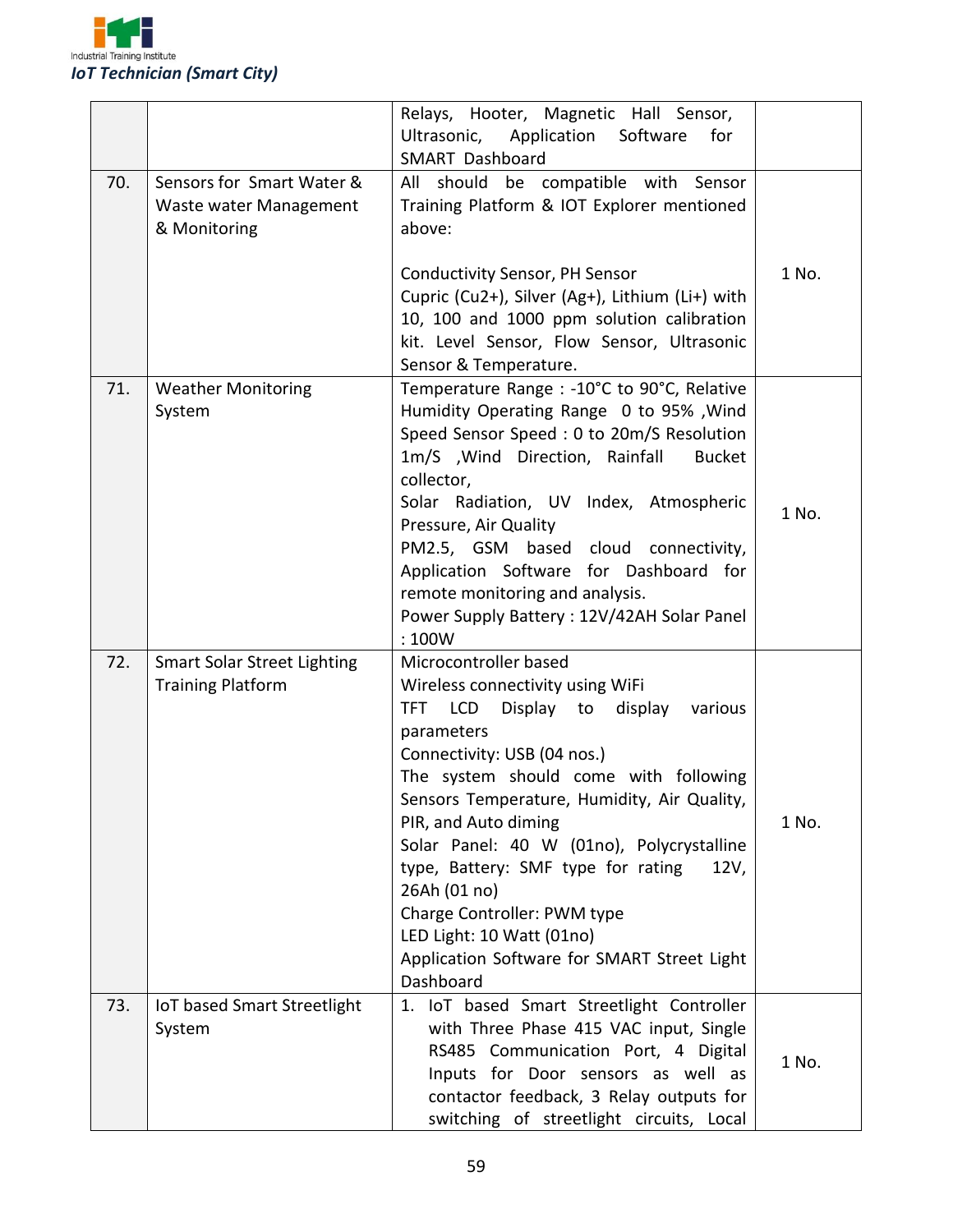

|     |                                     | Ethernet connectivity, SD Card Storage,<br>Remote GSM/GPRS connectivity using |       |
|-----|-------------------------------------|-------------------------------------------------------------------------------|-------|
|     |                                     | Quad Band GSM/GPRSModule                                                      |       |
|     |                                     | 2. Overvoltage protection                                                     |       |
|     |                                     | 3. Over current protection                                                    |       |
|     |                                     | 4. Three phase MODBUS energy meter with                                       |       |
|     |                                     | class<br>1.0<br>and<br>IS13779<br>accuracy                                    |       |
|     |                                     | certification                                                                 |       |
|     |                                     | 5. SMC box with IP65 and IK10 ratings                                         |       |
|     |                                     | Responsive Web application for Smart                                          |       |
|     |                                     | streetlight management system having with                                     |       |
|     |                                     | map view based dash board and individual                                      |       |
|     |                                     | system details                                                                |       |
| 74. | <b>Smart Transportation</b>         | Processor: 32 Bit, Modem: Quad-Band                                           |       |
|     | <b>Monitoring System</b>            | 850/900/1800/1900MHz                                                          |       |
|     |                                     | <b>GPS</b><br>Frequency :<br>1575.45<br><b>MHZ</b>                            |       |
|     |                                     | Built in Sensors : Temperature, humidity,                                     |       |
|     |                                     | Accelerometer, Speed tracker Input Supply :                                   | 1 No. |
|     |                                     | <b>12V</b><br>DC                                                              |       |
|     |                                     | software Front End : Zend Framework                                           |       |
|     |                                     | 1.12.1(php) Back End: mySQL OS: Windows                                       |       |
|     |                                     | and<br>Linux                                                                  |       |
|     |                                     | Compatible                                                                    |       |
| 75. | Sensors for Smart Building          | All should<br>compatible with<br>be<br>Sensor                                 |       |
|     |                                     | Training Platform & IOT Explorer mentioned                                    |       |
|     |                                     | above:                                                                        |       |
|     |                                     | <b>CCTV Camera, Motion Sensor</b>                                             |       |
|     |                                     | RFID, Smoke, Fire, LPG Gas, Air Quality,                                      |       |
|     |                                     | Ambient Temperature & Humidity, CO <sub>2</sub> , Light,                      |       |
|     |                                     | Relays, Hooter, Touch Panel                                                   |       |
|     |                                     |                                                                               | 1 No. |
|     |                                     | Smart Capacitive Touch Switch Board with 3                                    |       |
|     |                                     | Light controls, 1 humming free FAN control, 1                                 |       |
|     |                                     | 16A AC control, 3 IR Channels for controlling                                 |       |
|     |                                     | IR appliances, 8 Capacitive Touch Buttons, 2                                  |       |
|     |                                     | Digital Sensor Inputs, 1 Digital Output                                       |       |
|     |                                     | Application Software for SMART Building                                       |       |
|     |                                     | Dashboard                                                                     |       |
| 76. | <b>IoT Data Acquisition Systems</b> | Connectivity to Cloud<br>(IBM, Microsoft,                                     |       |
|     | & Protocol Converters               | Amazon)24 VDC Isolated Supply, 4 Analog                                       |       |
|     |                                     | Inputs (0.1% FSR), 8 Pulse Inputs (up to 1                                    | 1 set |
|     |                                     | kHz), 8 Digital Inputs, 4 Relay Outputs                                       |       |
|     |                                     | Ethernet IOT DAQ, WiFiloT DAQ, Cellular                                       |       |
|     |                                     | (GSM / GPRS) IoT DAQ                                                          |       |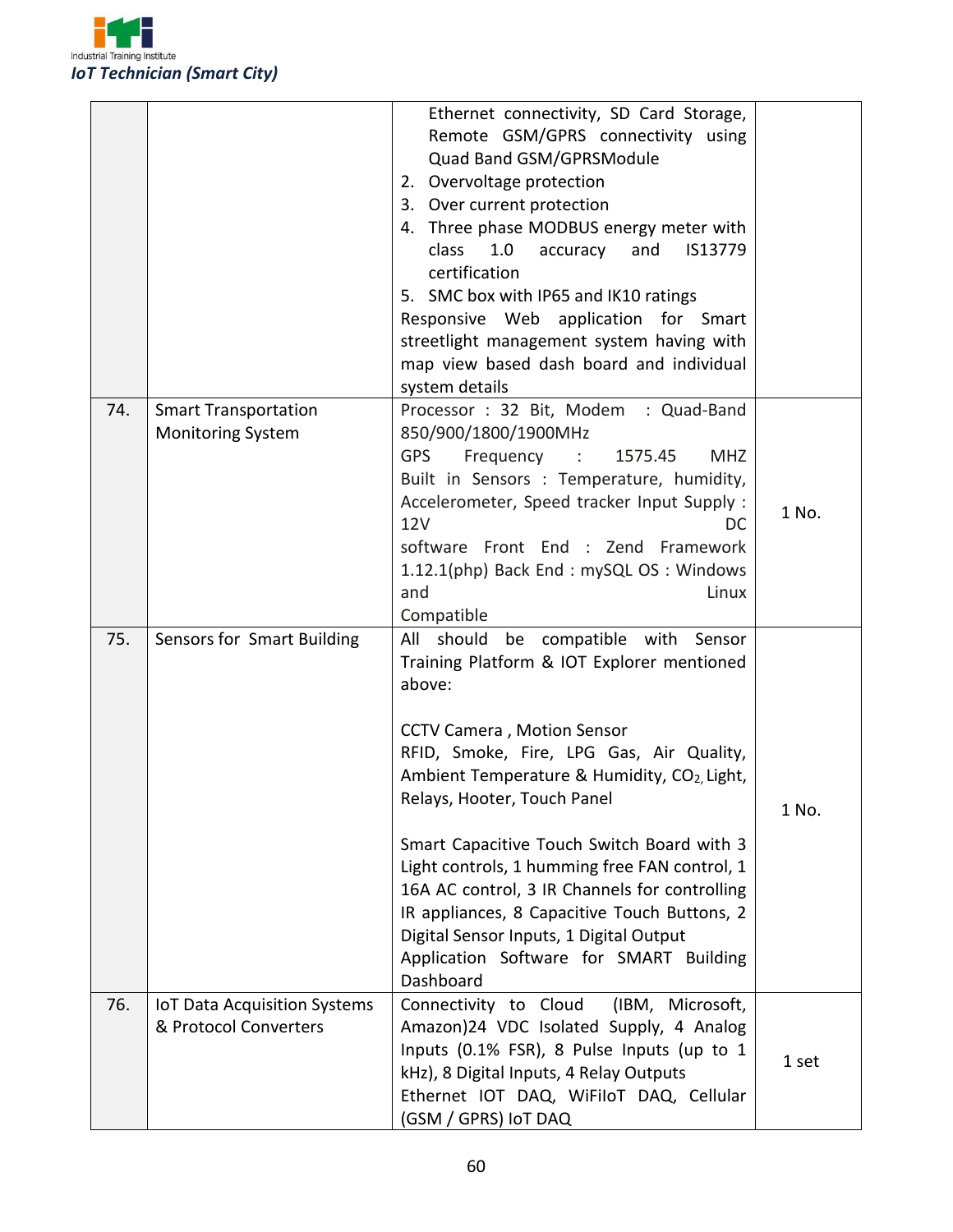

|       |                                                                | MODBUS RTU to MODBUS TCP<br>24 VDC                                                                                                                                                                                                                                       |        |
|-------|----------------------------------------------------------------|--------------------------------------------------------------------------------------------------------------------------------------------------------------------------------------------------------------------------------------------------------------------------|--------|
|       |                                                                | Isolated Power Supply, 4 Isolated MODBUS                                                                                                                                                                                                                                 |        |
|       |                                                                | <b>RTU Master Port</b>                                                                                                                                                                                                                                                   |        |
|       |                                                                | Serial to Ethernet, Serial to Wi-Fi, Serial to                                                                                                                                                                                                                           |        |
|       |                                                                | <b>GPRS</b>                                                                                                                                                                                                                                                              |        |
| 77.   | <b>IoT EDGE Computing Device</b>                               | Embedded SCADA for 500 Tags, 24 VDC<br>Isolated Power Supply,<br><b>4 MODBUS RTU</b><br>Master, 32 GB Built in SD Card, 1 Wi-Fi Port,<br>1 Ethernet Port, 1 GPRS Port, 4 Analog Inputs<br>(0.1% FSR), 8 Pulse Inputs (up to 1 kHz), 8<br>Digital Inputs, 4 Relay Outputs | 1 No.  |
| 78.   | Cloud Based IoT SCADA                                          | 1000 Tag License for Cloud based SCADA to<br>connect IoT Devices and IoT based Smart<br>Systems with Device Manager, IO Server,<br>Alarm Server, Historian and Reporter, Web<br>Server. Cloud Hosting Services for 20 devices<br>for 7 years                             | 1 No.  |
|       |                                                                | D. Shop Floor Furniture and Materials - For 2 (1+1) units no additional items are required.                                                                                                                                                                              |        |
| 79.   | Instructor's table                                             |                                                                                                                                                                                                                                                                          | 1 No.  |
| 80.   | Instructor's chair                                             |                                                                                                                                                                                                                                                                          | 2 Nos. |
| 81.   | <b>Metal Rack</b>                                              | 100cm x 150cm x 45cm                                                                                                                                                                                                                                                     | 4 Nos. |
| 82.   | Lockers with 16 drawers<br>standard size                       |                                                                                                                                                                                                                                                                          | 2 Nos. |
| 83.   | <b>Steel Almirah</b>                                           | 2.5 m x 1.20 m x 0.5 m                                                                                                                                                                                                                                                   | 2 Nos. |
| 84.   | <b>Interactive Smart Board with</b><br>Projector               |                                                                                                                                                                                                                                                                          | 1 No.  |
| 85.   | Fire Extinguisher                                              |                                                                                                                                                                                                                                                                          | 2 Nos. |
| 86.   | <b>Fire Buckets</b>                                            |                                                                                                                                                                                                                                                                          | 2 Nos. |
| Note: |                                                                |                                                                                                                                                                                                                                                                          |        |
| 1.    | Internet facility is desired to be provided in the class room. |                                                                                                                                                                                                                                                                          |        |

### **ANNEXURE - II**

The DGT sincerely acknowledges contributions of the Industries, State Directorates, Trade Experts, Domain Experts, trainers of ITIs, NSTIs, faculties from universities and all otherswho contributed in revising the curriculum.

Special acknowledgement is extended by DGT to the following expert members who had contributed immensely in this curriculum.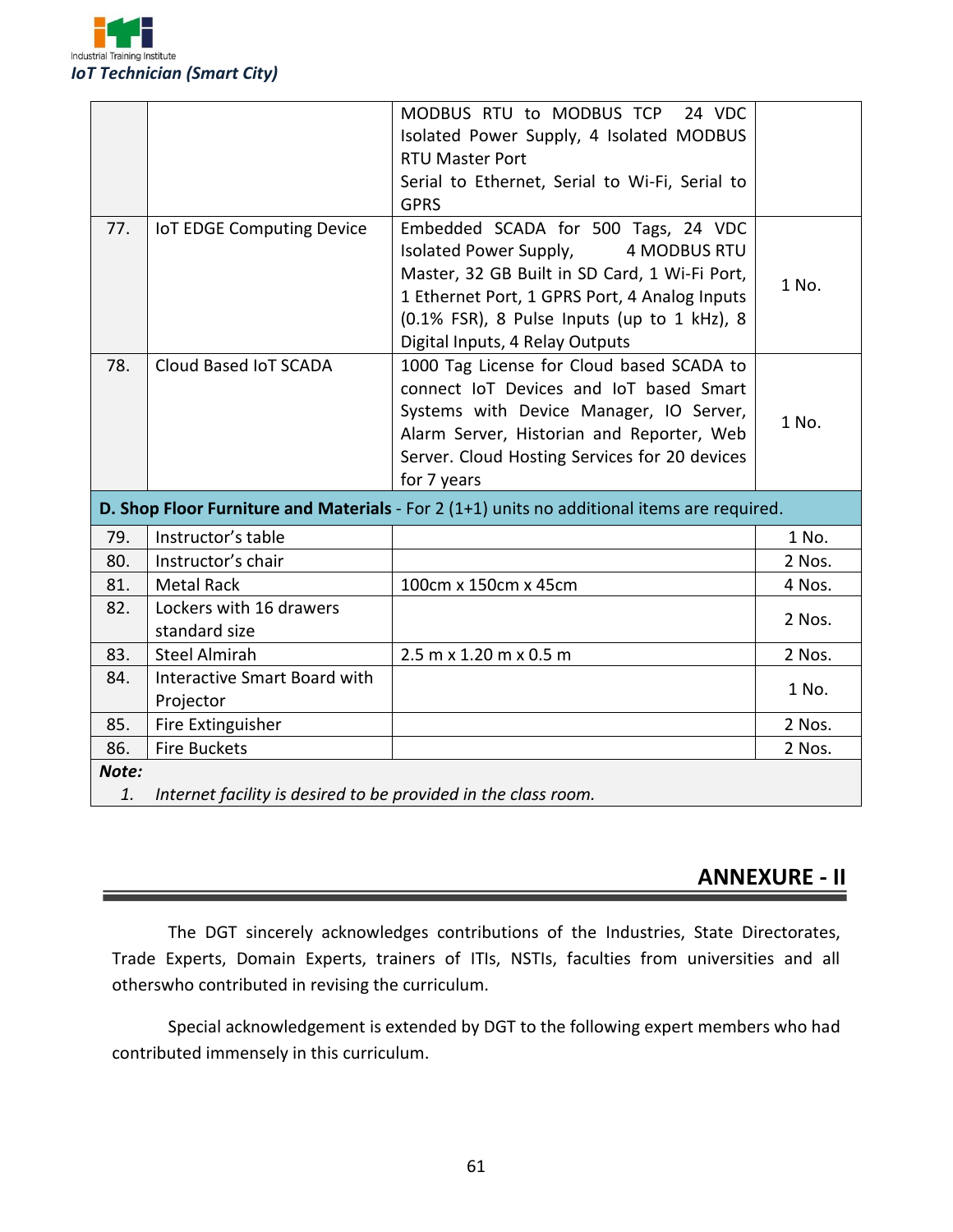

**List of Expert Members participated/ contributed for finalizing the course curriculum of IoT Technician (Smart City) Trade held on 21.06.2018at Indore.**

| S No. | <b>Name &amp; Designation</b><br>Sh/Mr./Ms.                   | Organization                                                    | <b>Remarks</b>          |
|-------|---------------------------------------------------------------|-----------------------------------------------------------------|-------------------------|
| 1.    | DeepankarMallick, DDG (C&P)                                   | DGT, MSDE, New Delhi                                            | Chairman                |
| 2.    | Sanjay Kumar, Director                                        | DGT, New Delhi                                                  | Member                  |
| 3.    | B.V.S. Sesha Chari, Director                                  | CSTARI, Kolkata                                                 | Member                  |
| 4.    | L. K. Mukherjee, Dy. Director Of<br>Trg.                      | CSTARI, Kolkata                                                 | Member/Co-<br>ordinator |
| 5.    | PranayWagale, Manager R&D                                     | Nivo Control Pvt. Ltd.,<br>Indore                               | Expert                  |
| 6.    | Dr.RakeshSaxena, Director                                     | SGSITS, Indore                                                  | Expert                  |
| 7.    | Paul Antony, Principal                                        | RVTI, Indore                                                    | Expert                  |
| 8.    | SatishThakare, CTO                                            | Scientech Technologies Pvt.<br>Ltd. Indore                      | Expert                  |
| 9.    | Saurabh Dutta, Technical<br>Architect                         | Impetus Infotech India Pvt.<br>Ltd., Indore                     | Expert                  |
| 10.   | Sameer Bhide, Senior Solution<br>Architect                    | Impetus Infotech India Pvt.<br>Ltd., Indore                     | Expert                  |
| 11.   | VineetKarandikar, Team Leader                                 | Yash Technologies, Indore                                       | Expert                  |
| 12.   | Dr. Swapnil Jain, Asst. Professor                             | SRI.<br>VaishnavVidyapeethVIshwav<br>idyalaya                   | Expert                  |
| 13.   | NileshMahwshwari, CEO                                         | <b>Emorphis Technologies</b>                                    | Expert                  |
| 14.   | VarunToshniwal, Engineer<br>Manager                           | Nivo Control PVT. LTD.<br>Indore                                | Expert                  |
| 15.   | M G Tiwari, Joint Director                                    | Skill Development DET,<br>Indore                                | Expert                  |
| 16.   | D K Sharma, MD & Chairman                                     | <b>Technology Exchange</b><br>Services Pvt. Ltd.,<br>Ahamedabad | Expert                  |
| 17.   | Rajeev Karothia, Head R&D -<br><b>Embedded &amp;IoTDomain</b> | Scientech Technologies PVT.<br>LTD. Indore                      | Expert                  |
| 18.   | Sohan Yadav, Territory Manager                                | Nvis Technologies, INDORE                                       | Expert                  |
| 19.   | Arvind Mishra, Director                                       | <b>Techlene Software Solution</b><br>PVT. LTD., Indore          | Expert                  |
| 20.   | Dr. Amrit Mukherjee, Post-Doc<br>Research Fellow              | Jiangsu University, China                                       | Expert                  |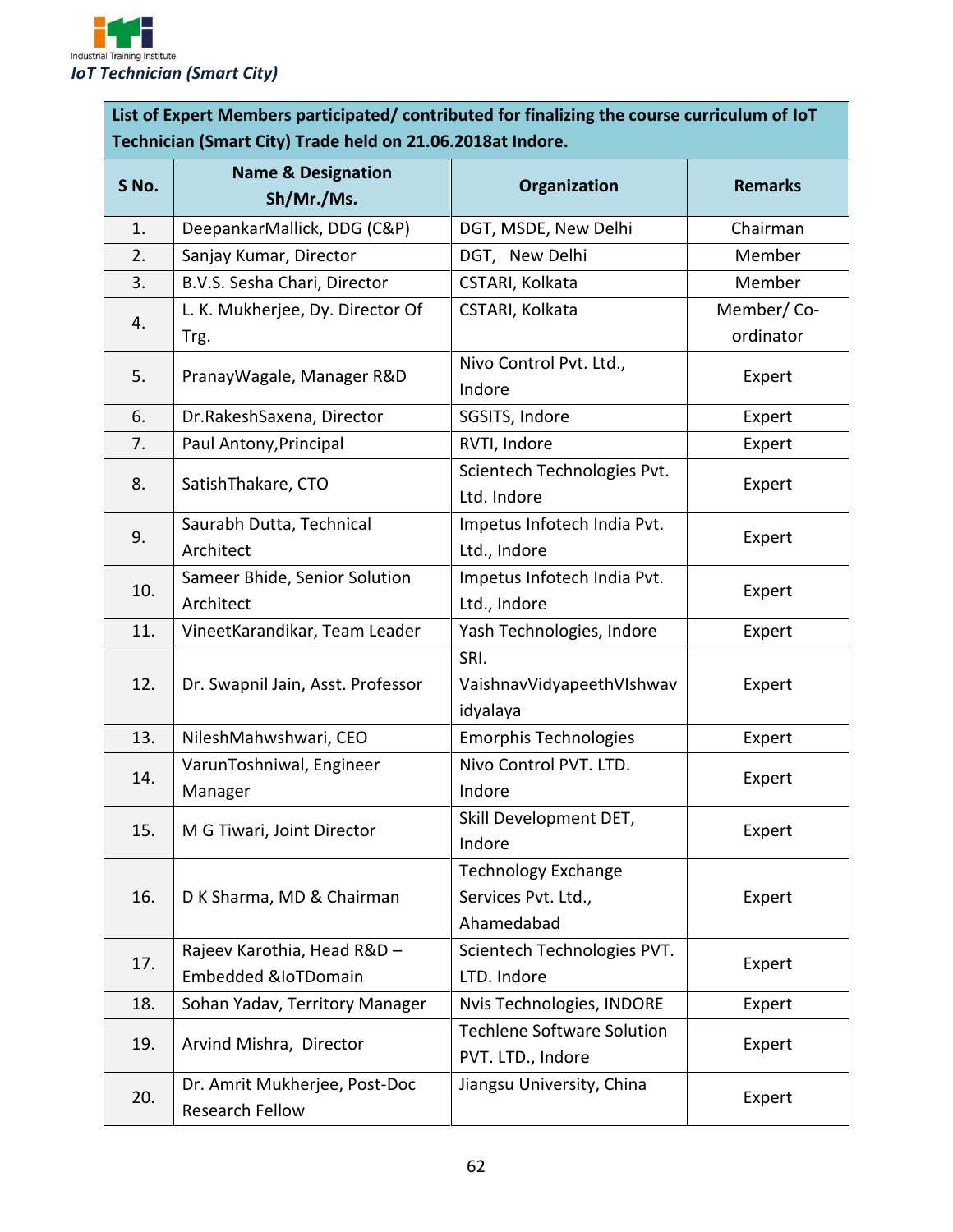

| 21. | P. K. Bairagi, Training Officer | CSTARI, Kolkata                     | Member |
|-----|---------------------------------|-------------------------------------|--------|
| 22. | Dr. SandhyaChintala, Vice       | NASSCOM, Noida                      | Member |
|     | President                       |                                     |        |
| 23. | Dr. SushilChandra, Head, Bio-   | INMAS, New Delhi                    | Member |
|     | Medical Engg.                   |                                     |        |
| 24. | Rajesh Kumar Pandey, CMD        | <b>Omniscient IT Solutions PVT.</b> | Member |
|     |                                 | LTD., New Delhi                     |        |
| 25. | Dr. Y. Jayanta Singh, Director  | NIELIT, Kolkata                     | Member |
|     |                                 |                                     |        |
| 26. | Biswanath Khan, Jr. Consultant  | CSTARI, Kolkata                     | Expert |
| 27. | GanapatiHegde, Consultant       | KPMG, New Delhi                     | Expert |
| 28. | AbhilashaRajan, Consultant      | KPMG, New Delhi                     | Expert |
|     | Pallav Gandhi, Director         | Harikrupa Automation Pvt            |        |
| 29. |                                 | Ltd, Ahmedabad                      | Expert |
|     |                                 | Novatrice Technologies Pvt          |        |
| 30. | SachinMunot, Director           | Ltd, Ahmedabad                      | Expert |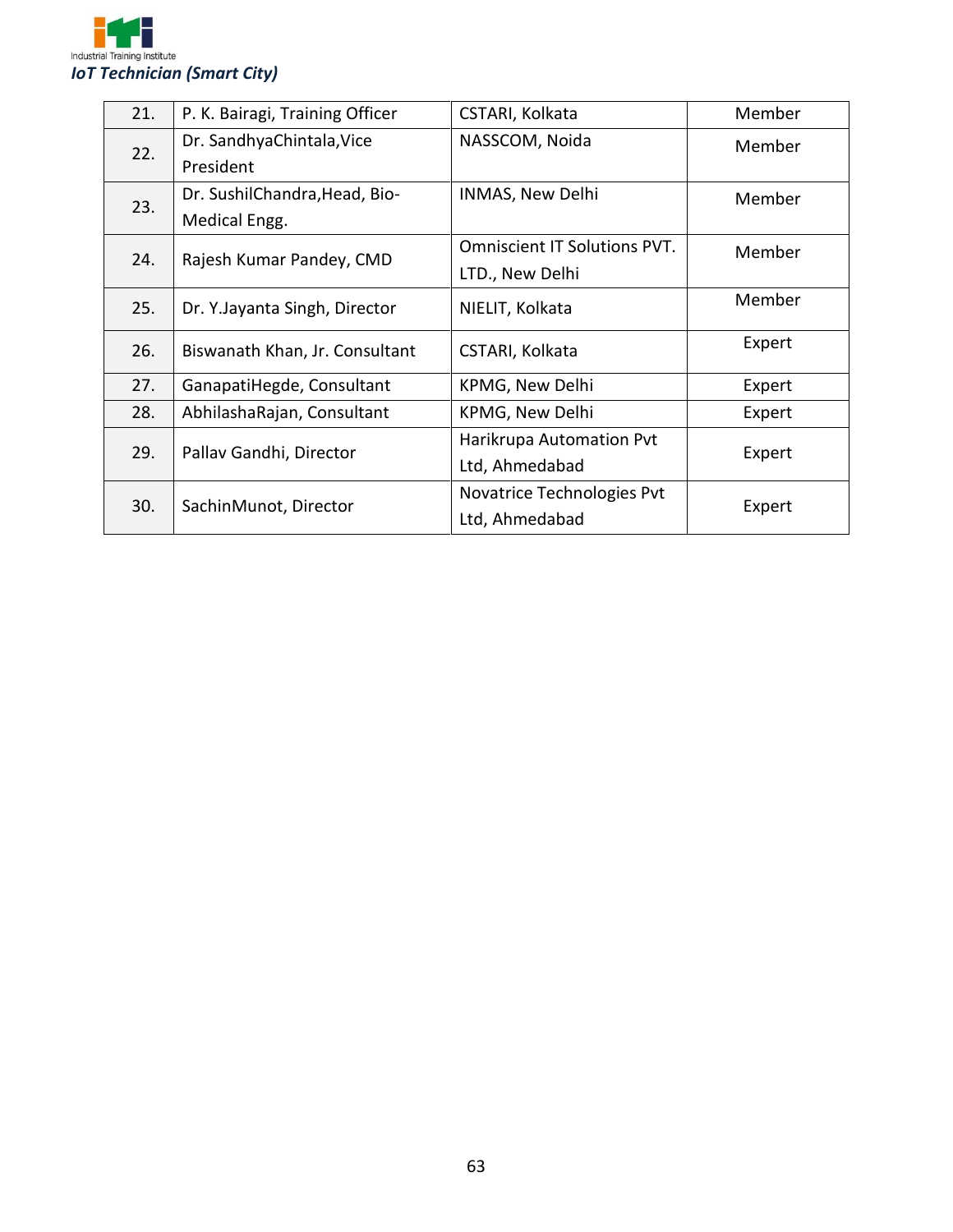

### **ABBREVIATIONS**

| <b>CTS</b>  | <b>Craftsmen Training Scheme</b>                   |
|-------------|----------------------------------------------------|
| <b>ATS</b>  | <b>Apprenticeship Training Scheme</b>              |
| <b>CITS</b> | <b>Craft Instructor Training Scheme</b>            |
| <b>DGT</b>  | Directorate General of Training                    |
| <b>MSDE</b> | Ministry of Skill Development and Entrepreneurship |
| <b>NTC</b>  | <b>National Trade Certificate</b>                  |
| <b>NAC</b>  | National Apprenticeship Certificate                |
| <b>NCIC</b> | <b>National Craft Instructor Certificate</b>       |
| LD          | <b>Locomotor Disability</b>                        |
| <b>CP</b>   | <b>Cerebral Palsy</b>                              |
| <b>MD</b>   | <b>Multiple Disabilities</b>                       |
| LV          | Low Vision                                         |
| HH          | Hard of Hearing                                    |
| ID          | <b>Intellectual Disabilities</b>                   |
| <b>LC</b>   | Leprosy Cured                                      |
| <b>SLD</b>  | <b>Specific Learning Disabilities</b>              |
| <b>DW</b>   | Dwarfism                                           |
| MI          | <b>Mental Illness</b>                              |
| AA          | <b>Acid Attack</b>                                 |
| PwD         | Person with disabilities                           |